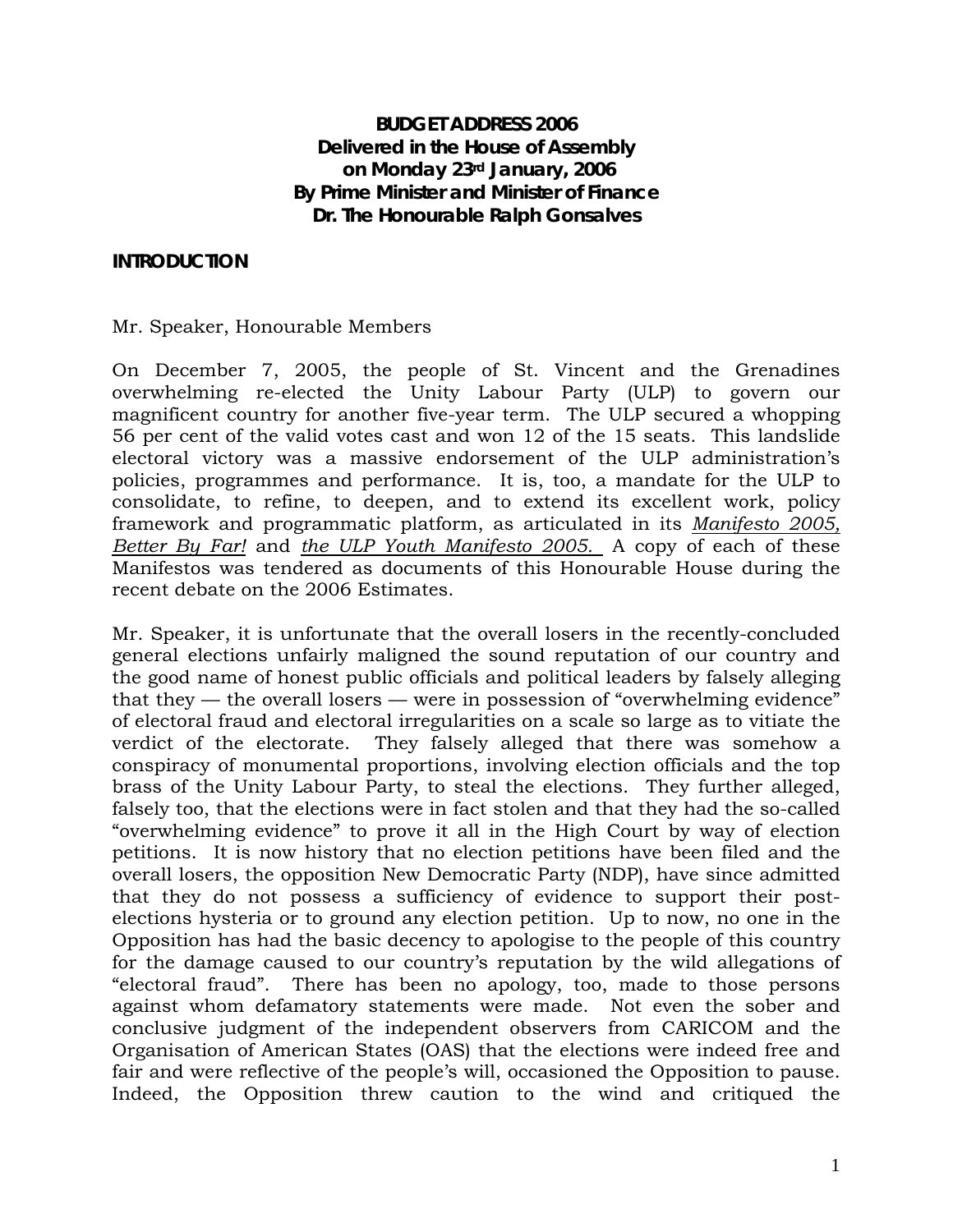independent observers themselves. Subsequently, the locally-based National Monitoring and Consultative Mechanism (NMCM), issued their "Report on the Elections" and came to the same summary conclusion as that of the observer missions from CARICOM and the OAS. Perhaps the National Monitoring and Consultative Mechanism (NMCM), too, will be critiqued in this regard by those who are yet to come to terms with their defeat.

Mr. Speaker, no right-thinking person can reasonably accept this avalanche of falsehoods about the general elections from the Opposition. It is wholly irresponsible, and unpatriotic, to tarnish the solid reputation of one's country without a sound basis. It is shameful and unlawful, too, to defame honest persons in the conduct of their official duties. As Prime Minister, I take the false allegations most seriously. I assure this Honourable House, Mr. Speaker, that it has not heard the last from me on the most irresponsible conduct and utterances of the Opposition.

Mr. Speaker, each of us in this Honourable House, and indeed in St. Vincent and the Grenadines, has his or her own role to play in the governance of our country in the interest of our people's humanisation, particularly in these very challenging times. Each of us is called upon not only to do things right but to do the right things and to do them well to the best of our individual and collective capacities. Each of us must make each day count for the better and to make each day count more than the day before!

Mr. Speaker, Honourable Members, since our nation's formal embrace of constitutional independence on October 27, 1979, four successive Ministers of Finance have delivered, in the aggregate, 26 Budget Addresses. This is the 27th. Sir James Mitchell made 15 of these Budget Speeches; Robert Milton Cato of Blessed Memory crafted 4; the Honourable Arnhim Eustace had 3 Budget Presentations. This is my fifth. Each of us has had to grapple with challenges, both similar and different. The challenges, however, are becoming more and more onerous. But still, I am satisfied that we will meet them successfully.

Mr. Speaker, in each of my preceding Budget Addresses I embarked on a sensible quest for continuity and change, for adaptation and reform, for consolidation and innovation, for refinement and creativity, in the context of the available resources. All this has been accomplished through a sober reflection of the real world, and a focused determination to push to the outermost limits the full extent of our nation's possibilities, in our people's interests. This again is the kernel of the budgetary journey for the year 2006. It essentially reflects our government's philosophical disposition, born of a studied experience of life, living and production, which rejects the debilitating gospel of learned helplessness. The challenges which we face ought not to overwhelm us. Indeed, our approach is to analyse carefully, plan creatively, and implement wisely, all in a spirit of optimism fashioned through the prism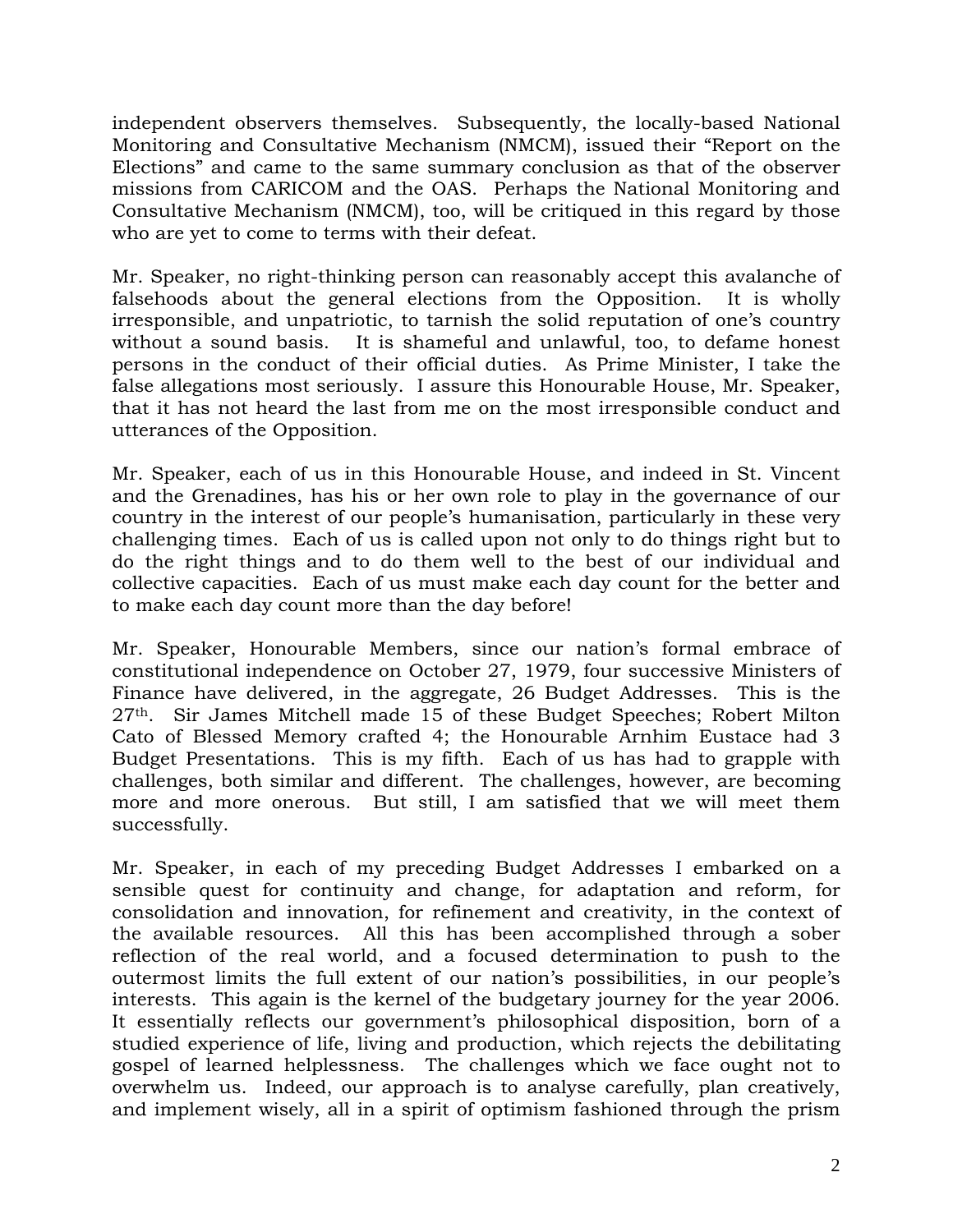of our Caribbean civilisation and our nation's condition. This ULP government is not in love with problems; we are in love with their solutions.

This certainty of our nation's capacity to meet successfully our extant challenges arises fundamentally from our bedrock conviction that our nation will endure and prosper because it is founded on the belief in the supremacy of God and the freedom and dignity of man. This belief begets, gives birth to, the desire that our society be so ordered as to express the people's recognition of the principles of democracy, free institutions, social justice and equality before the law. Moreover, the realisation of the maintenance of human dignity, which we proclaim as being intrinsic to economic advancement, presupposes, among other things, the safeguarding of our people's rights of privacy, family life, property, and the fostering of the pursuit of just economic rewards for labour. This 2006 Budget reflects these beliefs, rights, principles and ideals. A Budget necessarily is about finance, economics and economic development but it cannot be divorced from real flesh-and-blood people with their bundle of values, in life, living, and production in a particular landscape and seascape, at a particular time, in the global political economy. A Budget, thus, is not an economic abstraction; it is a lived and living reality. To be sure, it is a set of financial house-keeping figures and resource allocations for developmental projects for a specified financial year but it is also a lived work-in-progress for the nation's overall advancement.

Mr. Speaker, Honourable Members, I reiterate that the challenges which we face at this juncture are awesome but they must not frighten us; we have it in us as a nation, and in conjunction with others, our friends and allies, to meet these challenges successfully. Among these challenges are the following:

- 1. The general fall-out from globalisation, trade liberalisation, and the revolution in information technology.
- 2. The on-going threat to our banana market in the United Kingdom on account of the new market regime and the changing market conditions.
- 3. The rising price of oil and other energy products internationally to unprecedented levels.
- 4. The inadequacy of air access and the absence of an international airport.
- 5. The imminent implementation of the CARICOM Single Market Phase of the CSME.
- 6. The increasing frequency, scope and intensity of natural disasters especially hurricanes, tropical storms, floods, landslides, and raging seas.
- 7. The unacceptably high levels of illiteracy, poverty and unemployment and the potential socio-economic time-bomb called HIV/AIDS.
- 8. The increasing level of violent crime and lawlessness, especially among young males.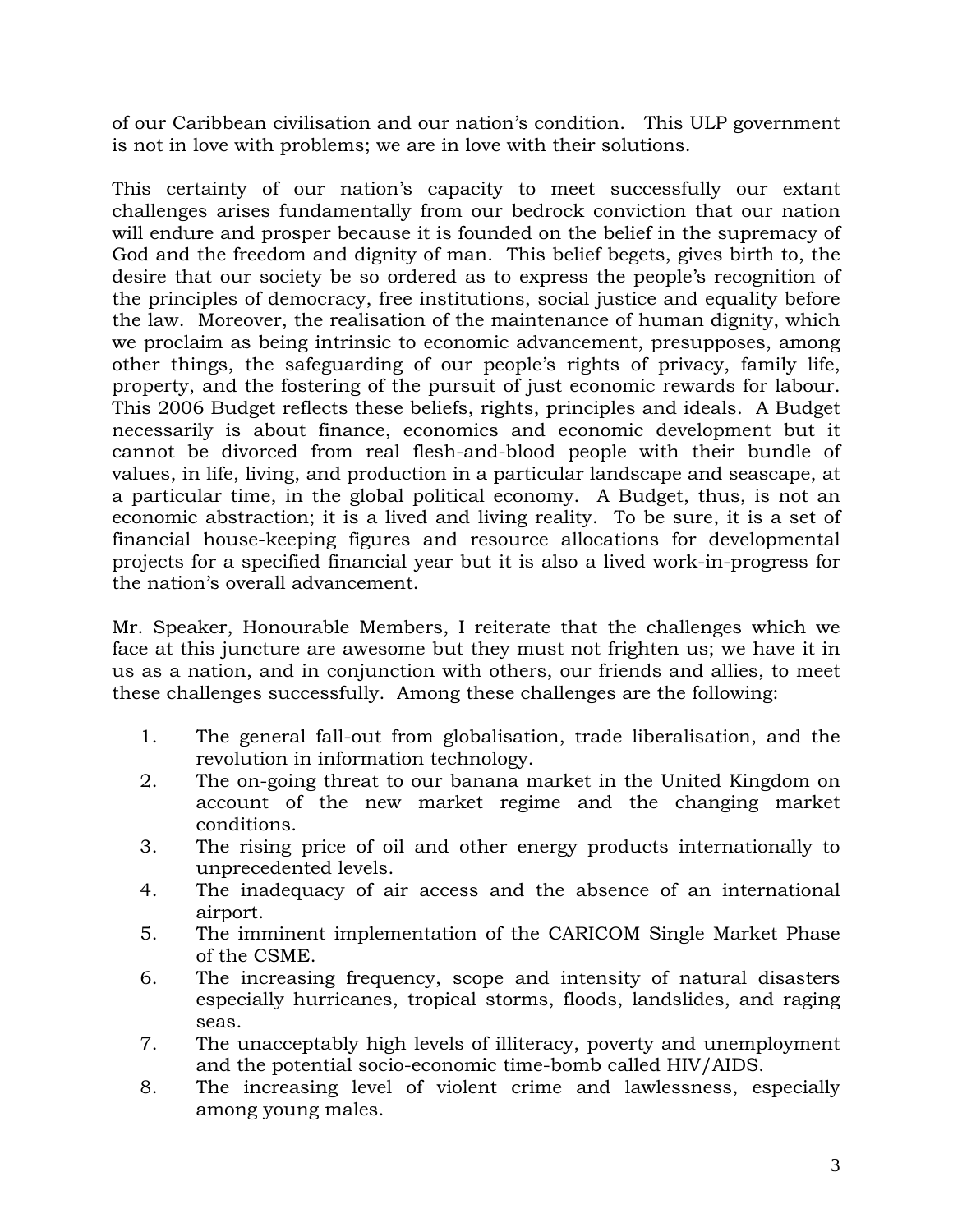Mr. Speaker, Honourable Members, policy vehicles exist which can be, and are being, fashioned to address each of the central challenges individually and as a composite whole. Further, it is not beyond us to implement the necessary and desirable public polices in an effective way so as to push our nation further along its developmental path.

Vital to our meeting the extant and prospective challenges successfully, are the central elements of our economic approach and the major features of our fiscal stance. Among the central elements of our economic approach, which focus on sustainable growth and social justice, are the following:

- 1. The maintenance of the macro-economic fundamentals of a stable currency, low inflation, fiscal prudence, enhanced competitiveness, and increased productivity.
- 2. The placement of social equity at the centre of the considerations in the fashioning of economic policy.
- 3. The close collaboration, and inter-relationships, between the private, cooperative and state economic sectors in driving the economy forward with real growth.
- 4. The consummation of the "single market" elements of the CARICOM Single Market and Economy (CSME), the laying of the basis for the "single economy", and the acceleration of the push towards an economic union in the Organisation of Eastern Caribbean States (OECS).

In this second term, we will continue to twin our broad economic approach with a fiscal policy of stimulus and prudence. Accordingly, we have undertaken to pursue the following fiscal goals, among others:

- 1. Implement a Public Sector Investment Programme to provide, among other things, a further fiscal stimulus to the economy. In the process, we strive to implement currently, an annual capital programme of at least EC\$140 million, financed in a manner not to lead to unsustainability.
- 2. Provide an appropriate balance between the conflicting objectives of injecting a fiscal stimulus and maintaining a sustainable debt path.
- 3. Strive to contain recurrent expenditure over the budget cycle so as to accrue a surplus on the current account of at least 3 per cent of Gross Domestic Product (GDP).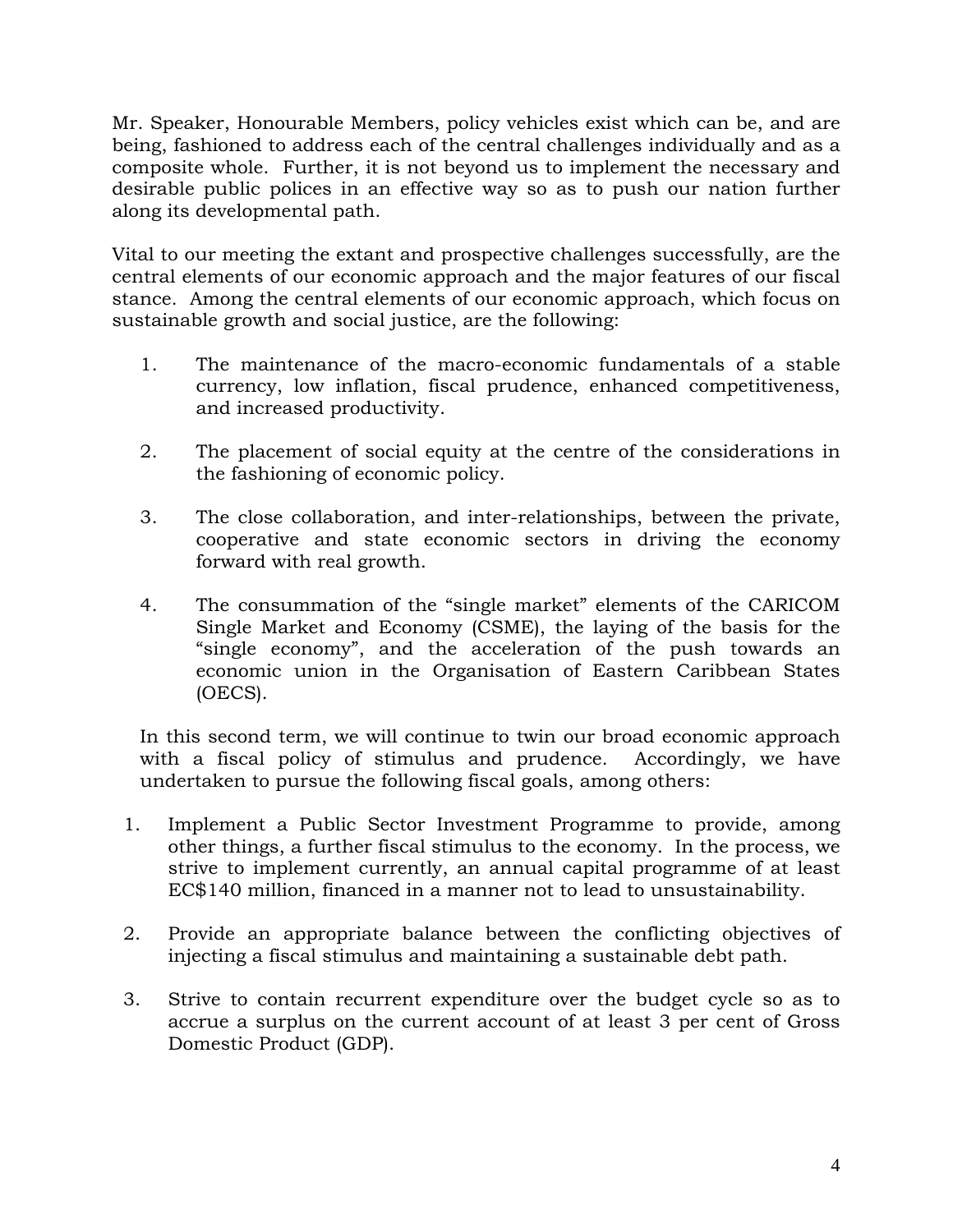4. Rationalise the tax system in order to reduce the level of taxation on individuals and companies, and to introduce a modern Value-Added Tax (VAT).

In summary, therefore, that is our government's fiscal stance. In our 2005 Budget our economic approach focussed on policies to facilitate further private sector development, especially for small and medium-size enterprises. This year, the focus on private sector development will intensify.

On the implementation agenda for private sector development, in 2006 are the following, among other things:

- 1. The creation of a Coordinating Inter-Ministerial Committee on Private Sector Development chaired by the Office of the Minister of Finance and Economic Planning.
- 2. The further strengthening, institutionally, of the Centre for Enterprise Development (CED) to better serve micro, small, and medium size enterprises.
- 3. The elaboration, and start up, of the EC\$20 million private sector development programme, financed by the European Union.
- 4. The rebranding, further strengthening and expansion of the stateowned National Investment Promotion Incorporated as St. Vincent and the Grenadines Invest.
- 5. The articulation of the comprehensive National Export t Strategy fashioned through NIPI.
- 6. The upgrading of the physical facilities and the laboratory of the stateowned Bureau of Standards.
- 7. The commencement of, or preparation for, construction of several tourism related projects. These include:
	- a. The Buccama Tourism Development project;
	- b. The multi-million dollar hotel complex at Mt. Wynne Peter's Hope;
	- c. A small hotel and marina at St. Hillaire, Bequia;
	- d. The tourism facility at Rabacca, funded by the state-owned National Properties;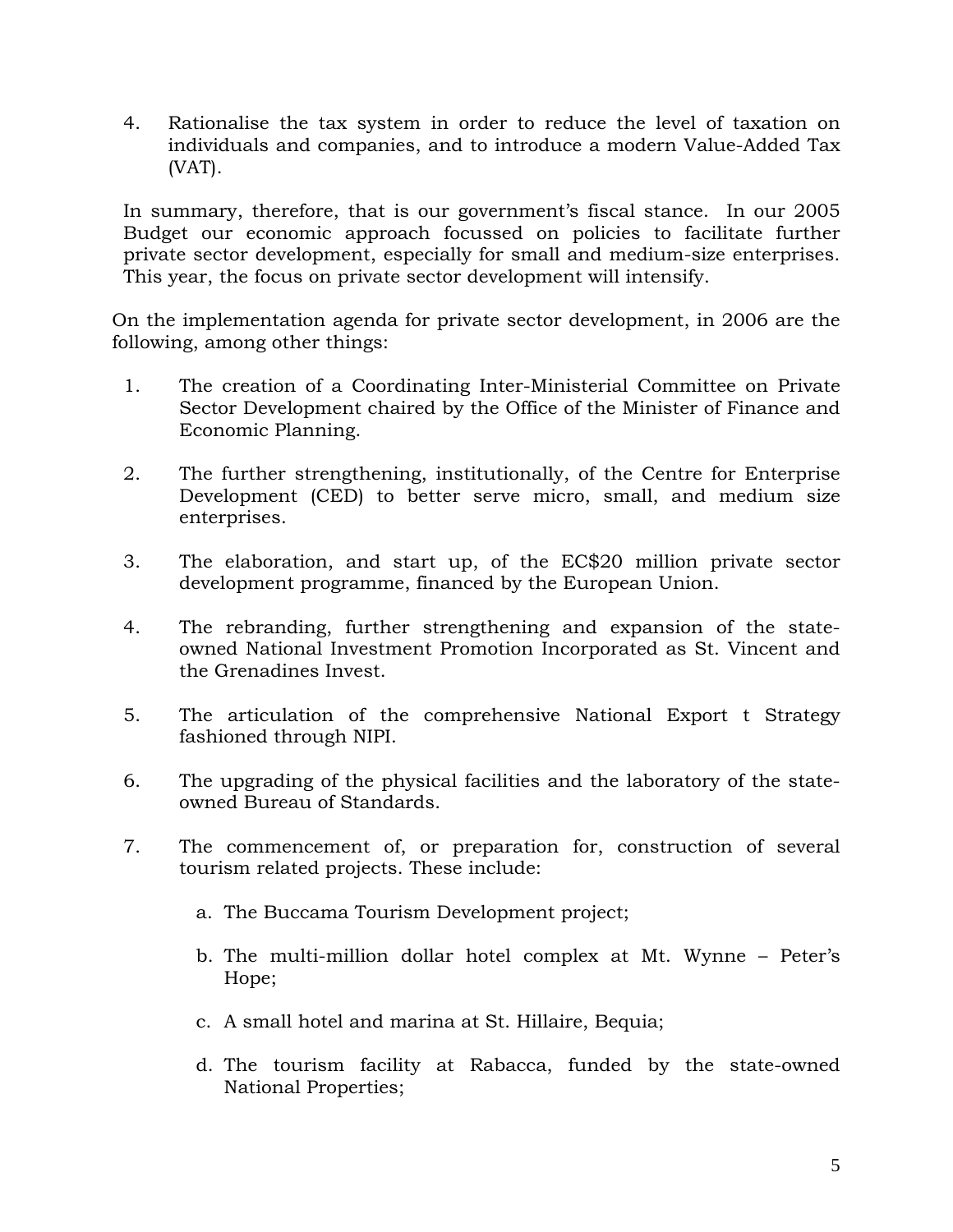- e. The Golf Villas and Estate Villas in the northern part of Canouan;
- f. A top-class Marina and Apartment Complex at the southern-end of Canouan;
- g. Hotel development on Union Island.
- 8. The quest to partner with private sector entities in the ownership and management of recently-constructed agro-processing facilities, including the Vacuum Packaging Plant at Lauders.
- 9. The establishment of a Centre of Excellence through the state-owned National Institute of Technology.
- 10. The setting up of the National Productivity Centre to facilitate increased productivity.
- 11. The establishment of the Worker Institute for Research and Education to lift worker education, all-round, including an engendering of better attitudes to work and production.
- 12. The likely consummation of an agreement with an overseas investor for the operation of another off-shore Medical School on mainland St. Vincent.
- 13. The setting up of a Commercial Unit in the Ministry of Culture to better market and develop entertainers and cultural workers as viable entrepreneurs.
- 14. The close collaboration between the state-owned National Fisheries Company and the private sector in the further development of the fishing industry.
- 15. A determined effort to secure cheaper energy for business and productive enterprises and to elaborate for practical implementation a National Energy Conservation Programme.
- 16. The further practical involvement of the private sector, the labour unions and NGOs in the governance apparatuses of the country through such bodies as NESDEC and the Tripartite Committee on the Economy (TCE).

All of these efforts are additional to the host of measures already in existence to assist the private sector, including fiscal incentives and a lessening tax burden. Special programmes are already in place to help micro-and-small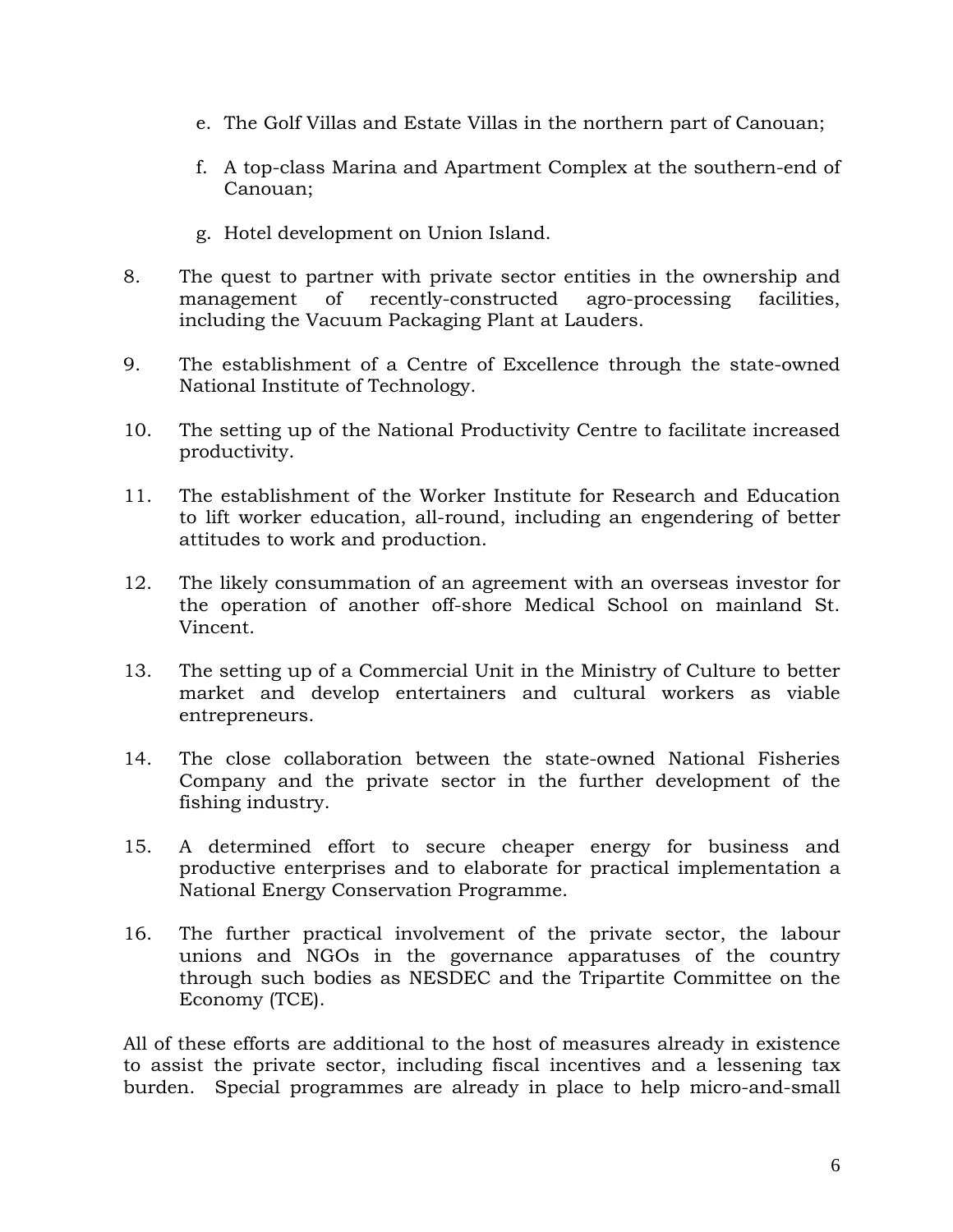enterprises including the Micro Enterprises Loan Programme through the state-owned National Commercial Bank.

Clearly, too, an improvement in the efficiency and effectiveness of the public sector will facilitate further private sector development. Too often government services are delivered in a dilatory manner; sometimes, too, they are overly expensive and time-consuming. A simplification of government procedures, including those at Customs, and less bureaucratic tardiness, will assist greatly. We must make a more determined effort to be business-like and business-friendly in the State administration.

As a people we must all appreciate that business activity creates wealth. Wealth creation, twinned with appropriate social policies, is a fundamental poverty reduction activity. The people of St. Vincent and the Grenadines must not be afraid to be competitive and create wealth; you can make money without it becoming your God; you can retain your soul and be a successful business person; and we must not be reluctant to get into business and produce. We need more entrepreneurs. Take risks in order to get ahead. Indeed, we all need to work smarter, harder, and more productively for ourselves, our families, and our nation. In this regard, our proposed programme for "Youths on the Block" will not focus only on vital training, job creation, and social support systems but also on turning "youths on the block" into practical entrepreneurs in the various sectors of the economy. Let us therefore make 2006 an excellent year for enhanced competitiveness, wealth creation, job creation, and poverty reduction amidst fiscal consolidation and deepening regional integration.

# **DOMESTIC ECONOMY**

I will now give an overview of the performance of the St. Vincent and the Grenadines economy in 2004. During 2004, the economy of St. Vincent and the Grenadines registered real growth of 5.4 percent compared with 3.4 percent growth in 2003. Given the continued pressures of globalisation and trade liberalisation, particularly the ongoing threat to our banana industry, in a war led by powerful conglomerates and influential international lobbyists, the fact that we have been able to achieve and maintain growth is striking indeed. All sectors of our economy, with the exception of Agriculture, realised growth.

The growth in 2004, was fuelled by robust performance in the construction sector which expanded by 14.7 percent; a 5.5 per cent increase in tourism; a 9.8 per cent increase in the Wholesale and Retail sector; a 7.8 percent rise in transport; and a marginal increase in manufacturing.

Regarding the construction sector (which registered the largest increase), activity reflected the rigorous implementation of the public sector investment programme. Private sector construction activity, too, showed strong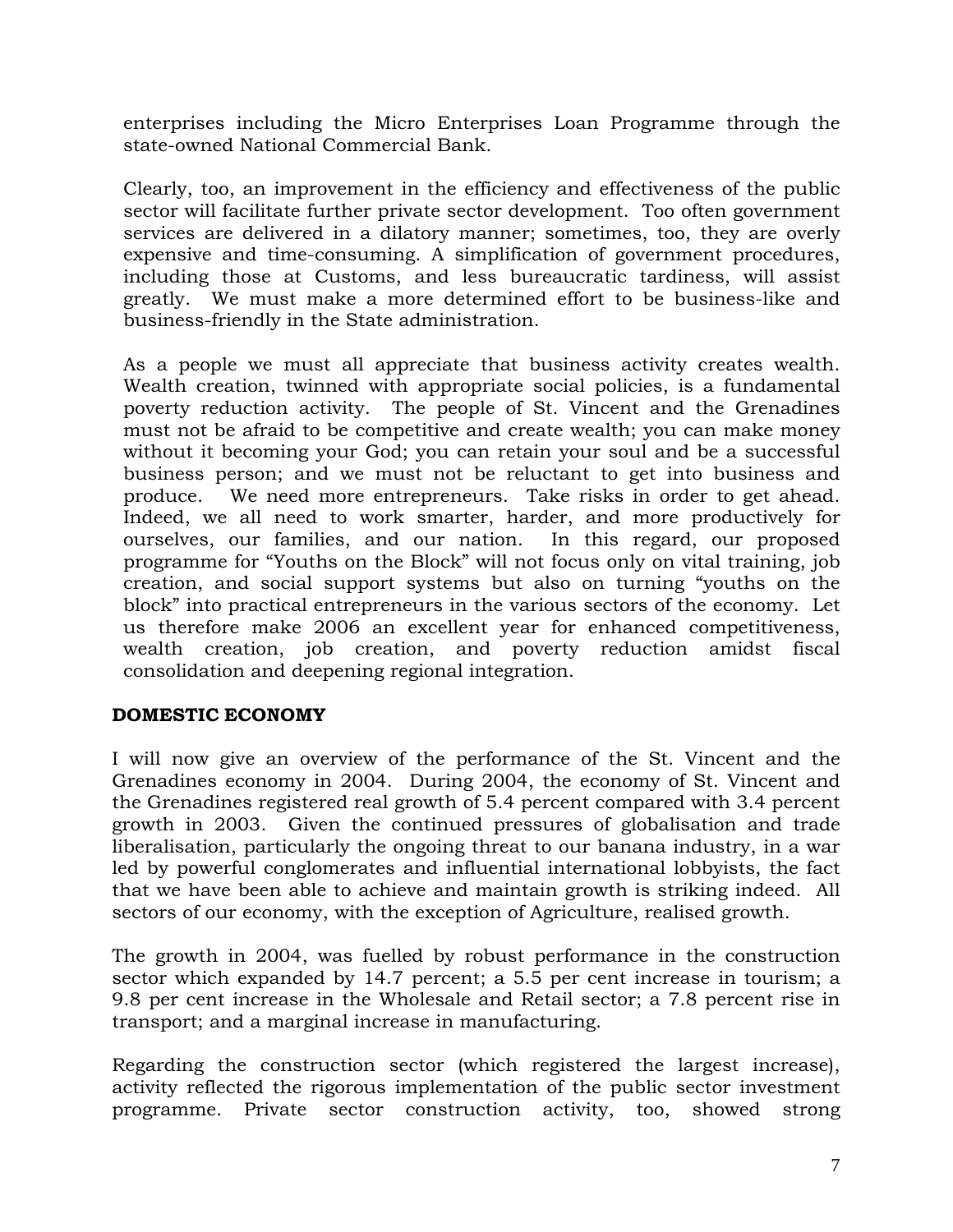performance in 2004. Consistent with the growth in construction, "Mining and Quarrying" (7.1%) and "Electricity and Water" (14.8 %) sectors were buoyant in 2004.

In the tourism sector, the real growth rate rebounded from three years of negative growth, as a result of the more aggressive marketing employed by the Ministry of Tourism.

In the Manufacturing Sector, higher levels of output in rice and beverage production were offset by a contraction in the output of flour. The performance of the micro, small and medium business sub-sector continued to be encouraging.

The strong growth in the Transport Sector (7.8%) could be linked to the growth in the Construction sector as well as the 12.4 percent rise in the passenger movement in and out of St. Vincent and the Grenadines, during 2004.

Output in agriculture contracted by 5.2 percent, notwithstanding a 5.7 percent increase in banana production. Other crops did not perform as well, declining by 11.1% over 2003.

In the central Government's fiscal operation, the surplus of \$36.4m, (3.2% of GDP) on the current account, was slightly below the \$42.1m (3.5% of GDP), which was realised in 2003. Capital expenditure of \$87.0m was higher than the \$82.0 figure for 2003. The combined transactions on the current and capital accounts resulted an overall deficit of \$30.5m.

An evaluation of the banking system as at December 2004, reveals that total monetary liabilities (M2) increased by 12.4 percent to \$812.3 million, compared with the corresponding period in 2003, in which M2 stood at \$722.4 million. The strong growth in M2 reflected a 10 per cent increase in narrow money (M1), and a 13.8 per cent increase in quasi-money over the period.

During 2004, domestic credit expanded by 9.1 per cent to \$554.3 million, driven mainly by private sector credit which increased to \$638.6 million as the central government reduced its net credit position with the banking system.

For 2005, all of the data are not yet available, however, preliminary indications are the economy registered growth of 4.5% for 2005, largely on account of continued robustness in the construction sector and growth in the tourism sector, especially the stay-over visitors category. In 2005, the preliminary figures show, too, a current account surplus on the central government's fiscal accounts, although this is less than 2004. Capital spending in 2005 shows an increase over 2004.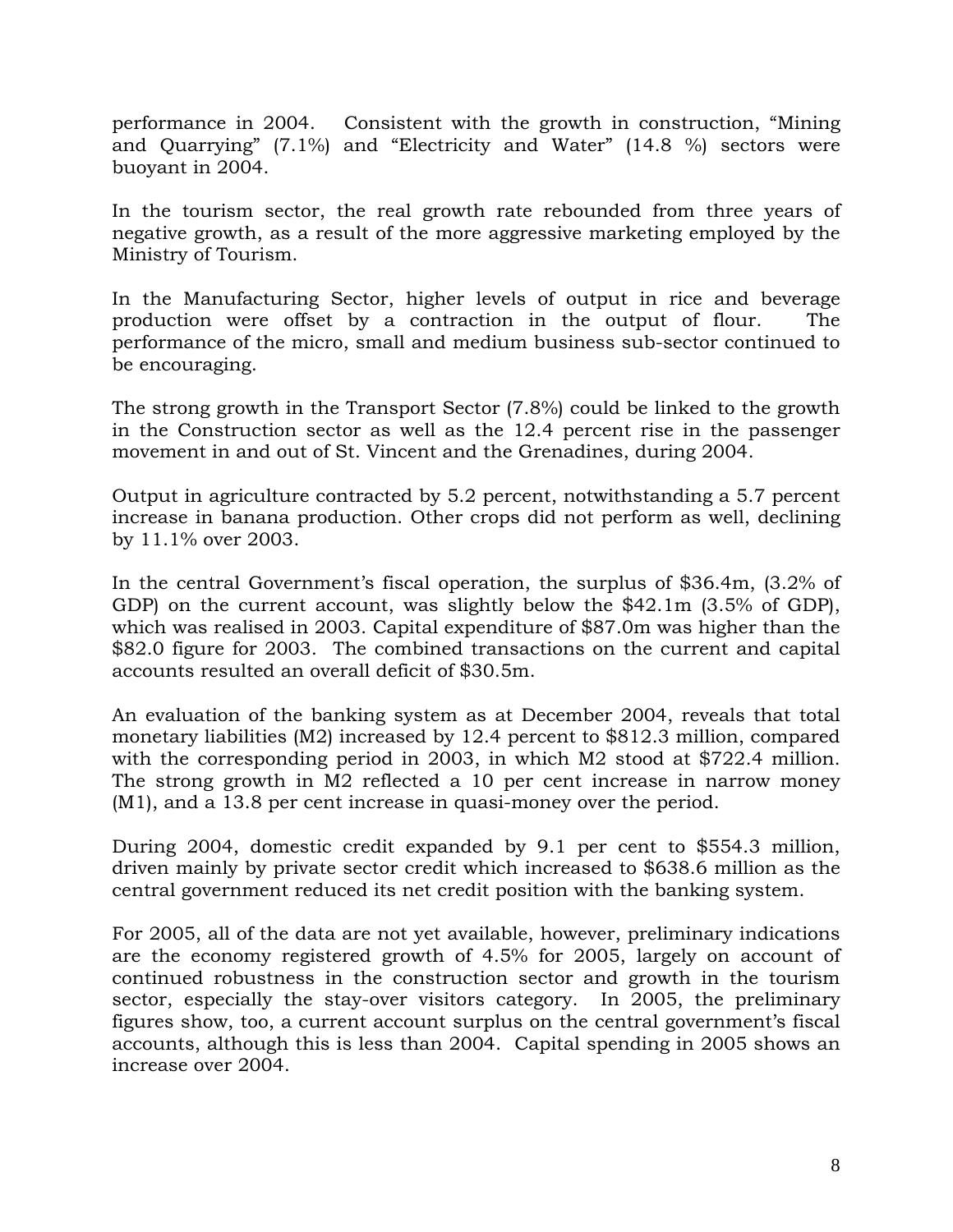### **AGRICULTURE, FORESTRY AND FISHERIES**

Agriculture has traditionally been a significant contributor to the economic development of St. Vincent and the Grenadines. It has provided income, employment, and an improved way of life for many Vincentians. Although the sector's contribution to GDP has been declining in recent years, it continues to play a pivotal role in the economic life of the people of this country. The main agriculture crop continues to be bananas notwithstanding the challenges it encounters.

#### Bananas

In 2004, 27,812 tonnes of bananas were exported to Europe and regional markets, earning EC\$35.0 million. This is an increase of 4.2 percent in volume and 9.3 percent in value over 2003.

Preminiary figures for 2005, indicate that banana exports declined by 20.2 percent with output of 19,385 tonnes compared with 2004. Export earnings from bananas declined by 28.3%. Production has been hampered by a fall out of active farmers (from 2,099 in 2004 to 1,700 in 2005), untimely application of inputs due to some uncertainties in the industry, intense dry spells, landslides and wind damages.

The greatest challenge faced by the industry is perhaps the new regime, including its administration, which came into effect in Europe from January of this year, and which I have explained to the public on several occasions, including in this Honourable House. While we are assured that we will continue to sell bananas for 2006, the longer-term banana market in Europe remains riddled with awesome difficulties.

As part of our response to these challenges, we will continue our lobbying efforts internationally, particularly in Europe, while at the same time, intensifying our drive to restructure the local industry. This restructuring will involve a more prominent role for a wider range of stakeholders including WIBDECO and the Fair Trade Organisation. In addition, we are working in conjunction with WIBDECO to formulate a plan for the marketing of an assortment of non-banana products in the United Kingdom.

In support of the banana industry, the Government of St. Vincent and the Grenadines continues to subsidize the cost of inputs, at an annual cost exceeding \$1.5m. This subsidy has to date, been financed from the profits realized from sugar sales. Recently, the cost of sugar has been increasing, and at the same time the costs of fertilizers have also risen, effectively eroding the sugar profits. If this trend continues, the Government will have to consider the extent of its subsidies.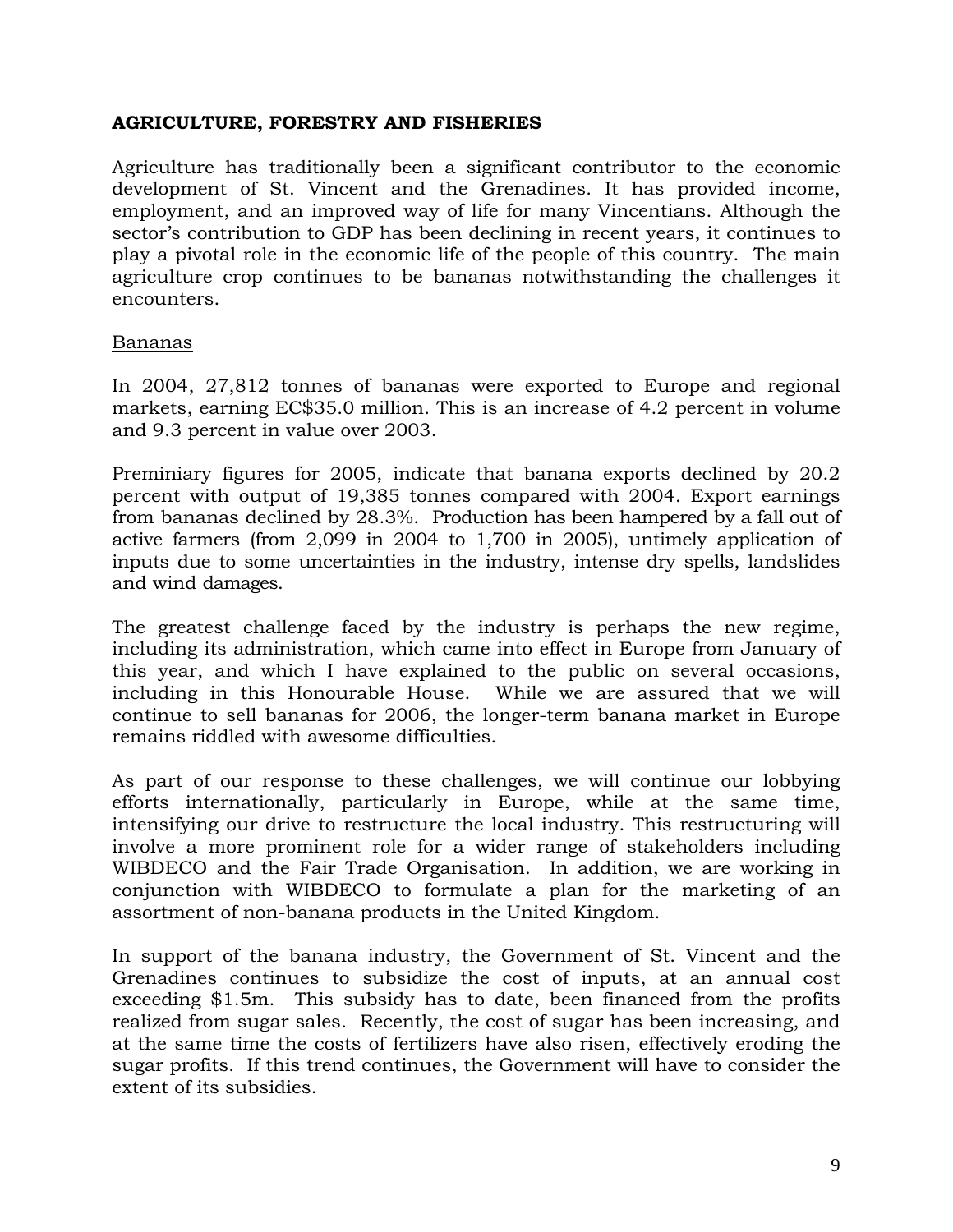### Arrowroot

The Arrowroot Industry Improvement Project has encountered a number of challenges which has affected adversely, the output of starch. As such, the Arrowroot Industry Improvement Project has had mixed results. To date we have refurbished and upgraded the Owia factory to produce better quality starch; renovated and improved the Milling and Pulverizing Plant; and we have removed the Head Office from Kingstown to renovated premises in the arrowroot belt. Government is taking steps to iron out the difficulties and to build on the successes that have been achieved so far. The industry has managed to increase the acreage under cultivation. However, harvesting has been hindered by a shortage of labour.

Further revitalization of the industry will continue in 2006, in accordance with the strategic action plan.

### Agriculture Generally

During 2006, we will step up the diversification efforts around bananas, through the Agricultural Diversification Unit and other agencies. Specifically, we will build capacity further among farmers, farm workers, and young, prospective farmers through the delivery of training in the soon-to-be established Agricultural Training Institute and itinerant courses.

We will also operationalise the "Land Bank" to target young, prospective farmers and other interested farmers to access land for farming. The newly created Ministry of Rural Transformation will work very closely with the Ministry of Agriculture in this and other transformation initiatives in the rural areas.

# Fisheries

In order to meet the requisites of the global market place, we are well advanced in our quest for the creation of a commercially viable fishing industry, among other things, in St. Vincent and the Grenadines. The fishing industry is contributing significantly to the enhancement of national food supply, reduction of unemployment, poverty alleviation and increased foreign exchange earnings.

During the past year, major strides have been made in the enhancement of the marketing infrastructure, physically and institutionally, to meet international standards for fish quality. The construction phase of the project for the remodelling of the Kingstown Fish Market, which commenced in February 2004, was completed on schedule in February 2005. The upgrading of Bequia Fisheries Centre has been successfully completed in June 2005. This centre is of a similar standard to the Kingstown Fish Market and boasts facilities for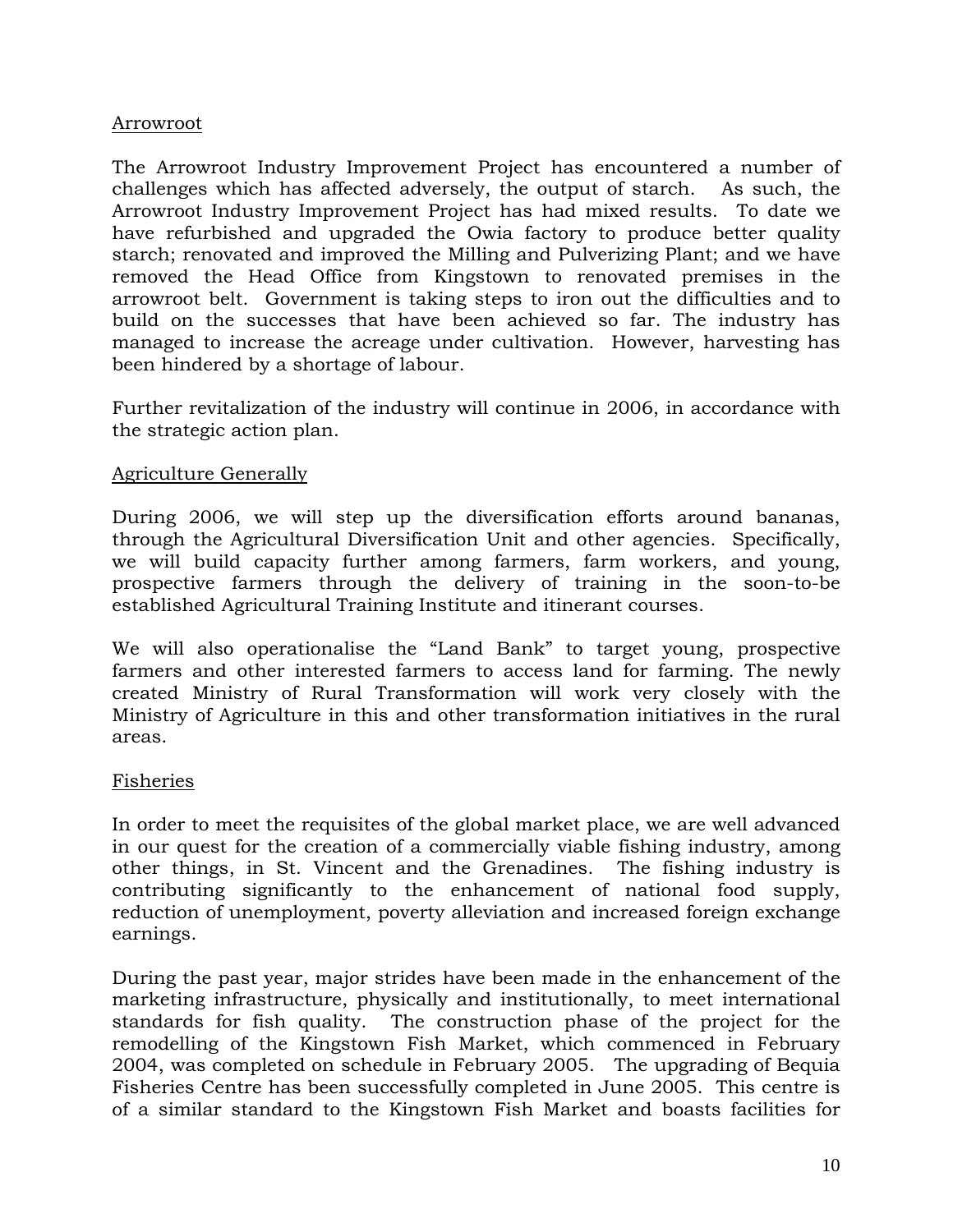processing and packaging of fish, lobster and conch. In 2006, the Fisheries Centre at Union Island will be upgraded at an approximate cost of EC\$1.8 million. This Government is in no doubt, whatsoever, that these facilities will play a pivotal role in the resumption and enhancement of the trade in fish with Martinique. The private sector and the State-owned National Fisheries Company are partnering in the management of the Bequia Fisheries Centre and will hopefully provide a model for the main facility at Kingstown and at Union Island.

The Japanese Government has committed to the construction of new Fisheries facilities at Owia. Early in 2006, a team will be sent from Japan to do detailed designs for these new Fisheries facilities. It is expected that construction will commence in late 2006 or early 2007, at an approximate cost of US\$7 million. Consultations were held with stakeholders from the communities of Sandy Bay, Owia and Fancy on the proposed construction of the facility. During these consultations, participants welcomed the project and were able to make valuable suggestions for its designs.

# **TOURISM**

Tourism has emerged as the lead sector in the government's overall policy of economic diversification. Tourism currently contributes significantly to job creation, foreign exchange earnings, and economic linkages; and its potential as the economic star is enormous.

St. Vincent and the Grenadines is well placed to take advantage of emerging market segments. But to do so, it must transform its tourism from the normally traditional "sun, sea, and sand" model to a more all-embracing destination model. Essential in this process of transformation are the following: -

- 1. The strengthening of the management and focussed marketing of the destination, including environmental management;
- 2. The raising of the capacity of the industry to deliver quality services particularly through training, standard setting, certification, and product development;
- 3. The reform of investment promotion strategies so as to address in a more focussed way not merely the usual tax incentives but also investment tax credits;
- 4. The fostering of economic linkages between tourism and other economic sectors;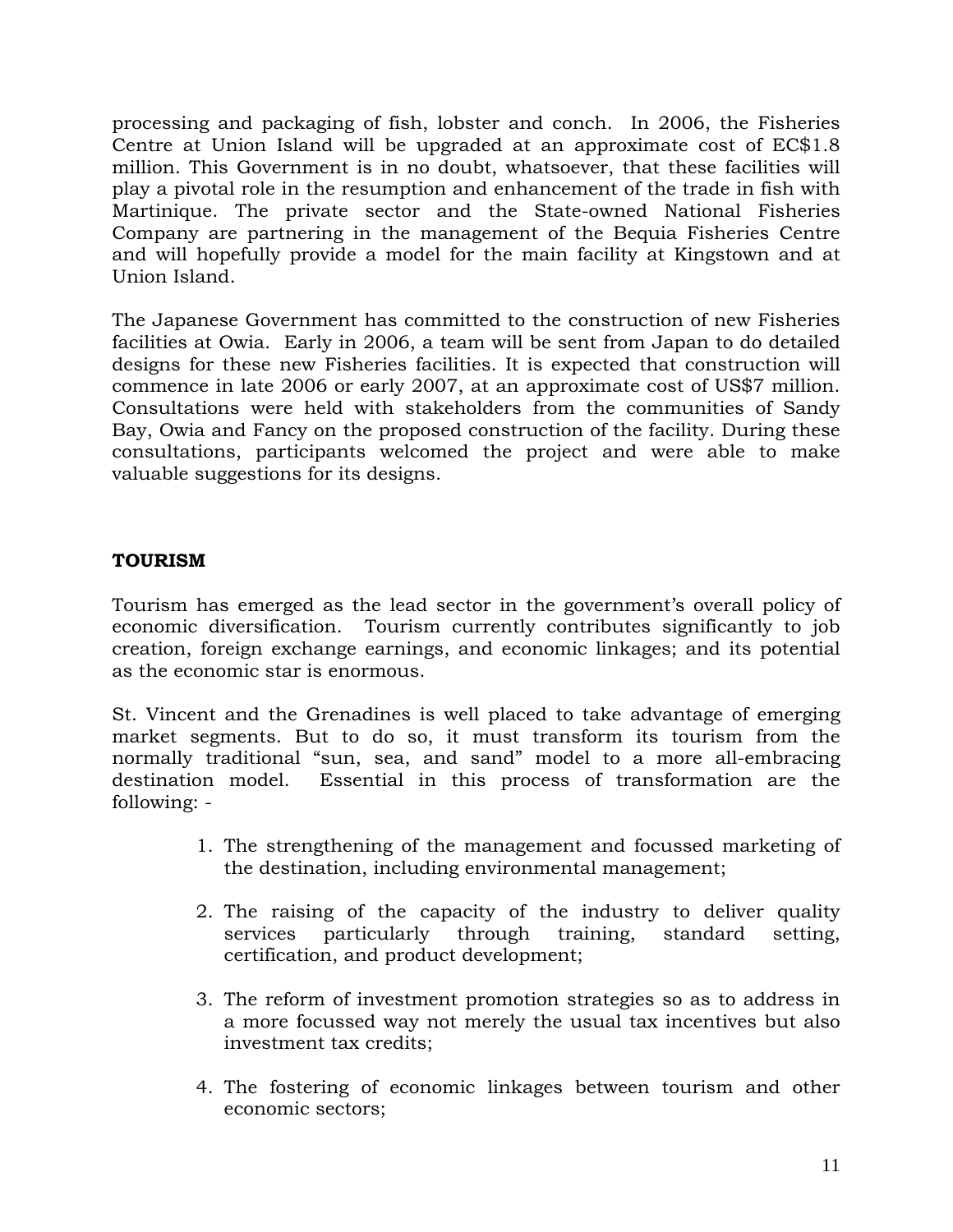- 5. The increase in the allocation of public expenditures on tourism and physical infrastructural facilities which directly, or at first remove, connect with tourism;
- 6. The addressing of trade-related constraints to tourism emanating from both intra-regional travel and those in major markets such as the European Union, United States of America and Canada; and
- 7. The embracing of coordination, regionally, on the development of the tourism industry.

All the stakeholders in the tourism industry in St. Vincent and the Grenadines are required to make a concerted effort to work together better than ever to develop further the industry within the context of these seven elemental propositions. To this end, a National Tourism Authority Bill is to be enacted this year to provide for the creation of an appropriate institutional framework to drive tourism development. Additionally, a refashioned Tourism Standards Bill will be enacted so as to establish the framework for implementing and certifying a practically-drawn list of service providers in the industry.

Mr Speaker, during 2006, the existing National Strategic Tourism Plan will be reviewed in conjunction with the refined elaboration of the draft National Tourism Policy and the Marine Tourism Policy. The National Tourism Authority will get its policy and programmatic impetus from this review.

Tourism in St. Vincent and the Grenadines has several sectoral planks, namely, stay-over, cruise, excursion, and yachting tourism. Stay-over visitors come to the destination for a variety of reasons and therefore the product offering must be diverse, of the highest quality, and competitive. Each segment of the tourism business is important but some are more so than others. For example, in St. Vincent and the Grenadines, stay-over visitors and yachting tourism yield the greatest economic benefits to our country. It is a sobering statistic to note that in the OECS as a whole cruise tourism accounts for 64 percent of the arrivals but only 6 percent of the tourism receipts. Sobering, too, are the data from the World Tourism Organization (WTO) which show that the OECS, including St. Vincent and the Grenadines, has under performed in tourism both within the Caribbean and world-wide over the period 1990 to 2002. It is true that in more recent years there has been a comparative rebound of tourism in the OECS, including St. Vincent and the Grenadines, but the broad underlying trends demand a structural reversal, in the context of the innovative framework which my government has been fashioning since 2001 and which requires accelerated implementation. Clearly, the "sun, sea and sand" product is approaching the maturation and saturation stage for the product life cycle. Changes are, accordingly, necessary and desirable in this regard.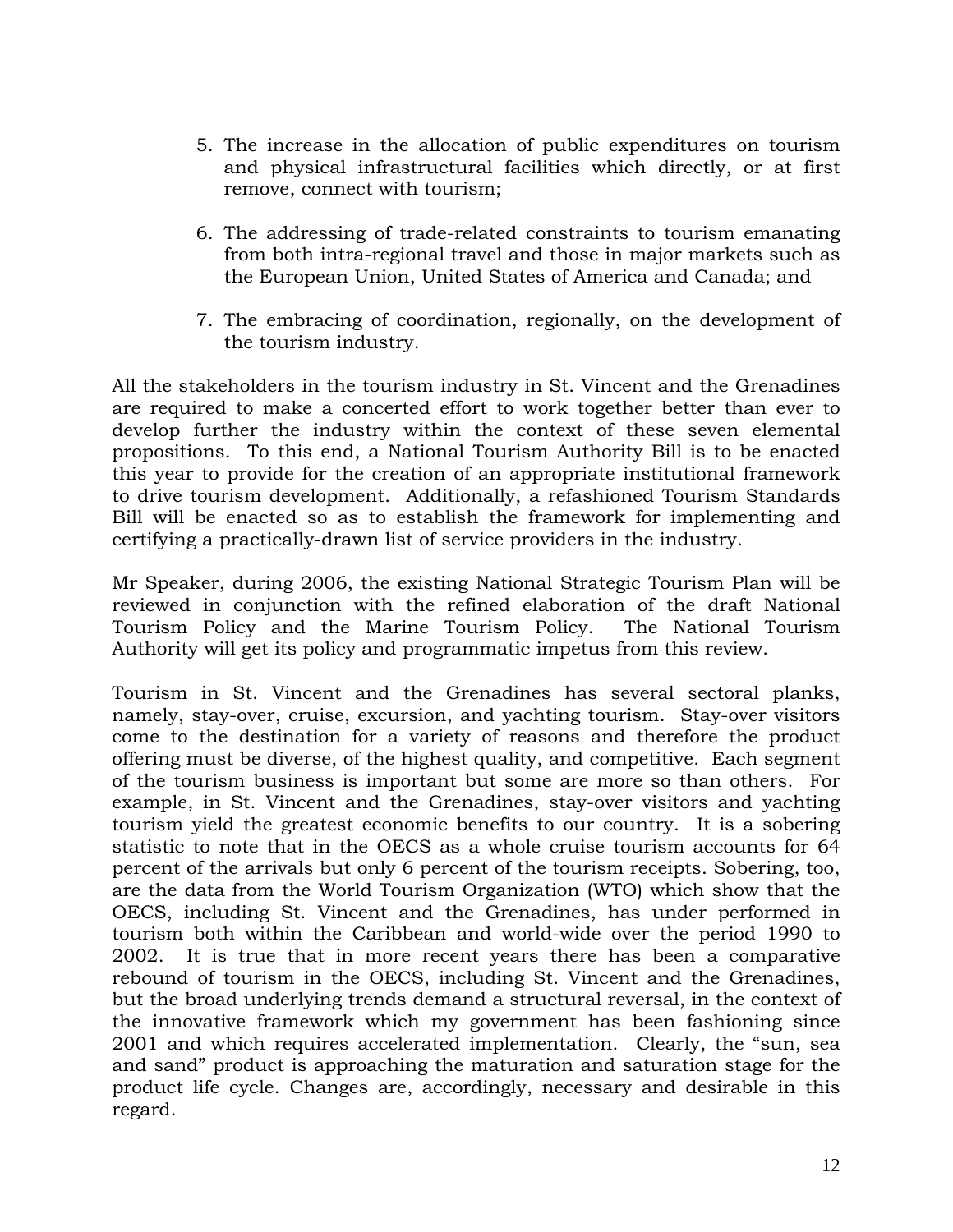In St. Vincent and the Grenadines, tourism is dominated by the small hotel sub-sector. To be sure, the Raffles Resort on Canouan is in its own special category; and so, too, is the Mustique experience which is an international destination of uniqueness and the highest quality. But, all that being said, stay-over tourism in St. Vincent and the Grenadines is, by and large, a small hotel activity. And this small hotel sub-sector has its own opportunities for development and its peculiar challenges, both of which are fully appreciated by the policy-makers and those who implement public policy. Accordingly, in 2006, in addition to the existing incentives and initiatives for the small hotel sub-sector, an especial and further inter-facing between the Ministry of Tourism and this sub-sector will be fashioned under an integrated Small Tourism Enterprises Programme (STEP) which goes beyond a similarly-named initiative of the Organization of American States (OAS) for enhancement of the competitiveness and performance of the small hotel sub-sector.

Mr. Speaker, the Tourism Sector is allocated \$11.8 million or 3 percent of the current expenditure for 2006. Approximately 50 percent of this figure has been budgeted for advertising and promotions. These are increased numbers over the preceding years. And when the budget for the state-owned National Investment Promotions Incorporated (NIPI), which is shown as a subvention in the Estimates, is added to the tourism promotion vote, the total funds provided for promotions and marketing in 2006 amounts to \$7.1 or 2 percent of the total current expenditure.

On the capital side of the 2006 Budget, there is a direct allocation of over \$1.5 million to Tourism, mainly towards the National Tourism Authority, the National Parks Authority, and the Union Island Tourism Project. But far more than this sum is being put toward the tourism-related projects in the area of physical infrastructure, for example airport and air access development. Thus, the construction of the international airport at Argyle will cost almost \$500 million over a 5-6 year period; the construction of the Jet Airport at Canouan, will cost over US\$15 million over an 18 month period; the rehabilitation and extension of the E.T.Joshua airport is slated to cost approximately EC\$30 million over a 14-month period; and the financing effort of St. Vincent and the Grenadines towards LIAT over the past 4 and a half years has amounted to almost EC\$20 million.

As I indicated earlier in this address, major tourism expansion projects in the hotel industry are on the cards in 2006 in Canouan, Mt Wynne-Peter's Hope, St.Hilaire (Bequia), Buccama, Rabacca, and Union Island. When these are completed, within this five-year term, some earlier than others, the hotel plant would have grown significantly in size and quality. Meanwhile, very pleasingly, small hoteliers continue to invest. Clearly, World Cup Cricket in 2007, and its impact beyond, provides excellent opportunities for our tourism sector.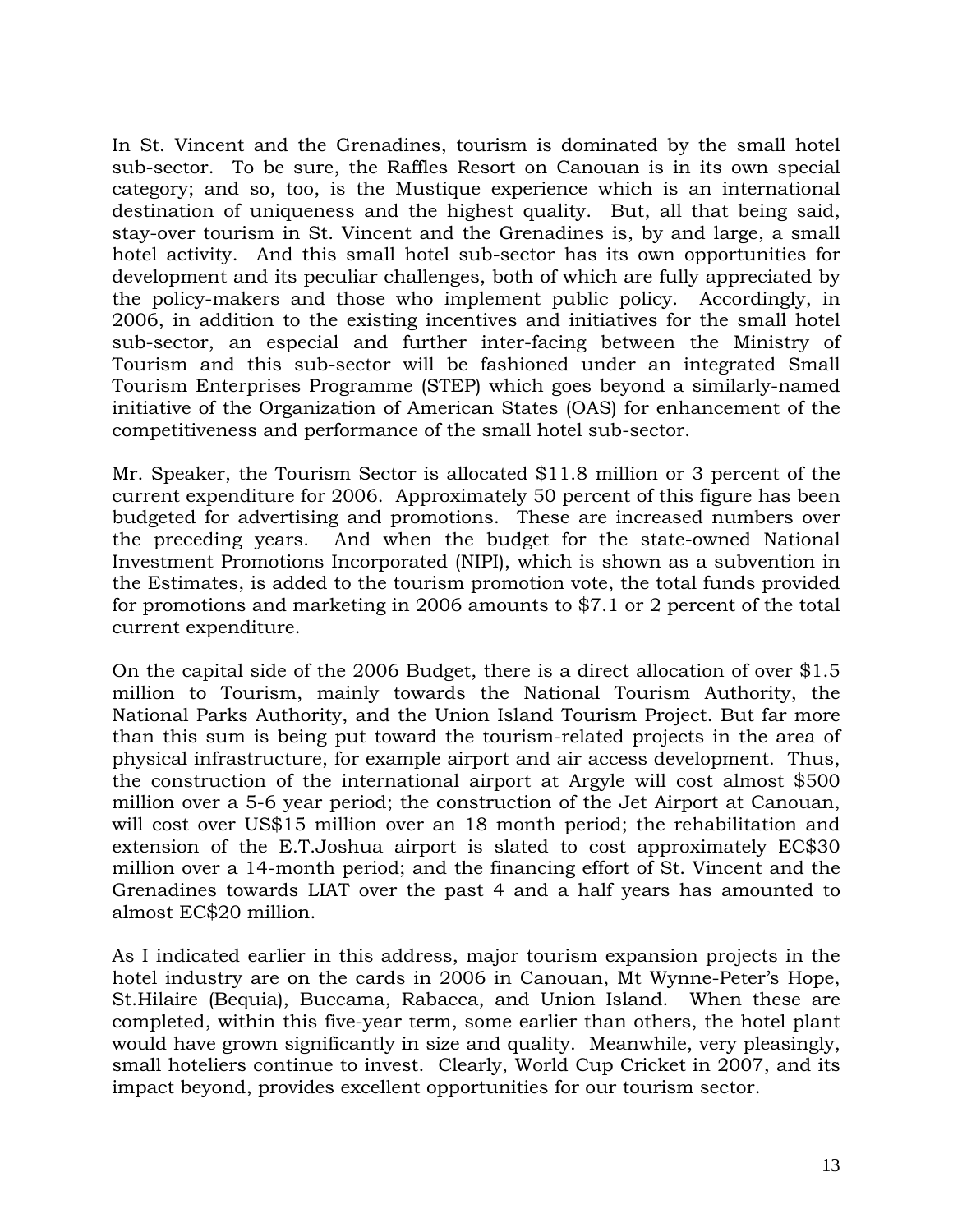As tourism grows in importance, so, too, must our country's institutional capacity to address the many-sided nature of tourism development. Among the principal state or state-owned institutions in this regard are:

The Ministry of tourism, Youth and Sports; The Ministry of Agriculture, Forestry and Fisheries; The Ministry of Grenadines Affairs; The Ministry of Culture; The Ministry of Finance; The Ministry of Education; The Ministry of Health and the Environment; The National Tourism Authority; The National Parks Authority; The National Investment Promotion Investment Incorporated; The National Properties Limited; The International Airport Development Company; and The Tobago Cays Marine Park.

As regards the management, regulation and development of the Tobago Cays, I want to go on record of thanking the St. Vincent and the Grenadines Chamber of Industry and Commerce for their helpful ideas. In 2006, the government will implement fully its management and development plan for the Tobago Cays in consultation with the relevant stakeholders, as promised in the 2005 Election Manifesto of the Unity Labour Party.

Mr. Speaker, visitor arrivals to St. Vincent and the Grenadines in 2004 stood at 261,469. This represents an increase of an encouraging 8.3 per cent over 2003. Available information indicates that the upward trend, particularly in the most important stay-over visitors' category, is expected to continue to the end of 2005. Indeed, up to the end of May 2005, the stay-over arrivals increased by 19.4 per cent even though overall arrivals fell. In 2006, an excellent tourism year is forecast.

I feel sure that the Ministry of Tourism working in conjunction with all the other relevant Ministries, State Agencies and Stakeholders will work assiduously to ensure a bumper tourism year. Such coordination, particularly with the Ministry of National Security, especially in the area of the potentially lucrative yachting sector, is absolutely vital. Accordingly, an Inter-Ministerial Committee on Tourism, chaired by the Minister of tourism will, in 2006, be established for on-going functioning. The Result Indicators in the Estimates and the pledges in the 2005 Manifesto of the ULP contain other policy and programmatic elements to be pursued.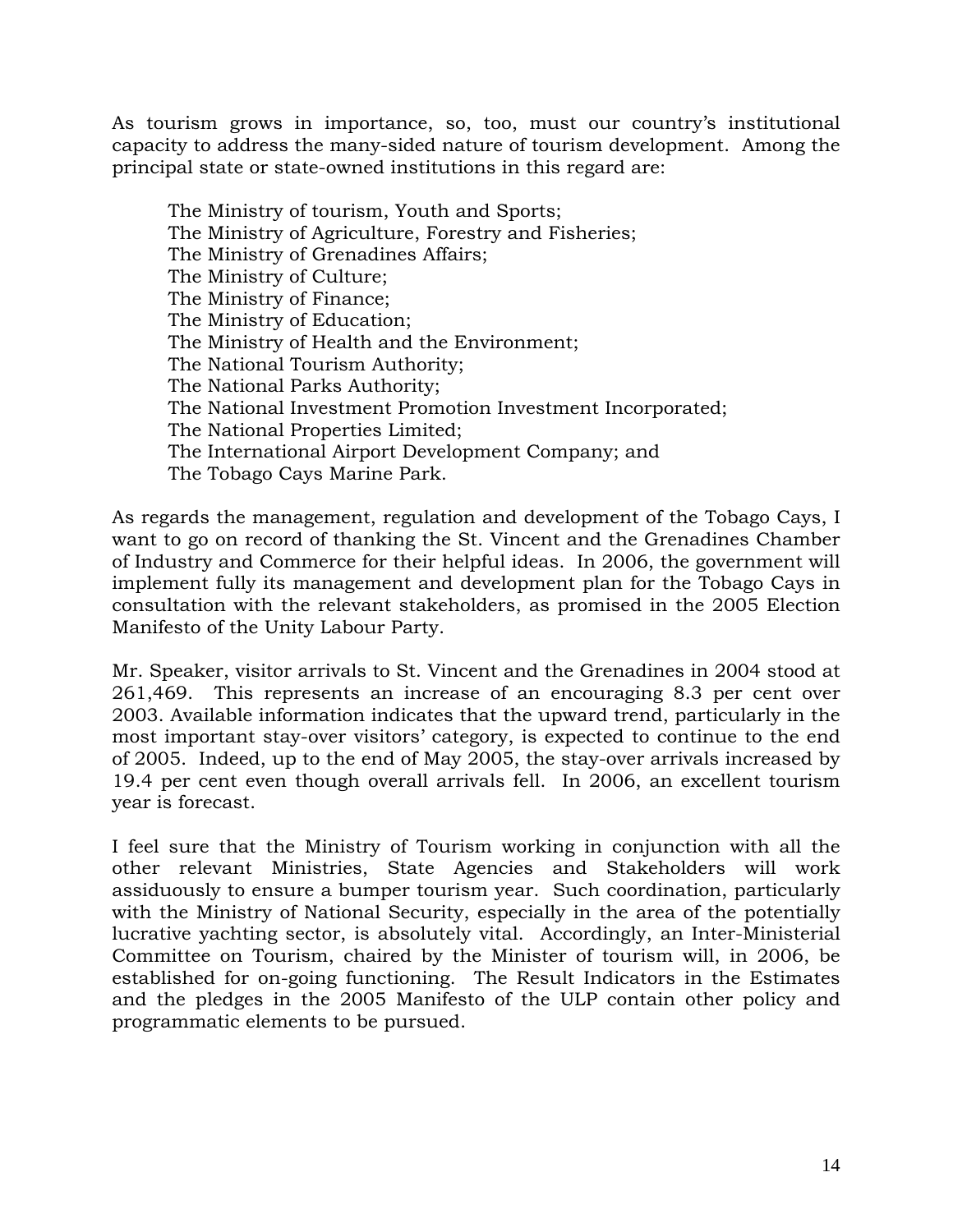### **EDUCATION**

The on-going Education Revolution, launched in 2001, continues apace. It has so far, touched the lives of all Vincentians positively, in one way or another. And there is much more to be done. In this second term the ULP Administration is mandated, among other things, to consolidate, deepen and extend this Education Revolution. The underlying principles of this Education Revolution are simple yet profound: No child must be left behind; every child will get a fair chance, an equal opportunity, consistent with his or her skills and efforts; a mind is a terrible thing to waste; you can never be too old to learn; education is to cultivate a critical mind, to acquire skills, to imbibe or learn universal core values and those of our Caribbean Civilisation and its Vincentian particularity; education is the surest and safest way out of poverty; education is for living and production; education is the responsibility of all the major stakeholders: the parents, the teachers, the students or learners, the community, and the government.

So far, the Education Revolution has impacted positively upon all its sectors: Early childhood, primary, secondary, post-secondary, tertiary, nursing, teaching, adult, special, literacy, technical and vocational education. This magnificent record is well-known and will undoubtedly be yet again detailed in this Budget Debate by the Minister of Education and others.

The strategic Education Sector Plan, a living document which is necessarily updated periodically, sets out the 'line of march'. This has been codified summarily in the ULP Manifesto of 2005 for the period 2006 to 2011. This agenda for the on-going Education Revolution over the next five years includes the following 25 items:

- The commencement in 2006 of the construction of six schools: Secondary schools at Union Island, Peter's Hope/Barrouallie, and West St. George; and Primary schools at Bequia, Edinboro, and Fair Hall.
- The achievement of quality universal early childhood education for children between the ages of 3 and 5 years.
- The advancement of special education to the top ranks in the Caribbean, in quantity and quality.
- The ensuring of enhanced access to, and quality of, technical and vocational education, including the offer of associate degrees in this subject area.
- The expansion of access to quality university education and strengthening the basis for the achievement by 2025, at the latest, of one university graduate per household in St. Vincent and the Grenadines, on an average.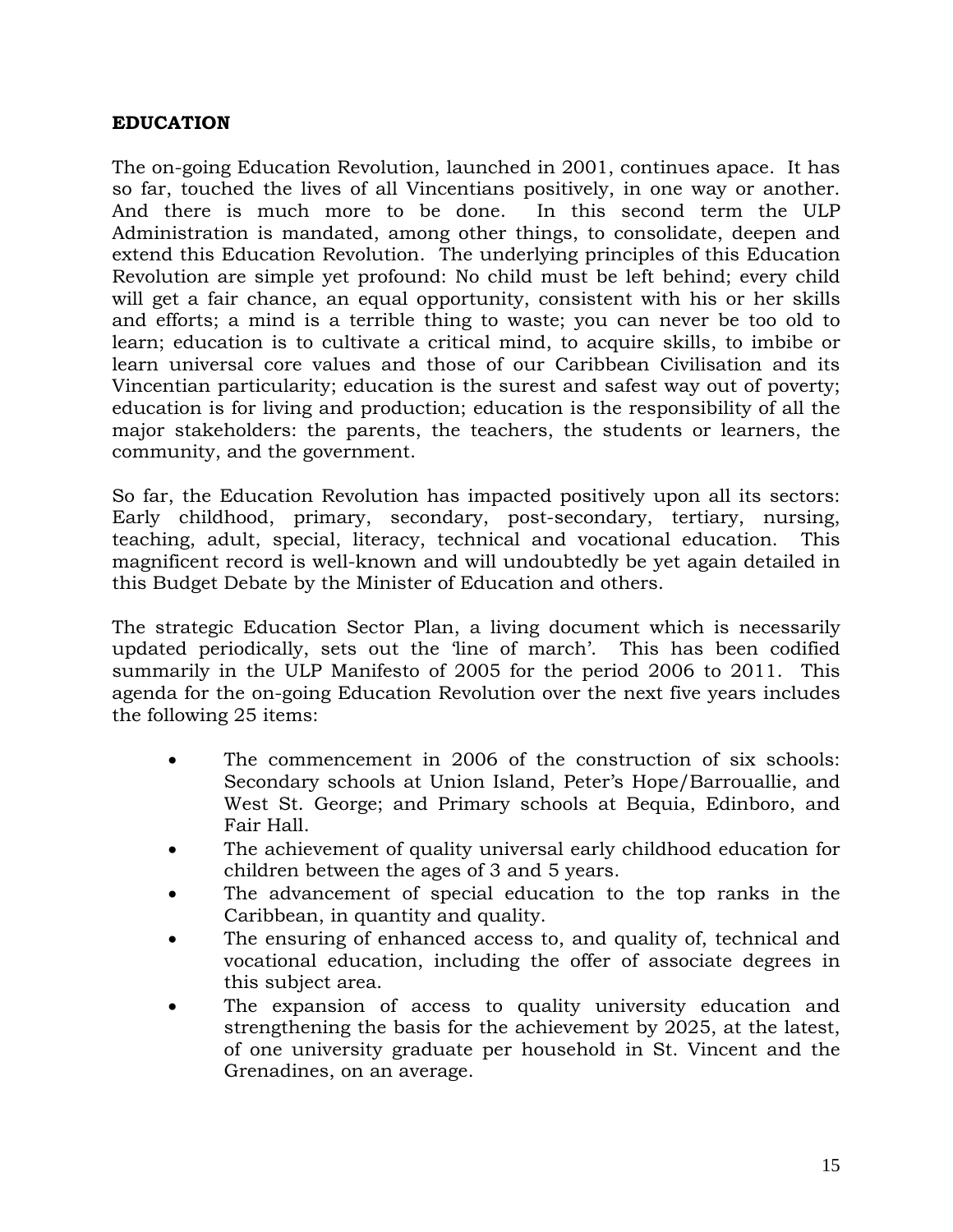- The enhancement, markedly, of access to "distance education", including, regionally, the Caribbean Knowledge Learning Network (CKLN).
- The completion of the process of building at least one Learning Resource Centre in every electoral constituency and the commencement of a second round of building LRCs.
- The building of a modern National Library and Lecture Theatre (Performing Centre).
- The elaboration and implementation of a comprehensive programme of remedial education and counselling, at primary and secondary schools.
- The installation of 2,400 Max Computers in 80 centres  $-30$  Max Computers to each centre – for remedial work, adult literacy/education, and educational training at all levels in various subject areas.
- The full flowering of the Adult Literacy Crusade into a continuing Adult Education Crusade.
- The improvement dramatically of the performance in schools in Maths, English Language, the Sciences, and Information Technology.
- The beefing up of the delivery of the service of the Book Loan Scheme.
- The further strengthening of security at all educational institutions.
- The reform of the management structure at the Ministry of Education so as to better deliver educational services.
- The provision of more national incentives for students and teachers who achieve certain benchmarks of success.
- The involvement of the Teachers' Union and the PTAs in a structured manner in the educational system.
- The improvement in the conditions and terms of employment of teachers.
- The emphasizing further of structured assistance to economically disadvantaged students.
- The streamlining and improvement of schools transportation, sufficient for the job at hand.
- The devising of an appropriate and comprehensive state-directed insurance system for students and teachers.
- The making of the Integrated Community College into an institution of the highest quality with enhanced access for each of the divisions within it.
- The building of a modern facility to house the Ministry of Education.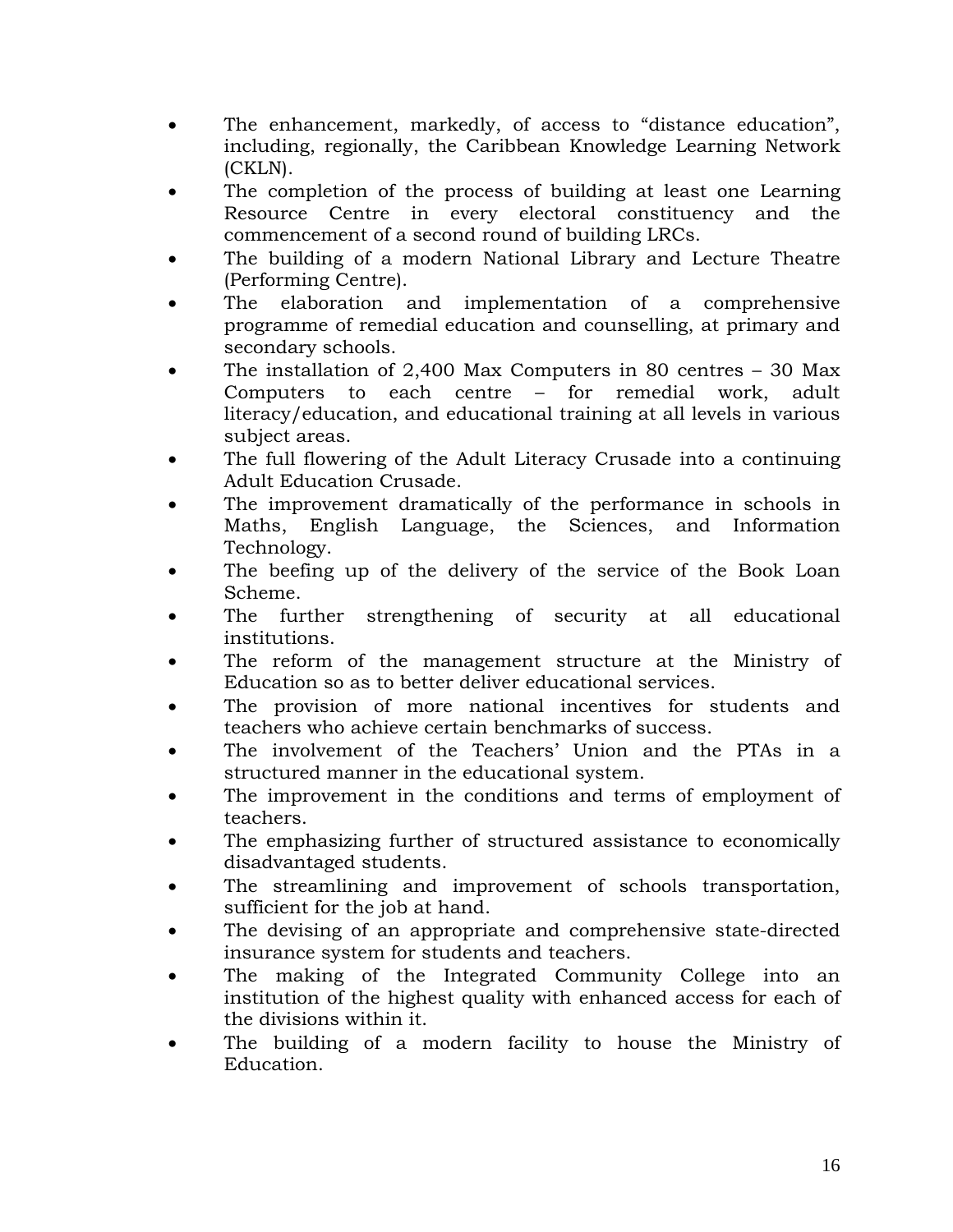- The on-going review of the curricula at all educational levels for appropriateness and relevance.
- The full integration of sports, culture, and the arts into the educational system.

In the 2006 Budget, the Educational Revolution is again the centre-stage. In the recurrent Budget, 39 new positions have been added to boost capacity in several functional areas of the educational sector including positions at the science laboratories in four rural secondary schools, more teachers at four of the recently – opened secondary schools, and 17 additional posts in the teaching, library and administrative functions at various divisions of the Community College. All told, a whopping 18 per cent of the Recurrent Budget or over \$65 million.

Additionally, on the capital side of the Budget, \$27.5 million or 16.6 per cent of the Capital Budget is allocated in 2006 to Education. In all, therefore over \$90 million of the total budget of \$580.9 million is to be spent on Education this year. We must therefore spend it wisely and productively.

This year, 2006, hefty sums have been allocated to the following, among other capital projects:

| <b>Education Support Project</b>              |           |
|-----------------------------------------------|-----------|
| (Early Childhood, Literacy and Special Needs) | :\$5.3m   |
| Computerisation of Schools                    | :\$2.7m   |
| Adult Literacy Crusade                        | $:\$1.0m$ |
| STATVET Educational Improvement               | :\$0.7m   |
| <b>OECS Education Development Project</b>     | \$2.0m    |
| (to construct West St. George Secondary       |           |
| School and to rehabilitate four others)       |           |
| <b>Expansion of Secondary Schools</b>         | $:\$1.5m$ |
| <b>Book Loan Scheme</b>                       | \$1.5m    |
| <b>Basic Education II</b>                     |           |
| (towards construction of a secondary school   |           |
| at Barrouallie and primary schools at         |           |
| Bequia, Edinboro and Fairhall)                | \$5.5m    |
| European Union Support Project                | :\$3.0m   |
| (for design and construction of the           |           |
| Union Island Secondary School, Science        |           |
| Education, Mentoring of students, and         |           |
| Training of Principals).                      |           |

There are four education issues upon which I want to comment: The first, parental responsibility for children's education; the second, enhanced productivity and quality in the teaching service; the third, students' performance; and fourthly, the performance of the Ministry of Education.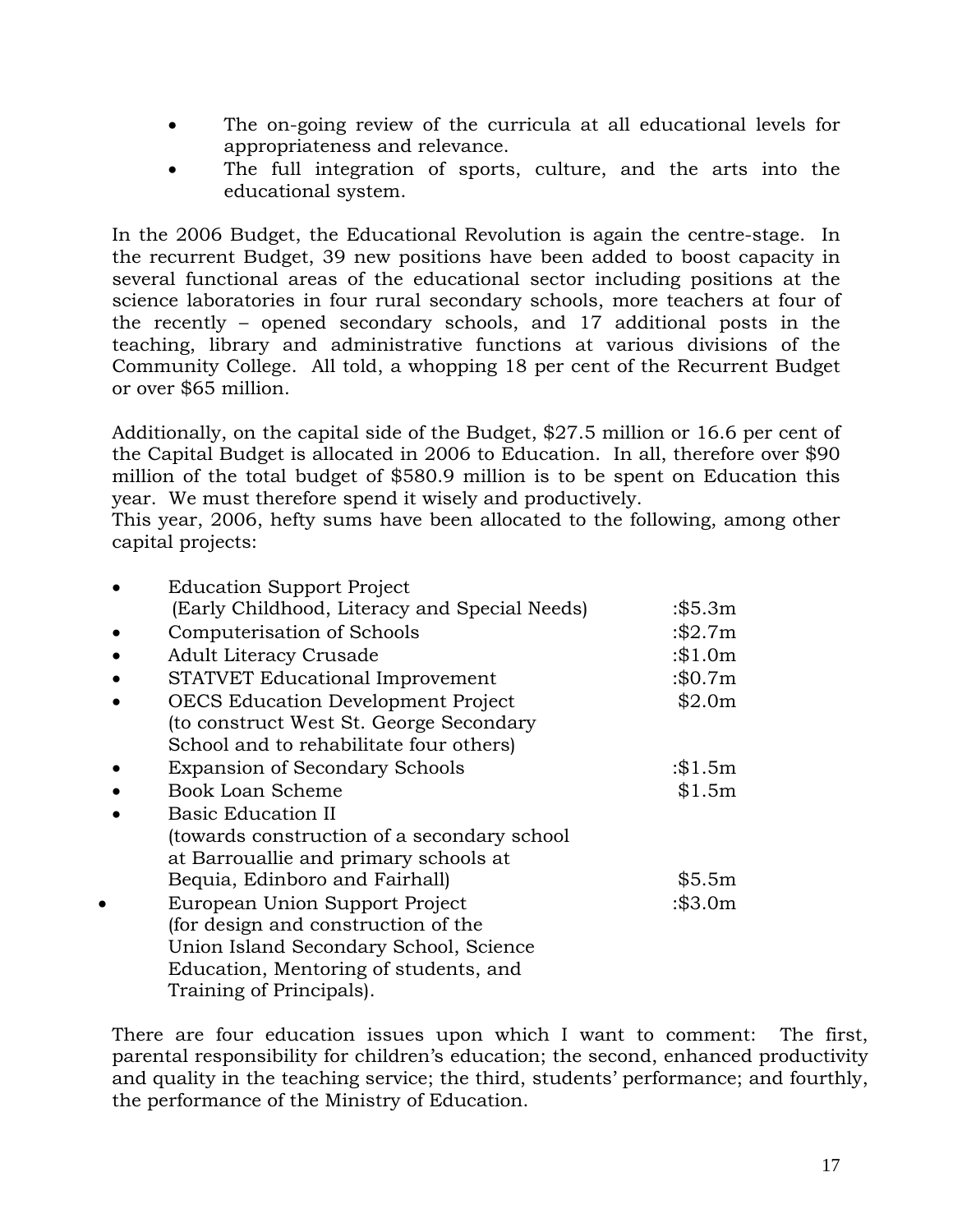Mr. Speaker, most parents recognize that it is their responsibility primarily to educate their children. These parents structure their spending carefully so as to equip their children for school to the best of their ability and capacity. These parents, too, take an active and all-round interest in their children's education. These parents attend PTA activities; they check on their children's performance; they guide their children properly; and they see the teachers as partners, not as antagonistic interlopers, in their children's education.

But sadly, there too many parents – albeit a minority – who ignore or abandon their basic responsibility for their children's education. These irresponsible parents wash their hands of any responsibility to provide anything or anything much to their children's education. They are often, nevertheless, to be the most quarrelsome and antagonistic towards teachers and the officials at the Ministry of Education. Too many of these parents do nothing but gripe and complain. And too many of them want Government to do everything, including making the most basic provisions, for their children.

I do appreciate that some parents are very poor and they need state assistance. Indeed, children of poor families do get assistance. But I am not speaking about parents who live in poverty. I am talking about parents who can do much better but are plain irresponsible. In any event, poverty may restrain parents on matters relating to adequate financial provision for their children but poverty has never stopped good and sensible parents from being interested in practical ways in their children's education. We must carry out a campaign to make those parents who can do better, in fact do better. And those who are not in a position to do better, to help them do better.

Secondly, most teachers are conscientious and disciplined but there is a minority who need to lift their all-round quality level. In this regard, we must note that a teacher teaches both a subject area and himself or herself. The quality enhancement of teaching is an urgent matter which the teachers, their Union, and the Ministry of Education must continue to address for practical improvement.

Thirdly, students must get the message that it is necessary and desirable for them to "lift their game", so to speak. This matter cannot be left to chance. The results must be improved and in the critical areas for the staffing of the modern economy, in SVG and overseas. This must be a focused aim or target of all the relevant stakeholders, including the students themselves.

And finally, the Ministry of Education and some of its officials. Too often, small, irritating administrative matters are left to fester for too long with unintended results. Official insensitivity to some of the seemingly insignificant problems of teachers, students, and parents sometimes mar or spoil the prospects for productive partnerships. I realize that this matter is more than ever a two-way street and that the officials are often under tremendous pressure in a ministry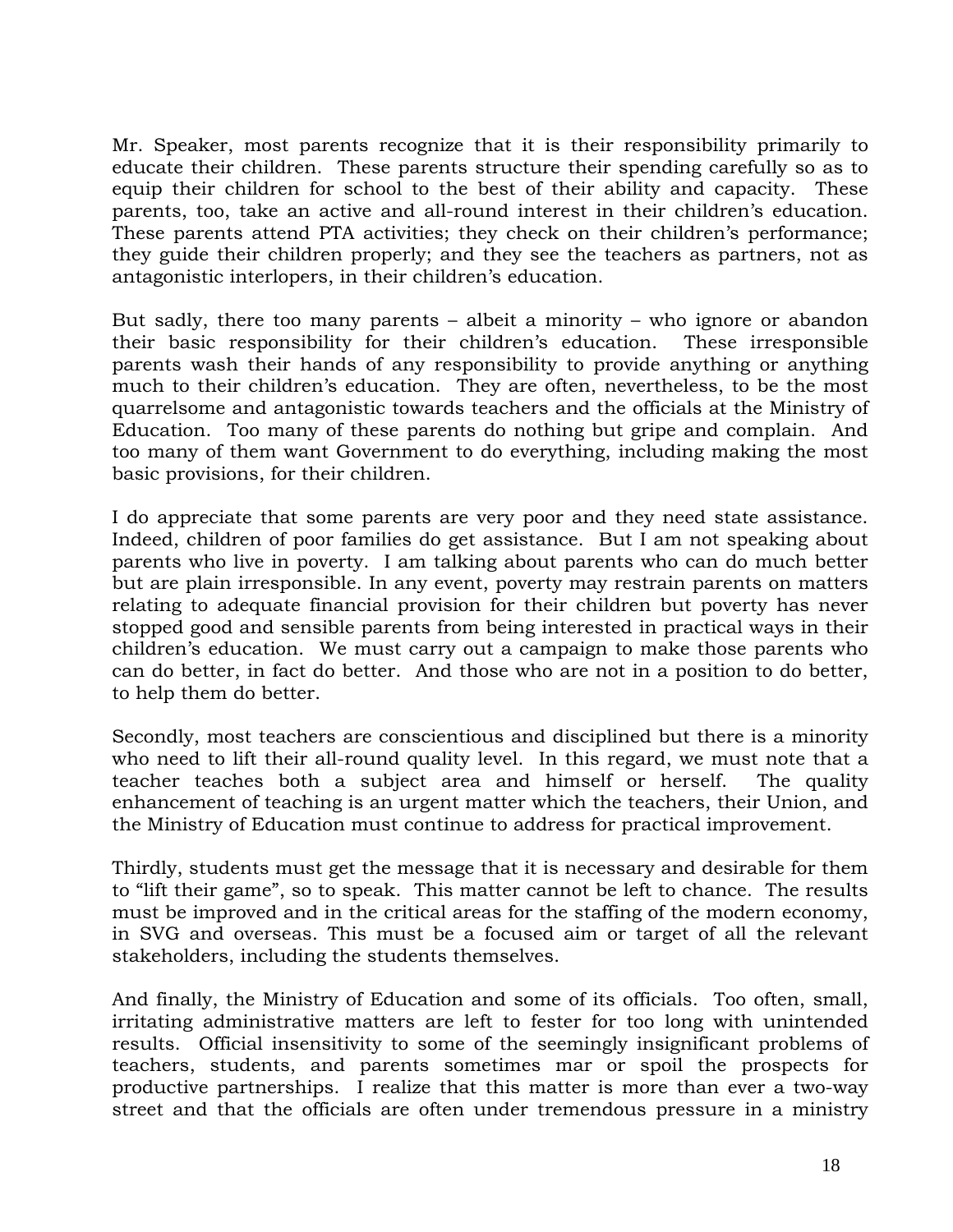which is perhaps among the most difficult to manage. Undoubtedly, the Ministry's top officials are among the best in the region and they have done a most remarkable job. And we do, sincerely, owe them a tremendous debt of gratitude. Still, like all of us, they must take a fresh guard in this period of the consolidation, deepening and extension of the Education Revolution.

In addition to getting the large things right we must fix, too, the small irritating ones. This surely calls for, among other things, a further restructuring, streamlining, and modernization of the Ministry itself. That, too, is on the agenda. The Ministry's officials are rightly pushing it.

### **HEALTH AND THE ENVIRONMENT**

With respect to the health of this nation, the vision of this administration is to have a healthy population living in environmentally sound communities, empowered with a holistic knowledge of health, developmental and environmental issues. This vision embodies the principles of equity, affordability, quality and cultural acceptance, and it assumes even greater prominence at this time in our development when the health sector worldwide and we here in St. Vincent and the Grenadines, are faced with many challenges including the increasing demand for greater access to secondary health care.

The greatest challenges to our health care system are related to diabetes and hypertension, HIV/AIDS, criminal violence, drug abuse, and personal disregard for health.

Mr. Speaker, the results from our primary health care programme have been excellent, especially in the areas of immunization against childhood diseases; school health care; maternal and child health care, including family planning; and more recently the 'Vision Now' programme through which nationals of St. Vincent and the Grenadines are screened for basic eye diseases. This programme is conducted in collaboration with the Government of the Republic of Cuba and persons deemed to require surgery are treated in Cuba free of cost to the patients or our government. To date, over 8,000 Vincentians have been screened and already more than 600 persons have undergone eye surgery.

In our second term, we will continue to build and improve upon these initiatives, in public health care and in primary and secondary health services, including dental services.

To support the delivery of these services, we have embarked on a comprehensive programme of rehabilitation of the health care facilities. Some of these include: the Health Centre at Retreat which was rebuilt and operationalised at just under \$0.5m. Five other Health Centres at Layou, Belair, Mespo, Georgetown and Barrouallie are being retrofitted to make them disaster resistant through the World Bank Disaster Management project, and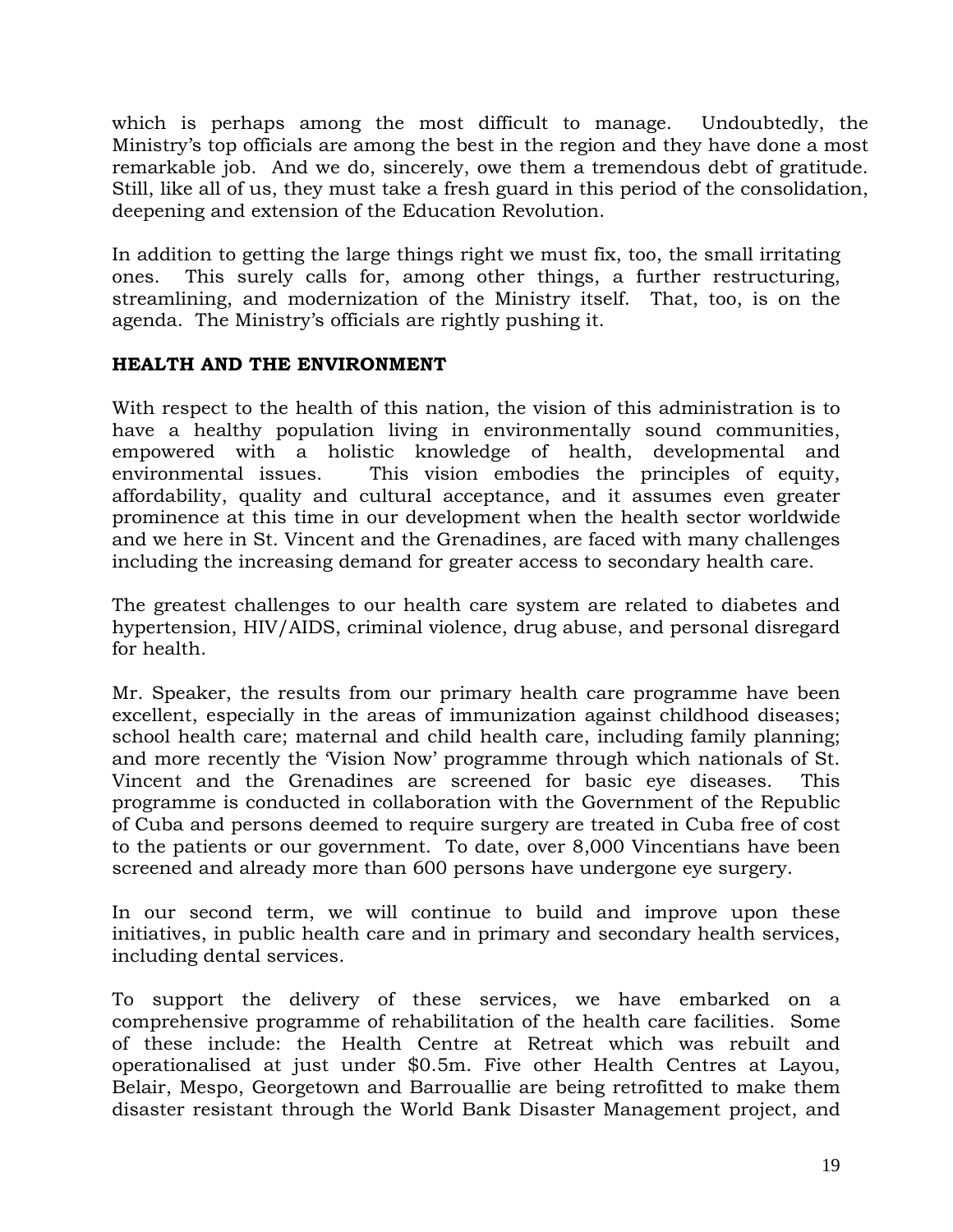the Richland Park Nurse's Quarters and Health Centre has been renovated. In addition, Lowmans Windward and Collins Health Centres, and Nurses and Doctors Quarters will be constructed. While all of these are crucial, the major addition to health care facilities during this year will be the General Medical Diagnostic Centre at the Georgetown Hospital, which will be built with the generous fraternal assistance of the Government of Cuba.

When constructed, this facility will be equipped with x-ray, ultra sound, laboratory, surgical and dialysis facilities. Government is also committed to an affordable National Health Insurance Service, finalised through the National Insurance Services. Work on this project will recommence once the hospital governance issues at the Milton Cato Memorial Hospital are finalised.

A major initiative remains that of the government and the Rotary concerning the possible construction of a State-of-the-art Children's Hospital to be located at the current site of the Windsor Primary School. This is envisaged to be a facility to serve the OECS. Matters here are moving slowly.

With regard to HIV/AIDS, the goal of the Government of St. Vincent and the Grenadines is to:

- (1) To decrease the fatality rate of persons living with HIV/AIDS; and
- (2) To reduce the incidence of AIDS.

Our work in regard to HIV/AIDS has been facilitated through the HIV/AIDS Prevention and Control Programme, financed mainly through a loan from the World Bank and costing \$27 million. Together with the Minister of Health and the Environment, I Co-Chair the National AIDS Council, reflecting the priority given to the matter at the highest political levels.

Specifically, plans are well underway to construct a home for the National HIV/AIDS secretariat and to prepare the infrastructure to support the Voluntary Counselling and Testing programme. In addition, the HIV/AIDS programme has several sub programmes, which are realizing moderate to high levels of success.

These include: the Care and Treatment Programme. The care and support subprogramme now embraces a total of 144 clients. Through this programme persons with HIV/AIDS receive medication free of costs.

The Mother to Child Transmission Programme, has had tremendous success; and so, too, have been the Voluntary and Testing Programme, and the Prevention and Control Programme.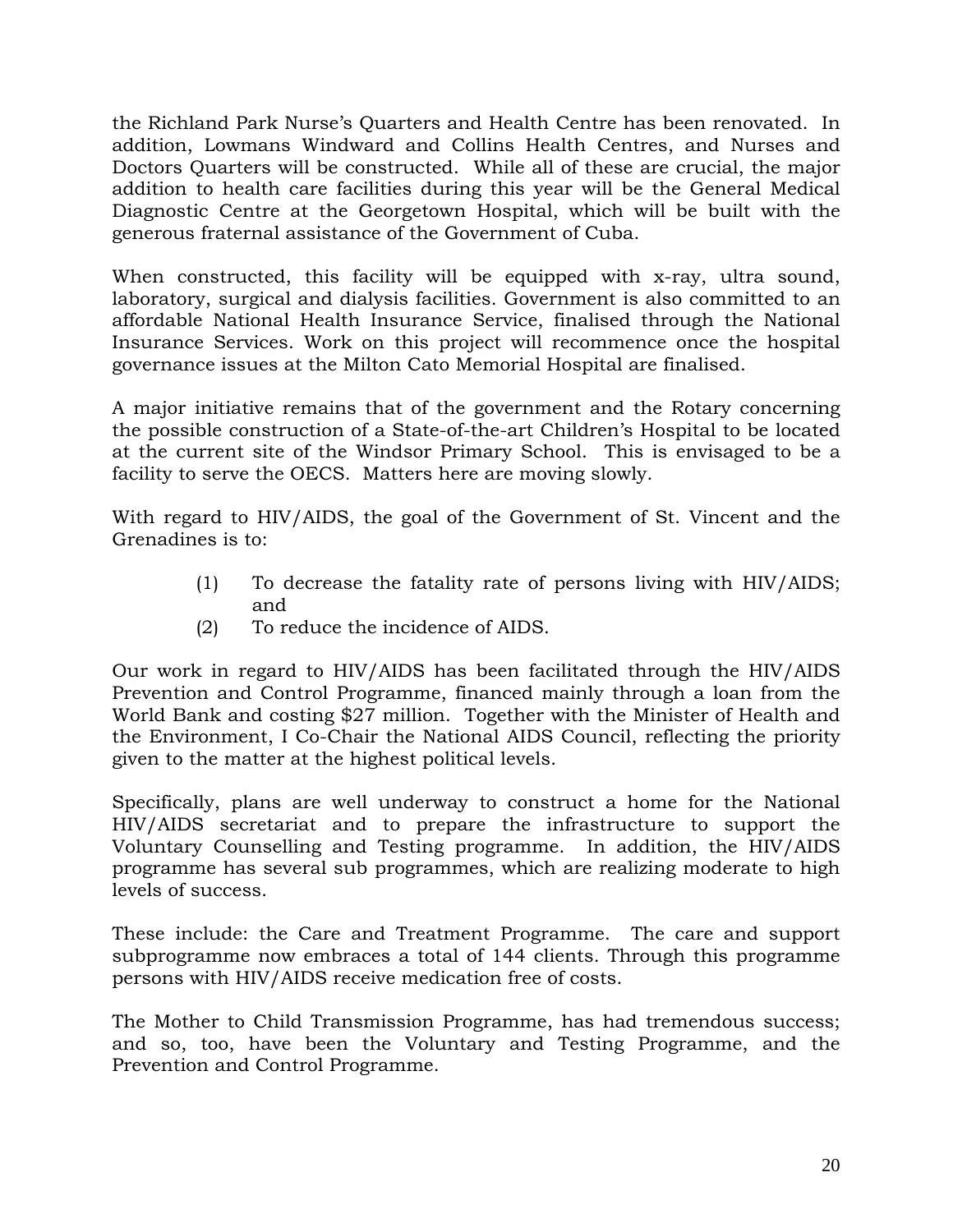In the 2006 fiscal year, approximately 12 percent or \$44.8 million of the current expenditure budget has been allocated to the health sector. This represents a 2 per cent increase over the approved budget for 2005. Additionally, 4.6 per cent or \$7.7 million of the capital budget is to be spent this year on health and the environment.

### **SPORTS INFRASTRUCTURE**

The Government seeks to improve the sporting infrastructure to compete for regional and international sporting events and to provide the best facilities for the development of our athletes. In this regard preparatory work on the National Stadium continues and upgrade of the Arnos Vale Sporting Complex has commenced.

St. Vincent and the Grenadines has been chosen as one of the Warm-up Venues for the ICC/Cricket World Cup 2007 and as such has undertaken to redevelop the Arnos Vale Sporting Complex. The planning process for this project has two major objectives. First, to meet the requirement of the CWC 07 Host Agreement and second to make improvements to the facility for use as a long term legacy for the nation and in doing so assure that St. Vincent will be considered for further international matches.

The first phase of the Arnos Vale Sport Complex Re-development Programme started in August 2005. It entails dismantling of the four aluminium bleachers and the relocation of the concrete bleachers to that area; and the demolition of the tall stand and perimeter wall on the eastern side of the complex.

Other on-going works relate to the diversion of the river on the eastern side to make way for the construction of a double decker stand and construction of a sea wall and perimeter fence.

In 2006, the following additional works will be undertaken; construction of a new players pavilion; construction of a double decker pavilion to seat 5,000 persons; regrassing of the outfield and the construction of a modern media centre. As a warm up venue, St. Vincent and the Grenadines will be required to provide media facilities for radio broadcasting and the print media, VIP accommodation, two training sites with international level grounds, and training nets. We are also obligated to meet all of CWC07 security requirements for the venues and players. We have provided an amount of \$20 million in the 2006 Estimates for this project.

The 2006 Budget has allocated substantial sums to "Sports Infrastructure." In addition to the \$20 million for the Arnos Vale Cricket Facility, \$5 million is budgeted to be spent on the Stadium which is estimated to cost \$45 million. Community playing fields/hardcourts have been allocated \$0.7m this year.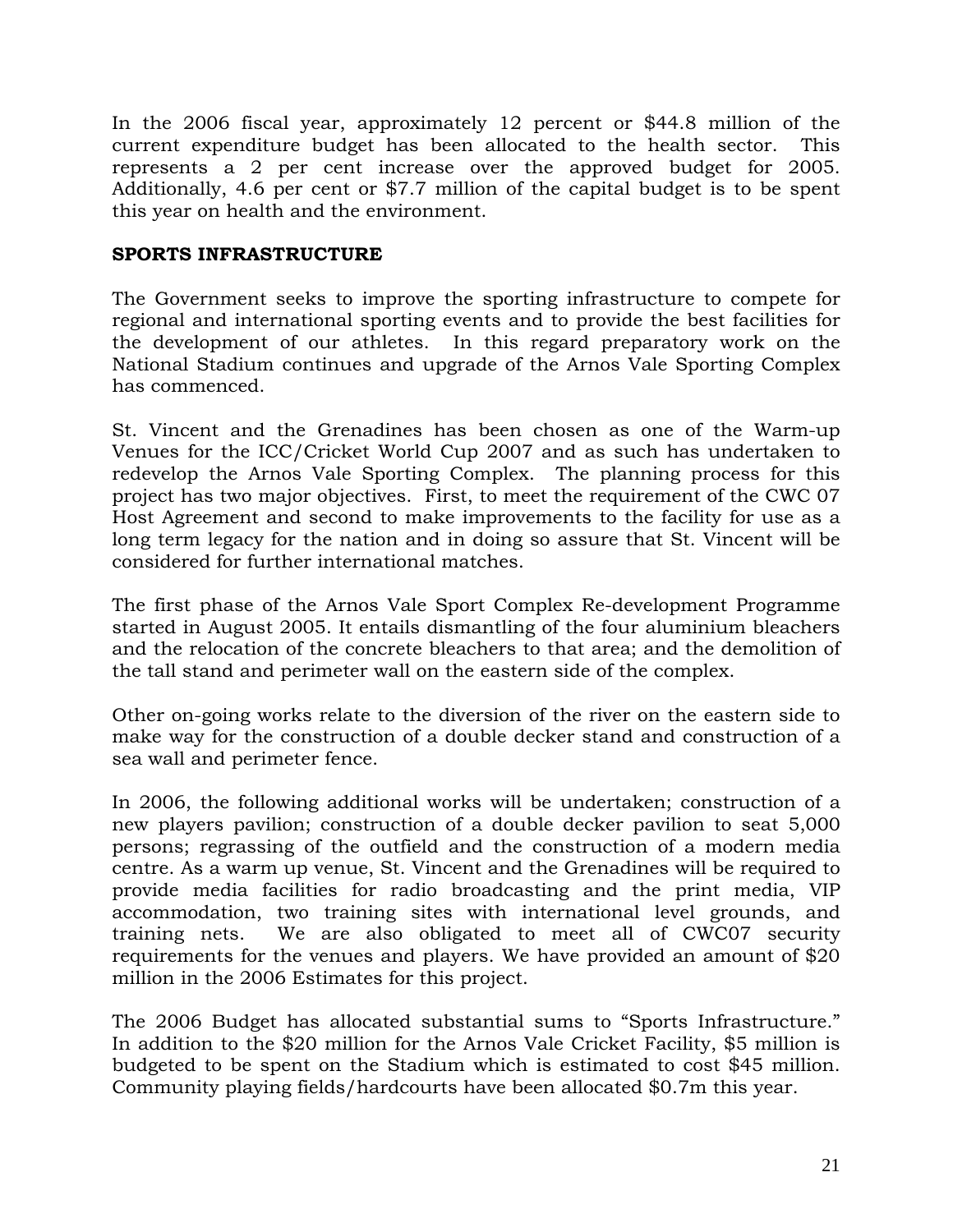### **DISASTER MANAGEMENT**

This Government has accorded high priority to disaster management. The Emergency Recovery and Disaster Management Project has been one of the main vehicles through which we have implemented activities to address our preparedness for disasters in accordance with the St. Vincent and the Grenadines Strategic Plan for Disaster Management. This specific project is jointly funded by the World Bank and the Government of St. Vincent and the Grenadines in the amount of EC\$18.4 million and will come to an end during the first half of 2006. Its main achievements include the Emergency Operations Centre (EOC) and the on-going construction of the Layou Coastal Protection project. It was under this project, too, that we conducted work on the Integrated Coastal Zone Management and the Flood Risk Assessment Studies valued at EC\$1.7 million, which are now completed.

As we bolster the capacity of the NEMO, we shall be striving to improve our mitigation efforts. In this regard, we shall be implementing the Building Codes which would ensure that homeowners adhere to regulations which would not only make homes more resistant to hurricanes but also to earthquakes thus minimising economic losses and possible loss of life. In addition to the Building Codes, the finalisation of the Physical Development Plan which will speak to local area and regional plans, will bolster the state's efforts to effect changes which will ultimately minimise the impact of natural hazards on the development of our country.

### **JUSTICE, LAW AND ORDER**

On the foundation issue of the delivery of quality justice, my government holds the basic policy positions:

- 1. Quality justice is required to be delivered to all in the most accessible ways at the swiftest possible speed and at the most economical cost in the most impartial manner, without fear or favour.
- 2. The Magistracy, the Family Court, the High court of Justice, and the Court of Appeal must be properly staffed.
- 3. The modernisation of the Judiciary, including the appropriate application of information technology, and training of judicial and administrative personnel are both necessary and desirable to deliver quality justice.
- 4. Appropriate monitoring and supervisory mechanisms for judges, magistrates and lawyers ought to be in place and functioning, so as to ensure the maintenance of the highest standards of conduct.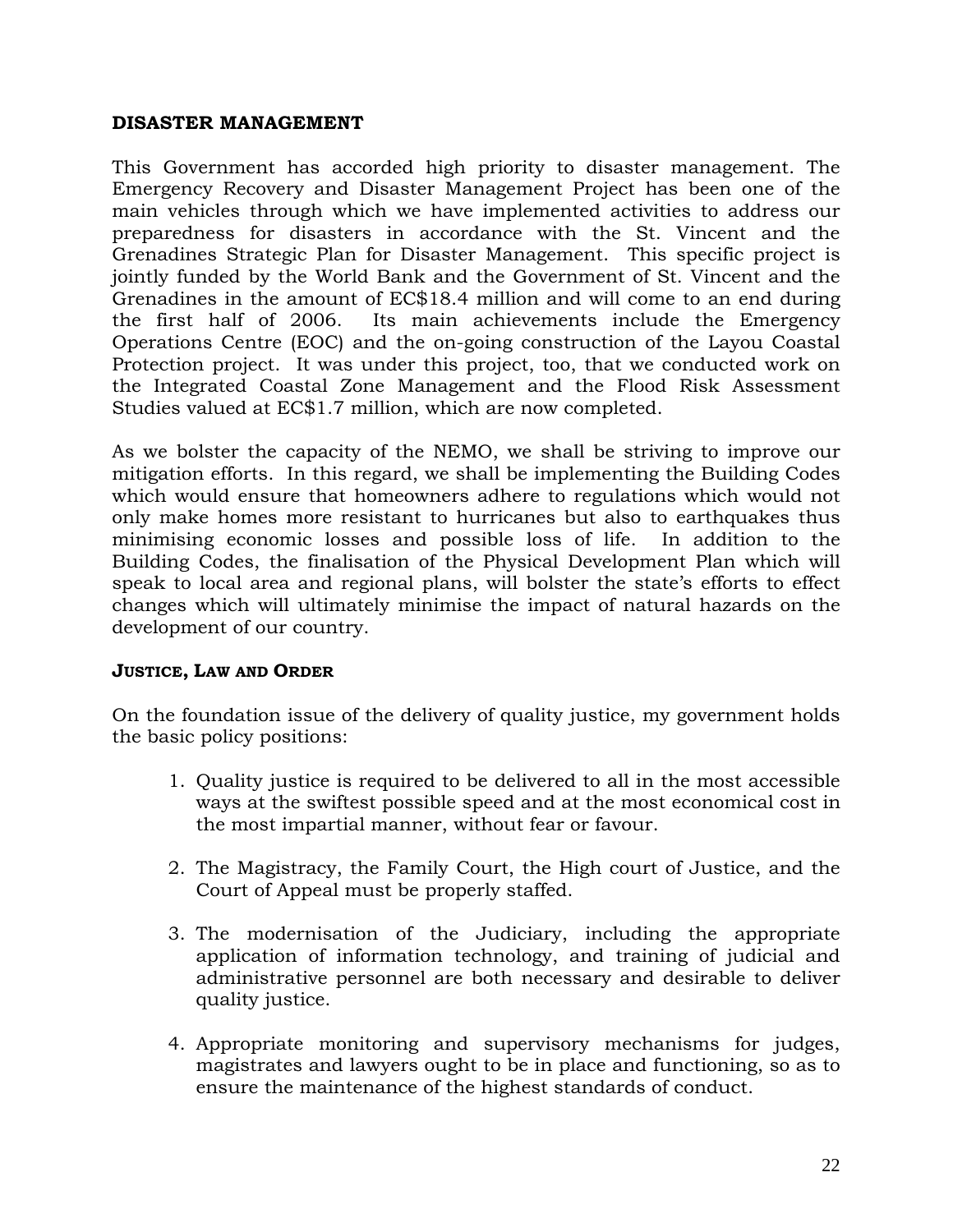5. The regionalisation of the Magistracy is a goal worth pursuing.

6. The poor, especially, must benefit from the delivery of quality justice.

My government will continue to pursue determinedly these basic policies in the delivery of justice. More particularly in 2006, we will:

- Implement fully the Possessory Titles Act and commence the process of putting in place a modern system of land titling and registration. Indeed, applications are already being made under the Possessory Titles Act.
- Enact a Legal Profession Bill so as to properly regulate, monitor and foster further development of the legal profession.
- Commence the process of reforming the criminal law and procedure in part to redress certain advantages which persons who are charged criminally possess, without compromising a person's fundamental human rights.
- Work with the Office of the Chief Justice to put the machinery in place for speedier criminal trials in the High Court; and
- Commence the process for the design of modern High Court and Registry facilities at an acquired property at Richmond Hill for construction start-up in 2007.

The maintenance of law and order is essential for civilised living and socio –economic development. This is a many-sided issue which touches on a wide range of public policies and their outcomes. Central to all this is the quest to have serious crimes reduced to a minimum and to ensure that our country is safe and secure. To this end, my government will continue to be tough on crime and the causes of crimes. Criminals will continue to get no space from the law enforcement authorities.

A requisite on the front-line against crime is a strong, modern, welltrained Police Force. It is now well-established that my government has made remarkable strides over the past four and a half years towards building such a Police Force. All this is evident from the marked improvement in the physical facilities and amenities of the Police Force; the better equipping of the Fire Brigade and the Coast Guard; the enhanced opportunities for training; the commencement of the process of reform of the Police Force by way of the Report of the Durrant Commission; the building of a sound relationship with the Police Welfare Association; the increasing of salaries and allowances and the provision of bonuses for policemen and women; the close collaboration within the Regional Security System (RSS) and with traditional allies in the fight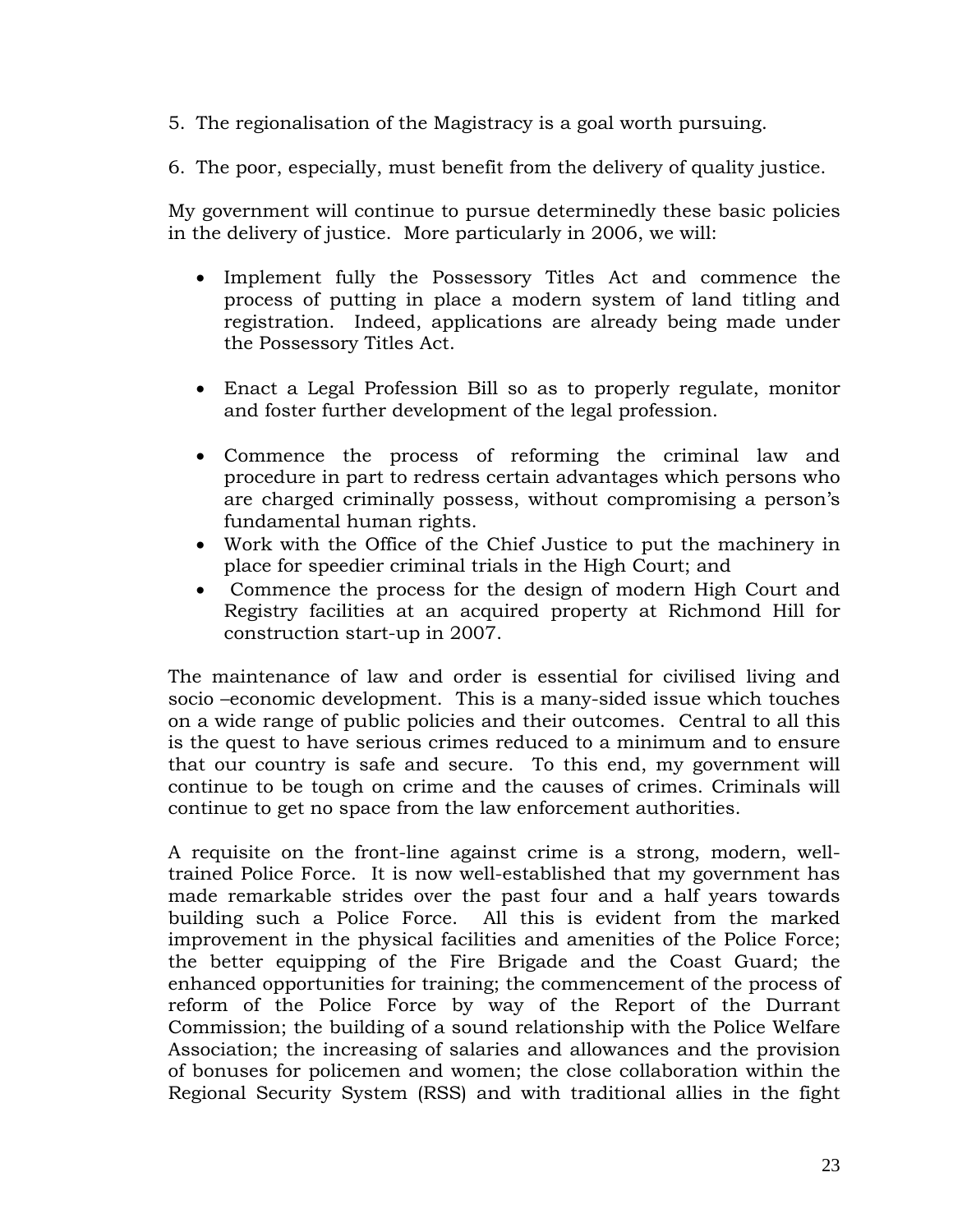against transnational crime and drug trafficking; instituting the Machine Readable Caricom Passports of St. Vincent and the Grenadines with special security features; and providing the Police Force with young talented leadership.

These efforts at strengthening the Police Force have taken place, too, in the context of the elaboration of a 14-point Strategy on Crime Prevention and its adoption in Parliament in February 2003. A vital supportive institution has been the Permanent National Commission on Crime Prevention (NCCP), established in 2004.

In 2006, my government will intensify and extend these efforts so as to ensure that national security remains a matter of the very highest priority. In 2005, we budgeted on the recurrent side to spend \$24.2 million on the Police, the Fire Service and the Coast Guard Service. This year, 2006, the budgeted figure is a hefty \$25.0 million. In 2006, too, in the Capital Budget, National Security has been allocated a commendable \$11.6m or 7 per cent of the total capital budget.

In 2006, the following Police Stations will be addressed for rehabilitation or construction.

- Questelles Police Station: The final designs have been completed; the construction is to commence soon;
- Calliaqua Police Station: To commence design and possible reconstruction;
- Old Montrose Police Station: For renovation;
- Sandy Bay Police Station: For continued renovation;
- Union Island Police Station: For designs;
- Georgetown Police Station: For design; construction to commence late 2006;
- Spring Village Police Station: For designs and preliminary consultations.

Since 2001, my government has built the most aesthetically-attractive, modern and comfortable Police Station in St. Vincent and the Grenadines at Canouan at a cost of nearly \$2m. The Owia and Rose Hall Police Stations were rebuilt, and the Biabou Station, currently being built, and is nearing completion, at an estimated cost of approximately \$2m; and the Questelles Police station has been designed and is awaiting a start-up of construction. Never before in the history of St. Vincent and the Grenadines has so much been done on Police Stations; never before has so much been done for the Police Force. My government met all the stations in a run-down condition. We are swiftly addressing each of the 27 stations in turn.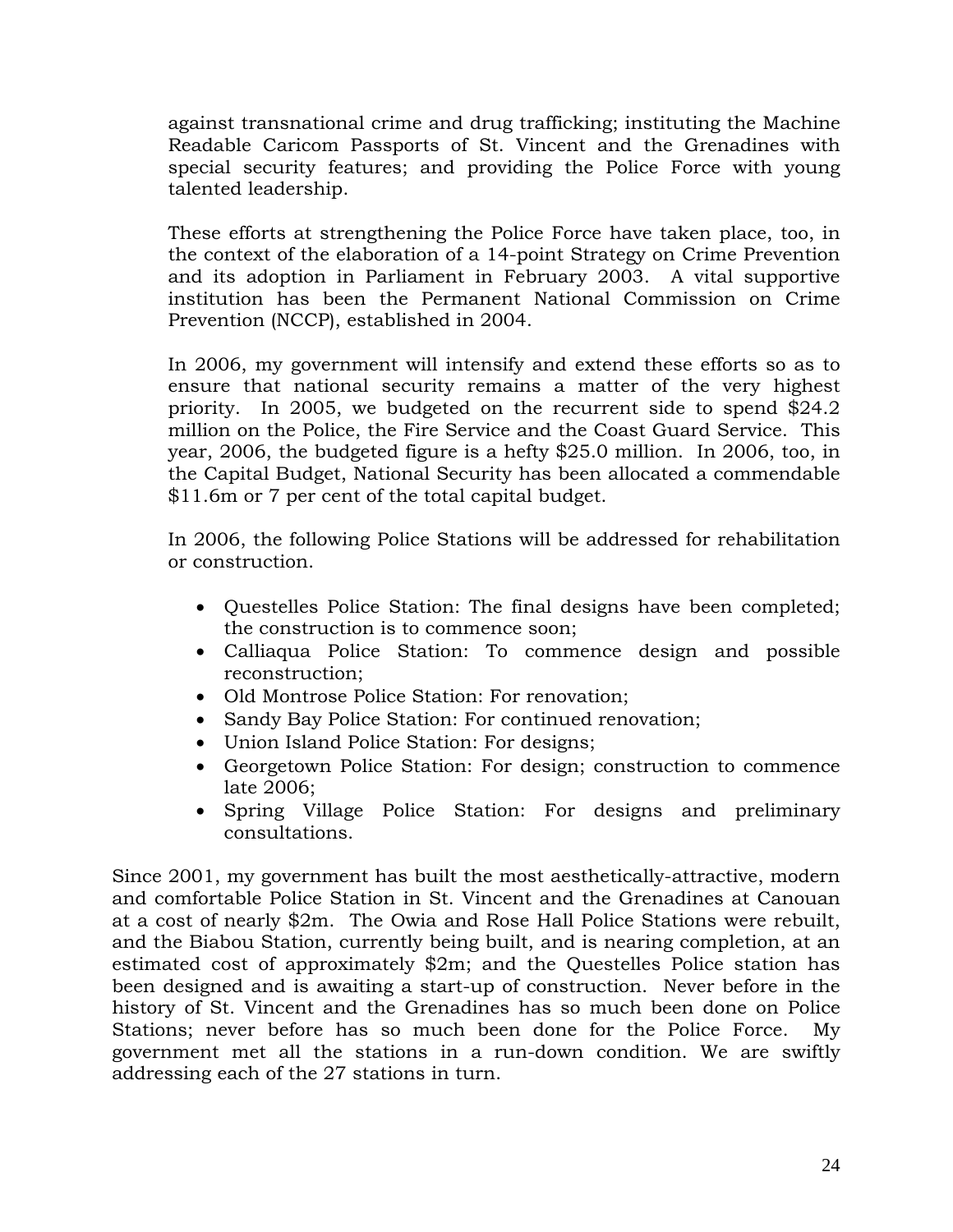In 2005, my government delivered 16 new vehicles to the Police Force; more will be purchased this year. So, too, furniture and other equipment, including five stand-by generators for police stations in 2006. The Forensic Laboratory will be set up, equipped, and staffed this year.

Mr. Speaker, on target, too, is the plan to strengthen the institutional capacity of the Police Force through a phased implementation of most of the recommendations of the Durrant Commission, and the passage of a modern Police Act and attendant Regulations. In this process, my government intends to elaborate a Cadet Force Expansion and Reorganization Progamme.

It is envisaged, too, that by October  $1<sup>st</sup>$ , an Immigration Department, independent of the Police Force, will be established. For this, and other reasons, the Immigration (Restriction) Act will be amended.

Added to this will be a review of the St. Vincent and the Grenadines Citizenship Act passed on July 4th, 1984. New circumstances have arisen which necessitate amendments to this Act in the case of persons who seek to acquire, or have acquired, citizenship by naturalisation and as regards persons who seek to obtain citizenship through marriages of convenience. The law of this country regarding the acquisition of citizenship and its administration have, in many respects, been far too lax. Urgent corrective measures are needed. I should point out, however, that under the existing citizenship Act (Chapter 80), the Minister responsible for matters relating to citizenship may, by order, deprive someone, who had acquired citizenship by registration or naturalisation, of that citizenship if he, the Minister, is satisfied that the registration or Certificate of naturalisation was obtained by fraud, false representation, or the concealment of any material particulars. Before such an order is made by the Minister, the aggrieved person, having been notified of the proposed order, may request that the Minister refer the case to a committee appointed by the Minister for the purpose of inquiry and report.

Mr. Speaker, very important matters of national security connect with this issue. Further, I have been advised that in the past, not the near past, some persons who have acquired citizenship did so on a basis which offends the existing Citizenship Act. As the Minister responsible for matters relating to citizenship, I shall be causing a thorough internal inquiry to be done in respect of all these cases which raise appropriate suspicion. If there has been a ring which has facilitated bogus applications and a consequential grant of citizenship, it will be broken. Anyone who is currently engaged in such activity I warn them to desist immediately. Our country's citizenship is a most serious matter.

Mr. Speaker, one of the real deterrents to the commission of a crime is the realization by the intended perpetrator of the crime that, more than likely, he or she would be caught by the police. Thus, it is of the greatest importance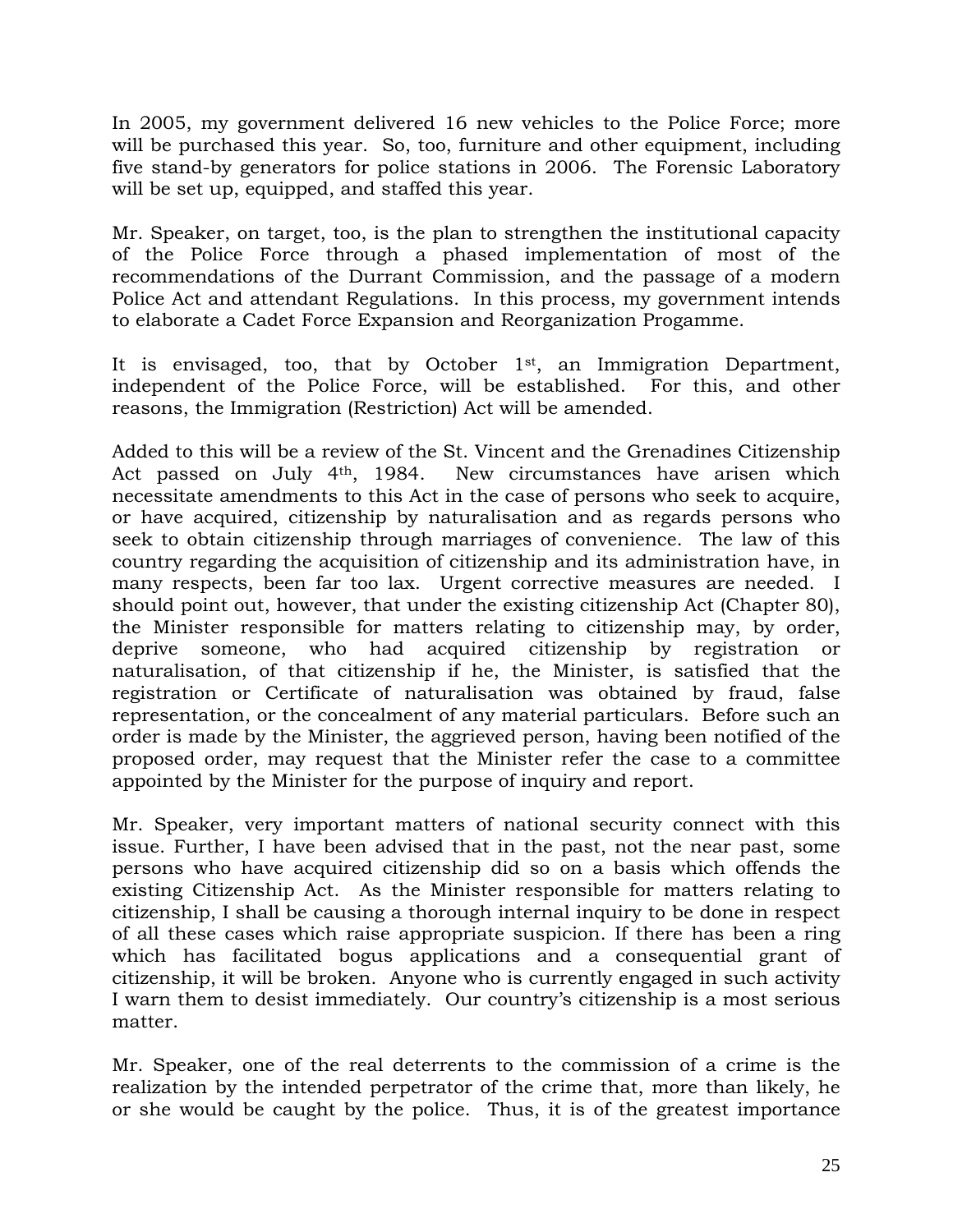that the Police Force and residents of a country cooperate fully in the exercise of detecting and apprehending criminals. This is all the more important in serious criminal issues. In the five year period, 2000 to 2005, there have been 117 murders, 25 of which are listed as unsolved. Clearly, this is wholly unacceptable; so, too, is a similar number for the five years preceding the year 2000. Accordingly, I have requested that the Commissioner of Police urgently advise what additional measures are required by the Police Force to assist them in slashing the rate of unsolved murders. My government is determined to do all that is practicable to arrest this situation.

There is a related matter which troubles me deeply. Dozens of persons over the past 10 years have been found guilty of murder yet no one has suffered the death penalty which is on the law books. The slow nature of the judicial system, the legal machinations of some defence lawyers, the procedures and rules laid down by the Privy Council, and the decision of the Eastern Caribbean Court of Appeal (confirmed by the Privy Council) that a mandatory sentence of death for murder is unconstitutional, have all made it well-nigh impossible to carry out the death penalty for murder. Citizens have it in their hands to correct this situation when the new constitution comes up for adoption at a referendum sometime late 2007.

Mr. Speaker, it is true that most of the CARICOM member states have a far more serious problem of crime than we have in St. Vincent and the Grenadines. It is also true that although violent crimes are on the rise, other crimes are declining, at least according to the official statistics. But it is wholly unacceptable for a small country like St. Vincent and the Grenadines with a population of 110,000 persons to have so many homicides committed annually. Let all of us make a very special effort to reduce the incidence of crimes generally, and of violent crimes especially.

An external dimension to this crime problem has to be met head-on. Criminal gangs are uniting across the region and further a field. One important tool in crime detection is the scientific, timely gathering and analysis of intelligence in St. Vincent and the Grenadines and in conjunction with the other countries. This is an area in which the Police Force requires more legislative, technical and organisational support. I intend to engage the general public, including the Parliamentary Opposition, in consultation on this specific matter.

The external dimension relates, too, to the issue of the so-called "deportees". The statistics for 2005 show that 37 Vincentians were deported from overseas, because of committed criminal offences, not immigration offences. Most of these were deported from the United States of America and Canada. Many of these deportees committed very serious criminal offences. Clearly, they constitute a challenge for the law-enforcement authorities. We must grapple with this issue scientifically and keep a track on the criminal deportees.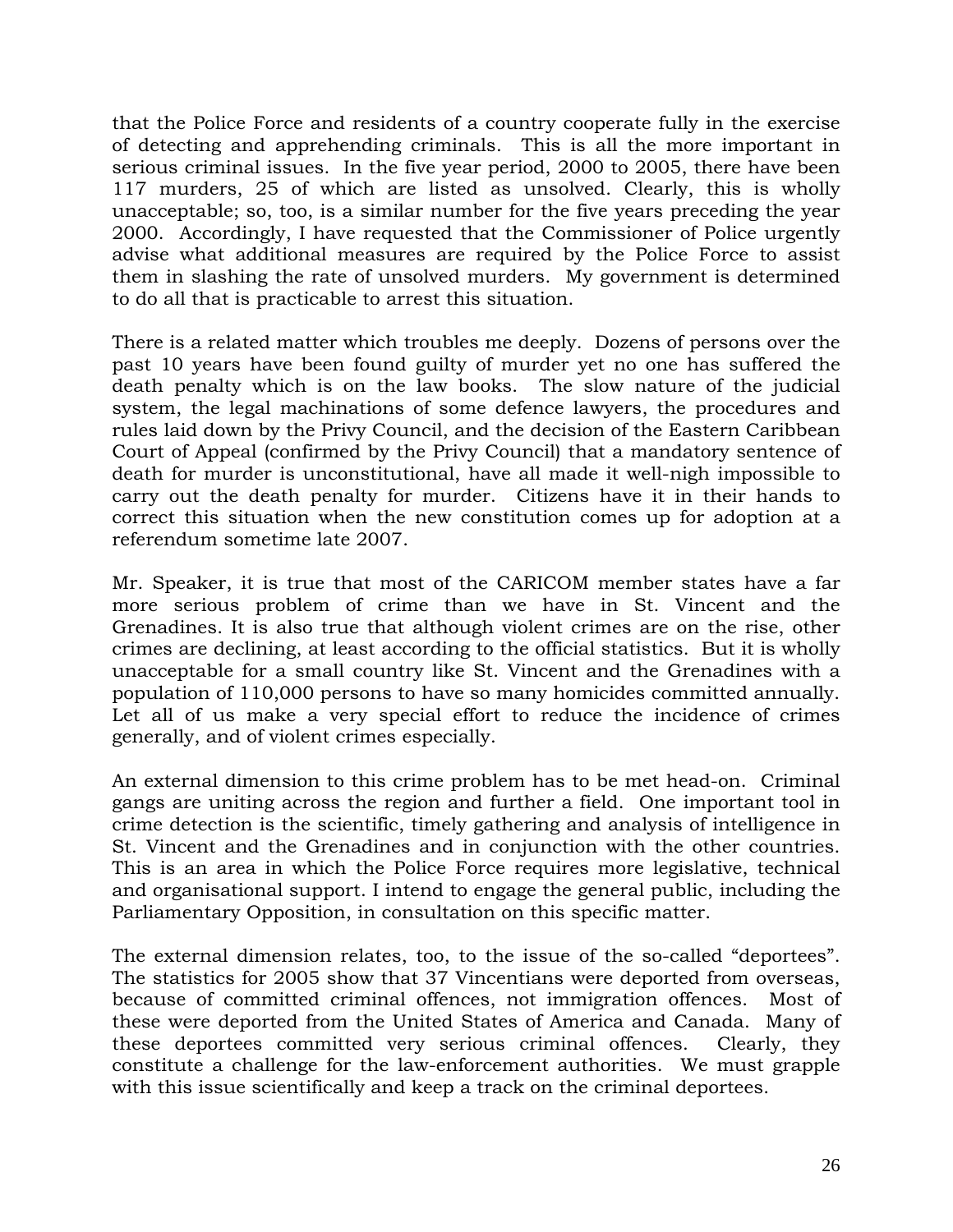Mr. Speaker, the cultivation and trafficking in marijuana and the trafficking in cocaine remain difficult challenges. The enhancement of our Coast Guard Service, the stepping up of intelligence-gathering, enhanced cooperation through the RSS, and more robust policing are contributing to placing many of the traffickers on the defensive. Still, the war is yet to be won by the lawenforcement agencies. We must continue to wage it aggressively on all fronts. This demands a national effort, and we must rise to that demand.

Meanwhile, construction of the Modern Correctional Facility continues. A further \$4.0 million will be spent on it this year. Phase One of this Facility will be completed this year. Phases Two and Three will commence.

# **Caribbean Single Market and Economy (CSME)**

 The CSME is an arrangement for closer integration of the regional economies which is intended to create a single economic space so as to enhance the productivity, competitiveness, and efficiency of CARICOM member states. This arrangement offers our producers and service providers an opportunity to reposition their productive potential and improve their efficiency and competitiveness. This year is the year of the Single Market phase; the Single Economy stage is for 2008.

While opportunities arise, the CSME poses some serious challenges, particularly to the smaller economies of CARICOM given their inherent supply and demand constraints. Accordingly, although the Government of St. Vincent and the Grenadines is in agreement with the broad principles and objectives of the CSME, we recognize the need for our policy-makers and economic agents alike to gain a clearer understanding of the issues and their implications.

The Government of St. Vincent and the Grenadines together with the other OECS member countries delayed signing on to the CSME, pending a resolution of the modalities for the operations of the special regime dealing with disadvantaged countries, regions and sectors. In particular, we were not quite satisfied with the arrangements made for establishing the Regional Development Fund. We are now satisfied that the outstanding issues are being resolved. Thus, the Government of St. Vincent and the Grenadines is ready to sign the Declaration of Intent to be CSME-ready by March 31st, 2006, provided the OECS member-states are of a like mind.

To facilitate this, we are required to make minor amendments to some existing legislation in order to make them fully CSME compliant. Accordingly, we propose to amend the Tourist Duty Free Shopping Act to remove the restriction placed on Caricom nationals from operating duty-free shops in St. Vincent and the Grenadines.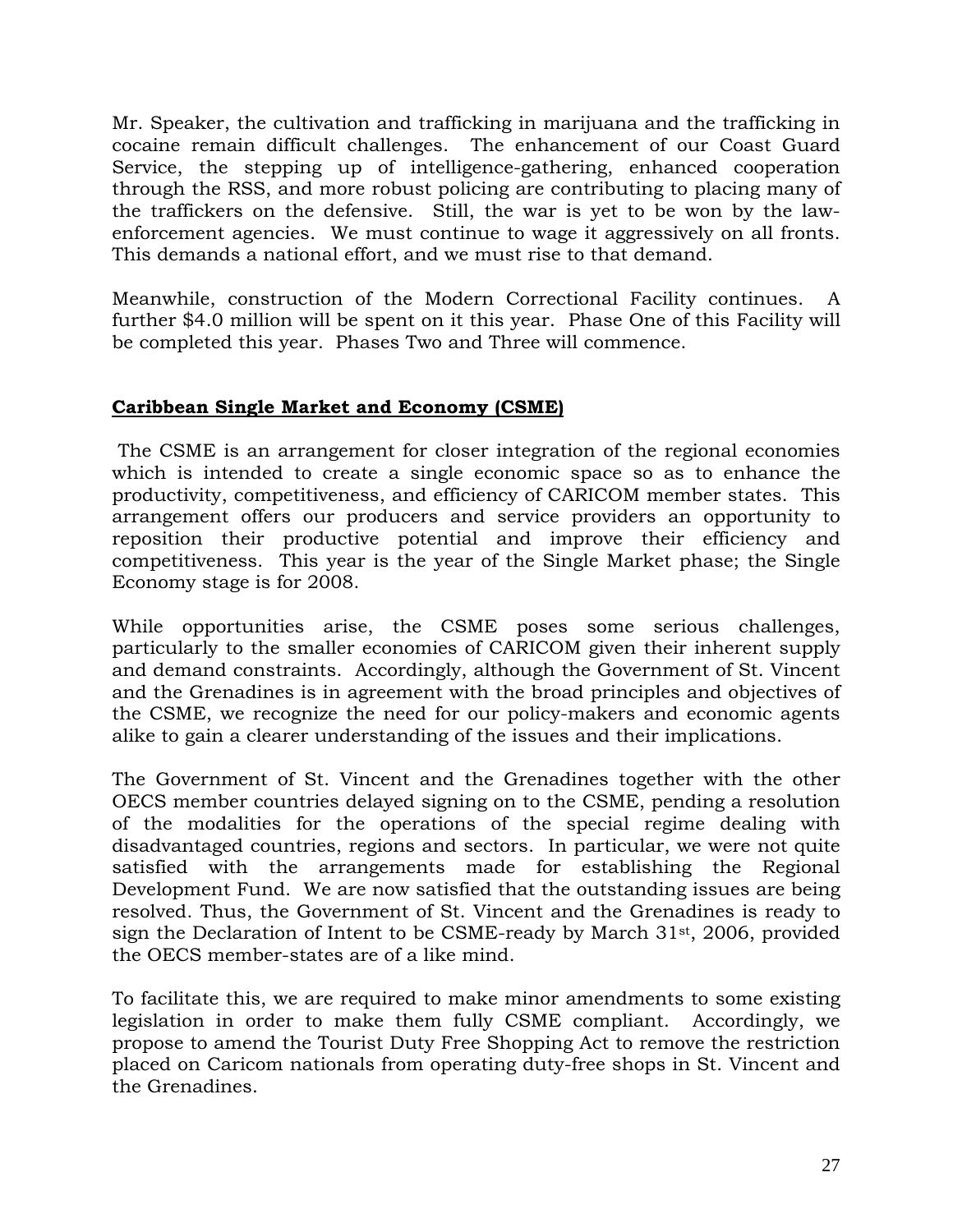We will also amend the Yacht Licence Act to remove the exemption granted to Vincentians in respect of the head tax payable by yacht passengers. The exemption for children under twelve years of age and crew will continue to apply. The Bottle Deposit Levy Act will be amended to remove the discrimination against non-OECS producers. The levy will also be extended to cover fruit juices and water sold in bottles and cans**.** 

# **ENERGY**

Developments in the Energy Sector during 2005 were dominated by the large increases in the international oil prices. The benchmark Brent Crude skyrocketed to approximately \$68.00 per barrel towards the end of August 2005; the highest price ever. Indeed, oil prices have more than doubled since 2001. Although prices have since abated, they still remain at historically high levels.

As a consequence of the high oil prices, consumers in St. Vincent and the Grenadines have had to dig deeper into their pockets to pay for electricity and fuel, even though the basic electricity rates have not changed. In November 2005, the fuel surcharge stood at 35.1 cents per unit (KWh) a record high as compared with 11.4 cents at the end of 2001. Between 2000 and 2004 the fuel surcharge ranged from 13.6 cents to19.3 cents. In 2005, Vinlec's fuel bill amounted to \$39 million as compared with a fuel bill of \$16.5 million in 2000. This is a staggering increase and it is incumbent on all Vincentians to use energy wisely. Government is in the process of formulating a National Energy Conservation Programme in order to encourage consumers to conserve energy and use electricity wisely. Elements of this programme will include the grant of tax credits for persons investing in energy conservation and renewable energy technologies, and lowering consumption tax on associated equipment and materials including energy saving bulbs. The programme will also include guidelines for the use of electricity in all public buildings. There is significant room for improvement in this area.

Mindful of the adverse social and economic impact of high energy cost, government has taken a number of measures to lighten the burden. First, we have signed the Petrocaribe Agreement with the Government of Venezuela, which makes fuel imports slightly cheaper, but more importantly will provide major benefits in the financing arrangement. The grant element in this arrangement would amount to approximately one-third of the credit. For 2006, we have estimated this grant element at \$4 million which we have included in the Revenue Estimates. When the PetroCaribe arrangements are fully established we would be sharing this increasing benefit with the consumer by offsetting a portion of the fuel price at the pump and in the fuel surcharge.

Secondly, after increasing fuel prices at the pump in August 2004 and January 2005, we have since maintained the price, notwithstanding the large increases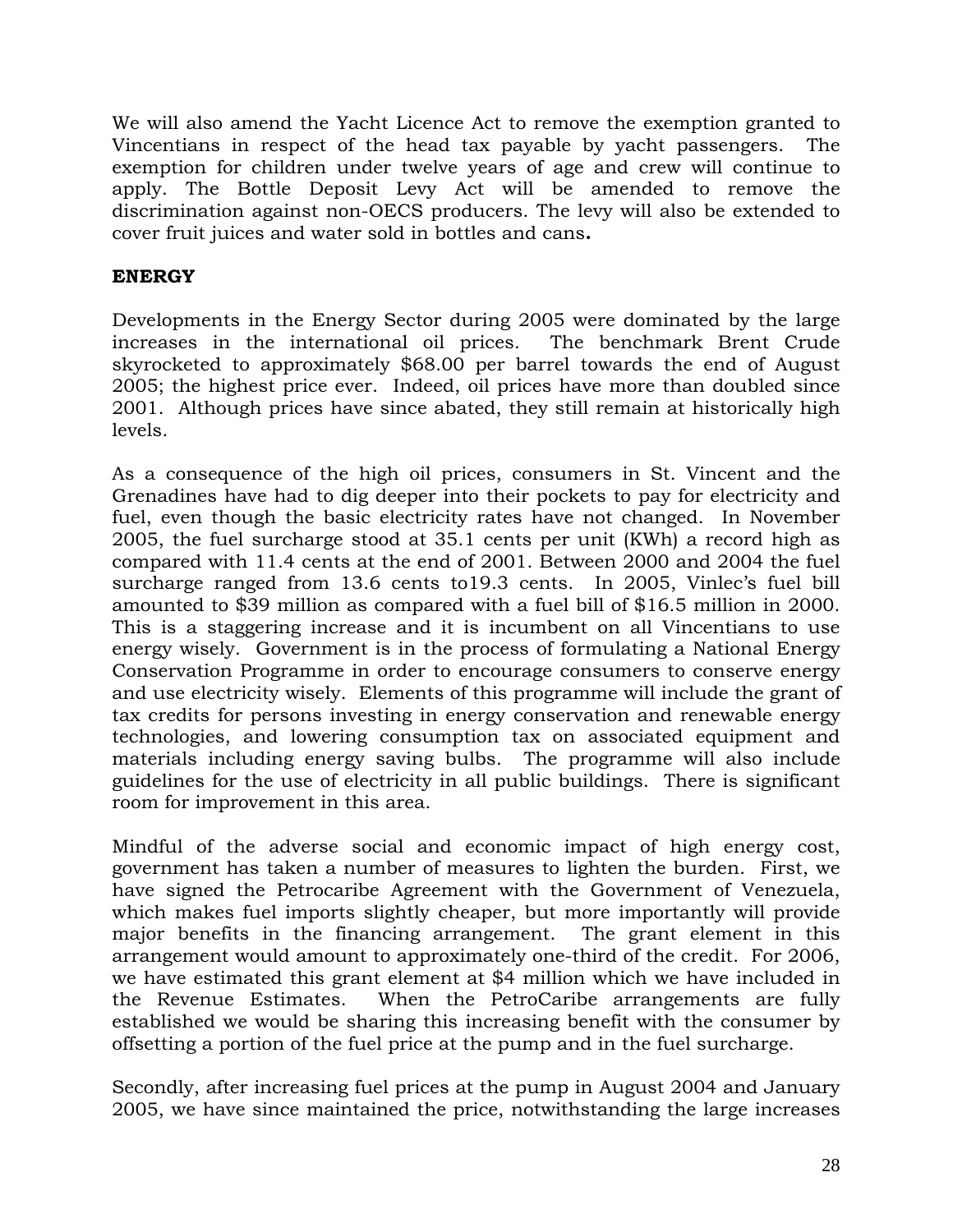in the cost of the fuel. St. Vincent and the Grenadines has the lowest price in the OECS for gasoline and diesel. The price for gasoline ranges from \$8.0 per gallon in St. Vincent and the Grenadines to \$11.9 per gallon in Antigua, while the price for diesel ranges from \$7.25 per gallon in St. Vincent to \$11.00 per gallon in St. Kitts. The cost of this subsidy amounted to over \$6 million in 2005. The Government is clearly unable to continue with such a high subsidy. Accordingly, I wish to announce that with effect from January 25, 2006, the prices of petroleum products will be increased as follows:

|          | Maximum<br>Wholesale<br>Price<br>(per gallon) | Maximum<br>Retail<br>Price<br>(per gallon) |
|----------|-----------------------------------------------|--------------------------------------------|
| Gasoline | 8.90                                          | 9.50                                       |
| Diesel   | 8.74                                          | 9.25                                       |
| Kerosene | 7.74                                          | 8.37                                       |

As is customary, we will keep these prices under constant review and will make necessary adjustments as the market situation allows.

Thirdly, we are improving the efficiency of electricity production including greater use of our hydro capability. During 2004, Vinlec experienced one of its highest ever production from its hydro stations amounting to over 22,000 mega watt hours. This was due to higher than usual rainfall during the year and the work of Vinlec's staff in ensuring high levels of plant availability.

During 2006, Vinlec will conduct a study to explore the feasibility of increasing the output from the existing hydro plants and the establishment of additional ones.

Construction of the new Lowmans Bay Plant would give further impetus to our goal of improving efficiency through the use of more modern fuel efficient generators and the retirement of less efficient units at Cane Hall. The new plant is expected to be in commercial operation during the last quarter of 2006.

Finally, we are taking steps to address the inequities in the formula for computation of the Demand Charge which has long been a problem for many commercial and industrial consumers. During 2006 Vinlec will conduct a Cost of Service Study that will among other things, look at the current cost structure of the company in providing the electricity services as well as the tariff structure. Through this study, the Demand Charge will be thoroughly investigated in order to derive a more equitable formula for imposing the charge.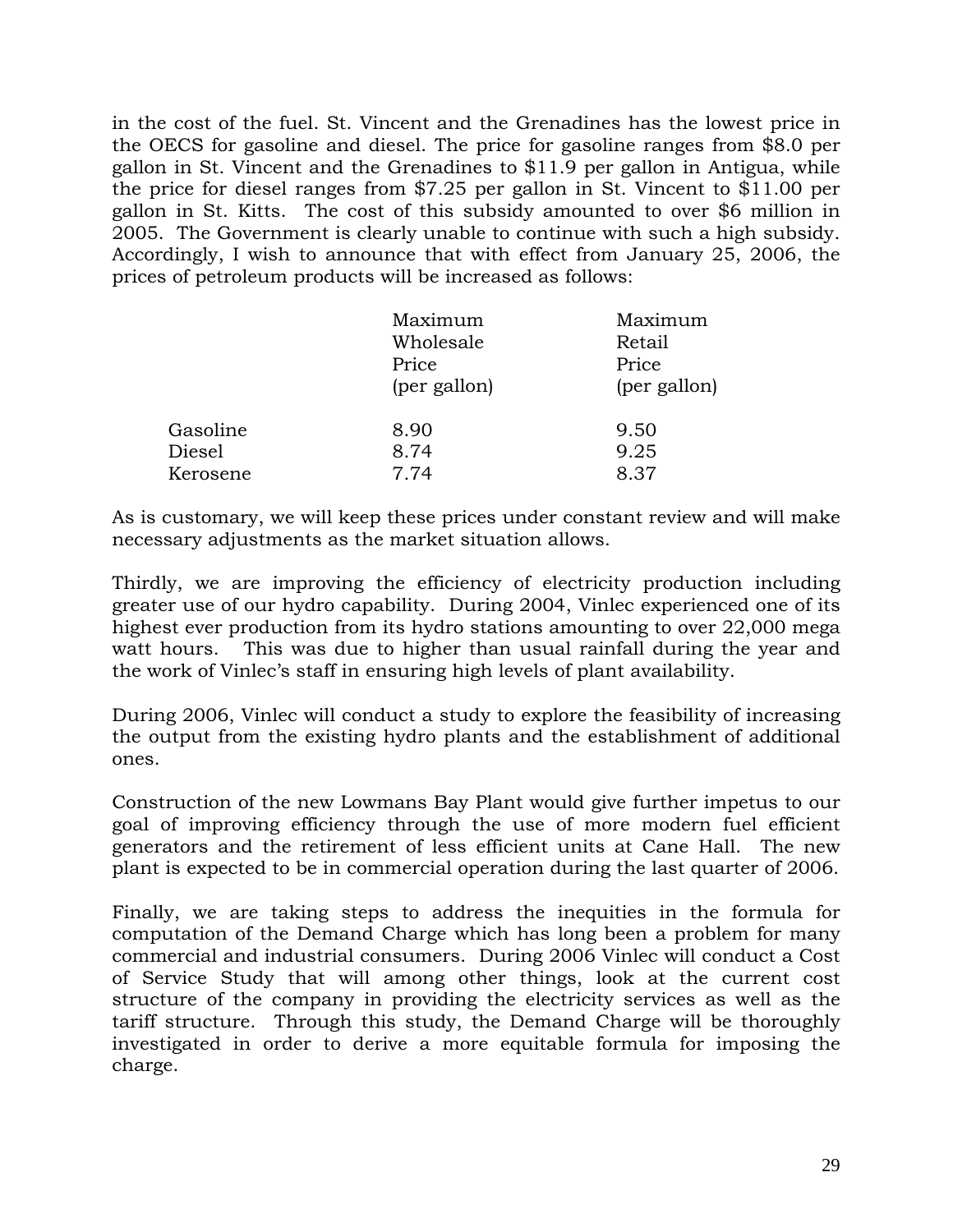#### **LPG – COOKING GAS**

Approximately 20,000 households in St. Vincent and the Grenadines consume liquefied Petroleum Gas (LPG) or cooking gas. It is a basic commodity and is subsidized in some Caribbean countries and not in others. In St. Vincent and the Grenadines, up to very recently (December) Texaco has been the sole supplier of LPG. It sells to St. Vincent Motors Company Limited, a locallyowned entity, and to Simpson Oil Limited (SOL), a Barbadian-owned company which purchased the original distribution operations of Shell Oil Company.

In early 2005, Texaco indicated to government that it intends to raise the price of bottled LPG for all the cylinders: 20lbs, 25lbs and 100lbs. The government opposed this proposal and by mid-year imposed price controls on the commodity when it appeared that Texaco was adamant about a price increase. Texaco continued to complain about both the price and the price control.

On November 7th, 2005, Texaco informed its distributors in St. Vincent and the Grenadines, by letter, that unless the government increased the price of LPG or removed the price control within one week, that is, by November 14th, notice was being given that supplies of LPG would be cut off by December 7<sup>th</sup>, 2005. I became aware of this letter on November 16th, 2005, and immediately made arrangements to meet with Texaco's officials out of Miami and, at the same time, to accelerate the receipt of LPG from Venezuela under the PetroCaribe Agreement. In November 2005, I held an amicable meeting with Texaco's officials and obtained an agreement to maintain the status quo until mid-January 2006 for further discussion on all the relevant issues. Meanwhile, on December 6<sup>th</sup>, 2005, St. Vincent and the Grenadines received its first shipment of LPG, 7,000 cylinders of 22.2 lbs each, from Venezuela under PetroCaribe. In January 2006, a second shipment of a similar volume and type also arrived.

On January 17th, 2006, Texaco's officials and government officials met to consider the pricing and other issues. There was no conclusion at that meeting. Another follow-up meeting will take place in the first week of February 2006.

Likewise, my government has held two discussions with SOL and with St. Vincent Motors. We are anxious for them, or other private sector entities, to continue in the business of distributing LPG. We also want Texaco to continue as a competitor to PetroCaribe. My government's goal is to secure the supply of LPG on the most beneficial terms to the consumers and the Government of St. Vincent and the Grenadines. This is not an ideological or political issue. It is simply a practical matter in which our country's interests are paramount.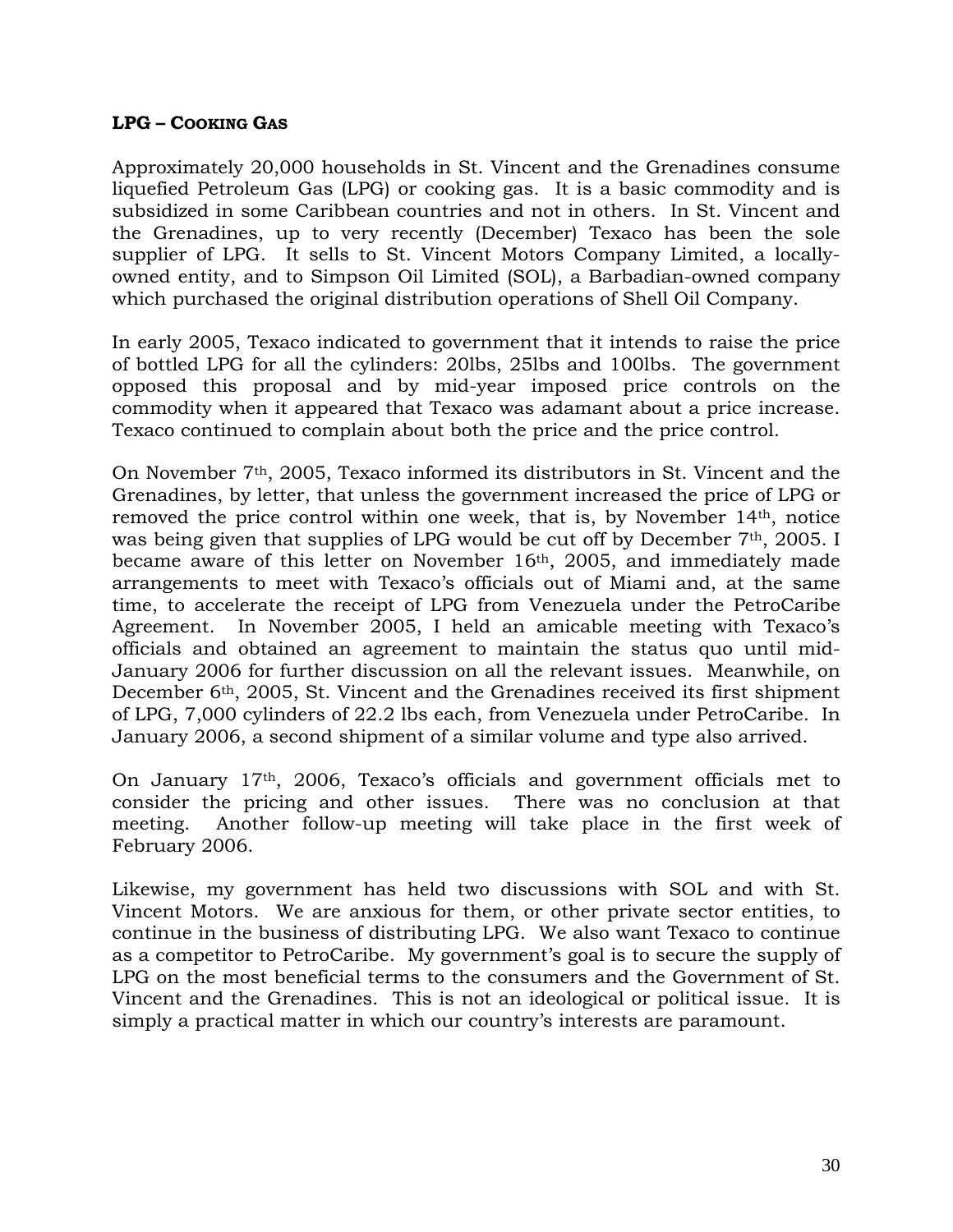### **TELECOMMUNICATIONS**

In 2005, the National Telecommunications Regulatory Commission (NTRC) in conjunction with the Eastern Caribbean Telecommunications Authority (ECTEL) continued to strengthen the regulatory mechanism and to facilitate the further liberalisation of the telecommunications sector. This involved: -

- Monitoring of the implementation of the Price Cap Regime; Completion of the Retail Tariff Regulations;
- Completion of the licence templates for AM and FM Radio, and cable television; and
- Dispute Resolution Regulations.

With respect to the aforementioned pieces of legislation, public consultations were held to sensitise the population and to obtain their suggestions for improving the legislation. There is, however, scope for greater participation in these consultations on the part of civil society and consumer groups.

As I announced last year, the Price Cap Plan included a regime of price reductions in Fixed-to-Fixed line calls and Fixed line to mobile calls. Effective November 2005, the second phase of price reductions came into effect and the rates are now as follows:-

### **Fixed to Fixed lines**

| Day     | $\sim$ | Seven Cents $(7¢)$ per minute |
|---------|--------|-------------------------------|
| Night   | $\sim$ | Four Cents $(4¢)$ per minute  |
| Weekend | $\sim$ | Four Cents $(4¢)$ per minute  |

### **Fixed to Mobile**

| Day     | $\sim$ 100 $\mu$         | Seventy-One Cents $(71¢$ per minute |
|---------|--------------------------|-------------------------------------|
| Night   | $\sim$                   | Sixty-Nine Cents $(69¢)$ per minute |
| Weekend | <b>Contract Contract</b> | Sixty-Nine Cents $(69¢)$ per minute |

In addition, the free minutes on Fixed-to-Fixed line calling on night and weekends for residential customers, have been increased from sixty (60) minutes to eighty (80) minutes.

The work which commenced in 2005 on the review of the Telecommunications Act will continue in 2006 alongside the development of the following regulations:-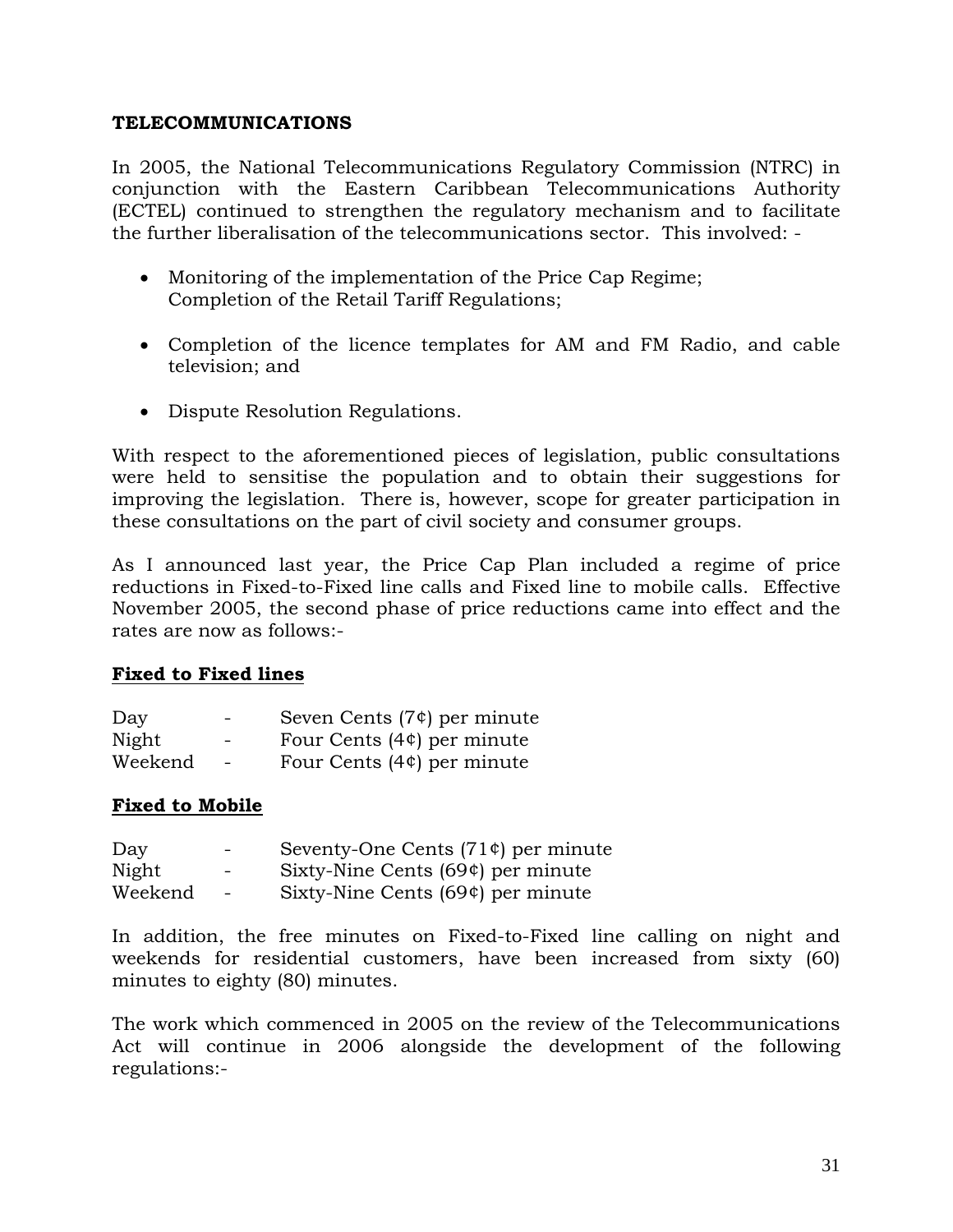- Quality of Service;
- Universal Service Fund Management;
- Interconnection; and
- Submarine Cable Systems

Work will also commence on the drafting of a pro-competition code which will provide the framework for the determination of anti-competition behaviour by service providers.

During 2005, the Government issued Kelcom International a submarine cable license for landing submarine cables in St. Vincent and Grenadines. This has the potential of significantly reducing the cost of bandwidth and improves the Internet density throughout the country. The Government recognises however, that this is a major undertaking and the provider will need to acquire licenses in other territories or forge alliances with other licenced companies. Given the importance of this matter to the further diversification of our economy, the government will spare no effort in providing whatever support is necessary.

In 2006, Government plans to intensify development in Information and Communication Technology (ICT). The aim is to make the ICT environment more conducive to national development, improve the adequacy of the telecommunications infrastructure, and ensure that the population is capable of interacting with the services provided. This process has several components including the EU-funded Bursaries Project and the Public Sector Intranet Expansion Project.

The EU-funded Bursaries Project was designed to enhance the ICT related skills and productivity of the Vincentian human capital. The project would provide bursaries for qualified Vincentians to pay for ICT training at locally accredited institutions of choice, thereby increasing their marketability and ability to function within a technological dynamic world. The aforementioned liberalization process is expected to benefit from this enhancement in human capacity. This project will be launched during the first quarter of 2006.

Government envisages the extension of its communication backbone through the Public Sector Intranet project. The Public Sector Intranet is a core component to the delivery of e-government services. It fosters a transformation from the traditional modus operandi to an electronic one where government's business is conducted in an efficient and timely manner. The next phase of the intranet extension involves incorporating the E.T Joshua Airport as well as the Campden Park Container Port. Discussions are currently taking place relative to the connectivity of schools, clinics and other government institutions in the rural areas.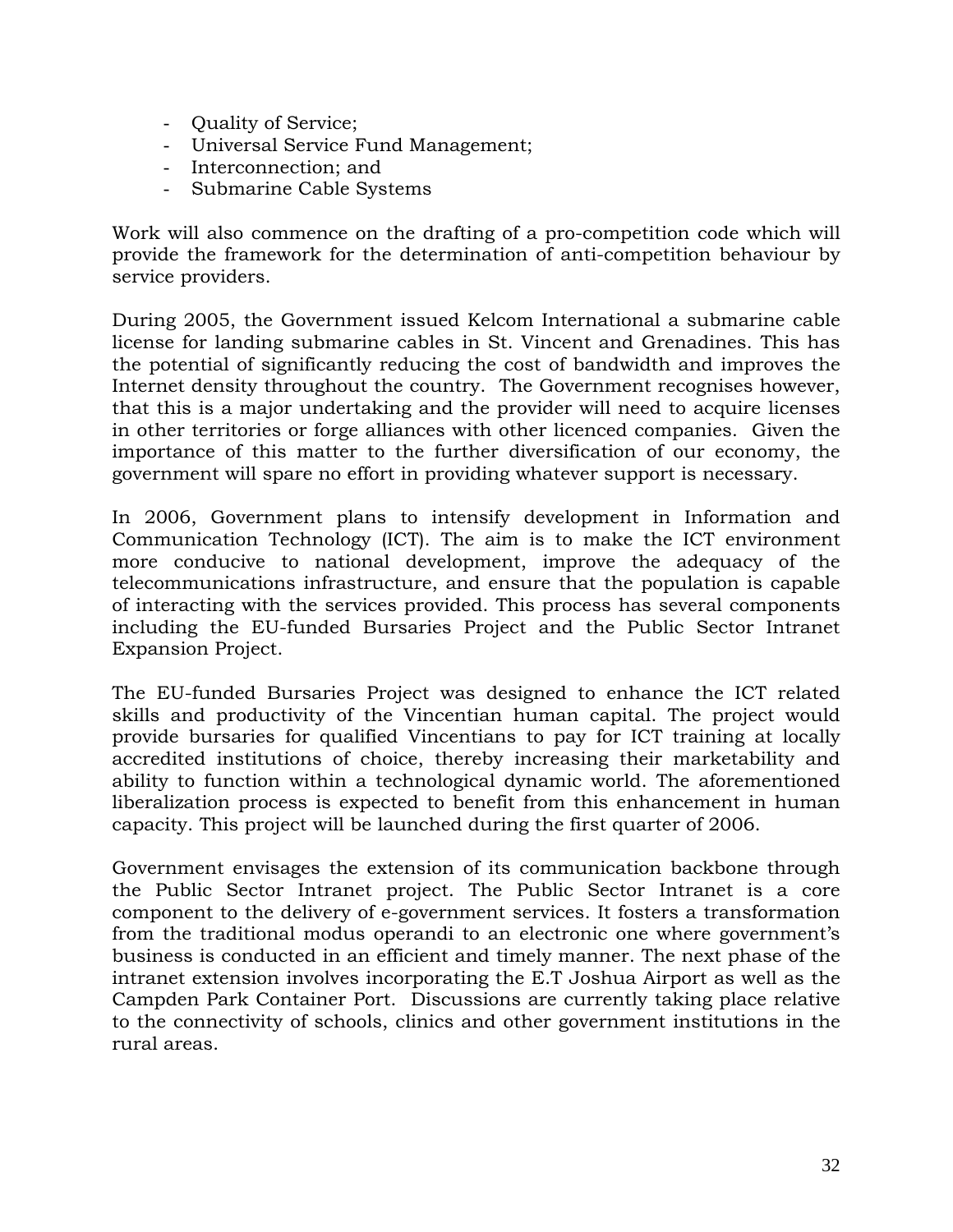### **INTERNATIONAL FINANCIAL SERVICES SECTOR**

The focus of the International Financial Services Authority (IFSA) during 2005 was to improve and maintain a positive profile of SVG as an international financial destination and to ensure that the industry is well regulated. The objective is to strike a balance between facilitating business and mitigating the potential risks associated with such business activity.

Income from the sector amounted to \$3.3 million during 2005 as compared with \$2.9 million collected in 2004. This improved performance was mainly on account of a 32 percent increase in the registration of International Business Companies (IBC's) during 2005.

During 2006, IFSA aims to continue the expansion of the International Financial Services Sector particularly with regard to the lower risk entities. Strategic partnerships will be forged with other regulators and agencies. The international financial services sector in St. Vincent and the Grenadines has growth potential. The government will work assiduously to realizing this potential.

# **National Insurance Services**

During 2005, the NIS concluded its sixth Actuarial Review which was conducted in accordance with the ILO guidelines for executing social security scheme actuarial valuation. The actuary concluded that the scheme is currently in a sound actuarial and financial condition and has enough reserves as at the end of 2004 to pay expenses for the next 12 years, based on the current expense level.

The Actuary however cautioned that whilst the scheme has a significant amount of money in reserves, \$244 million at the end of 2004, the number of pensioners is rapidly increasing. Therefore, the NIS needs to be ever more cognizant of its investment strategy and cash flow needs. To ensure the continued financial soundness of the scheme, the NIS will have to increase the current contribution rate and consider other elements of pension reform in the short-to-medium term. Currently St. Vincent and the Grenadines has the second lowest contribution rate of the national insurance or social security entities in the Caribbean.

In order to ensure that the NIS continues to be of relevance to its members, the Actuary recommended increases in pensions and other benefits, and also an increase in the contribution ceilings from January 2006. These increases were implemented in July of 2005.

As part of its 2006 work programme, the NIS will address the issue of coverage to ensure that the equity and justice principles that underlie social security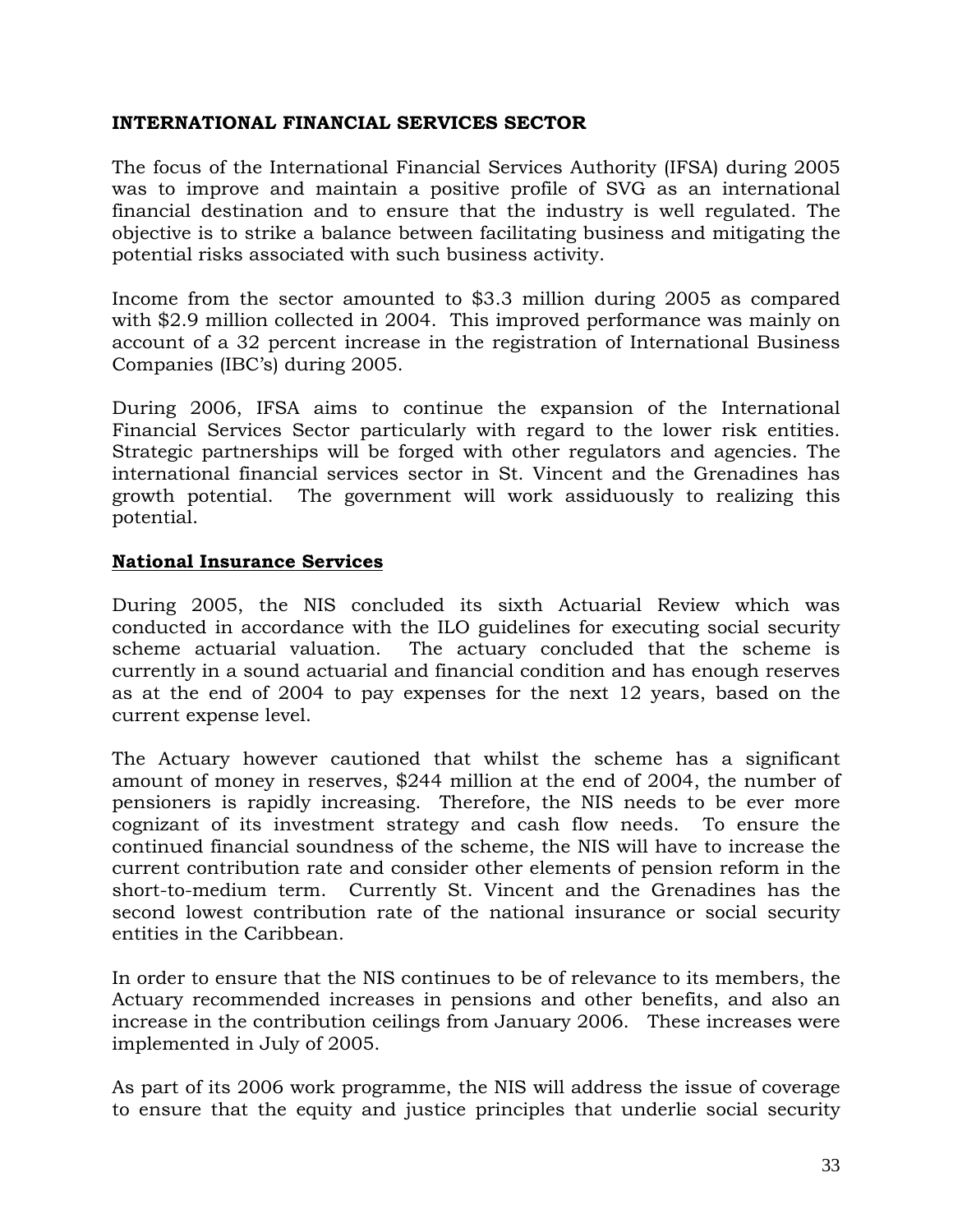programmes are dealt with. Emphasis will be placed on compliance and collection strategies, targeting the formal and informal sectors and voluntary contributors. Strict adherence will continue to be placed on best practices in corporate governance in order to safeguard the fund. NIS will also hold discussions with employers, workers organizations and other stakeholders on a timetable for the proposed increase in contribution rate which was recommended by the actuary.

I am also to report that work on the NIS Headquarters Building continues. The revised construction cost is now \$13.0 million, slightly higher than the original estimates of \$12.5 million. Some \$5.89 million have already been spent. The project is expected to be completed by October this year.

# **Public Debt**

Preliminary figures indicate that the public debt amounted to \$985.9 million (85.2% of GDP) as at December 31, 2005. This represents an increase of \$101.8 million (11.5%) over the December 2004 debt. This increase which is due mainly to disbursement on the new loans for the:- Lowmans Bay Power Plant; the Special Road Programme and the \$30 million bond issue managed by Caribbean Money Market Brokers (CMMB).

Consistent with this increase in debt there has been a large increase in debt servicing cost which amounted to \$74.8 million in 2005 as compared to \$60.5 million in 2004, an increase of 23.5%. The fact that debt servicing now consumes approximately 22% of current revenue is of some concern to us. Accordingly, we have taken the decision to maintain the capital programme within the limit of our capacity to borrow while at the same time balancing our need to develop infrastructure critical to the continued advancement of St. Vincent and the Grenadines. This approach is part and parcel of the government's Debt Management Strategy.

# **Airport Development and Air Transport**

Mr. Speaker, on August 8 2005, I delivered a comprehensive speech on my Government's position on the construction of an international airport at Argyle. At the time, more "doubting Thomas', drunk on the debilitating beverage of cynicism, scepticism, knee-jerk oppositionism or learned helplessness, screamed that it was all an "election gimmick." But as always, the proof of the pudding is in the eating.

Since August 2005, my government through the state-owned International Airport Development Company (IADC) has been pursuing its strategic plan to the letter, for the construction of the international airport at Argyle by 2011 or thereabouts.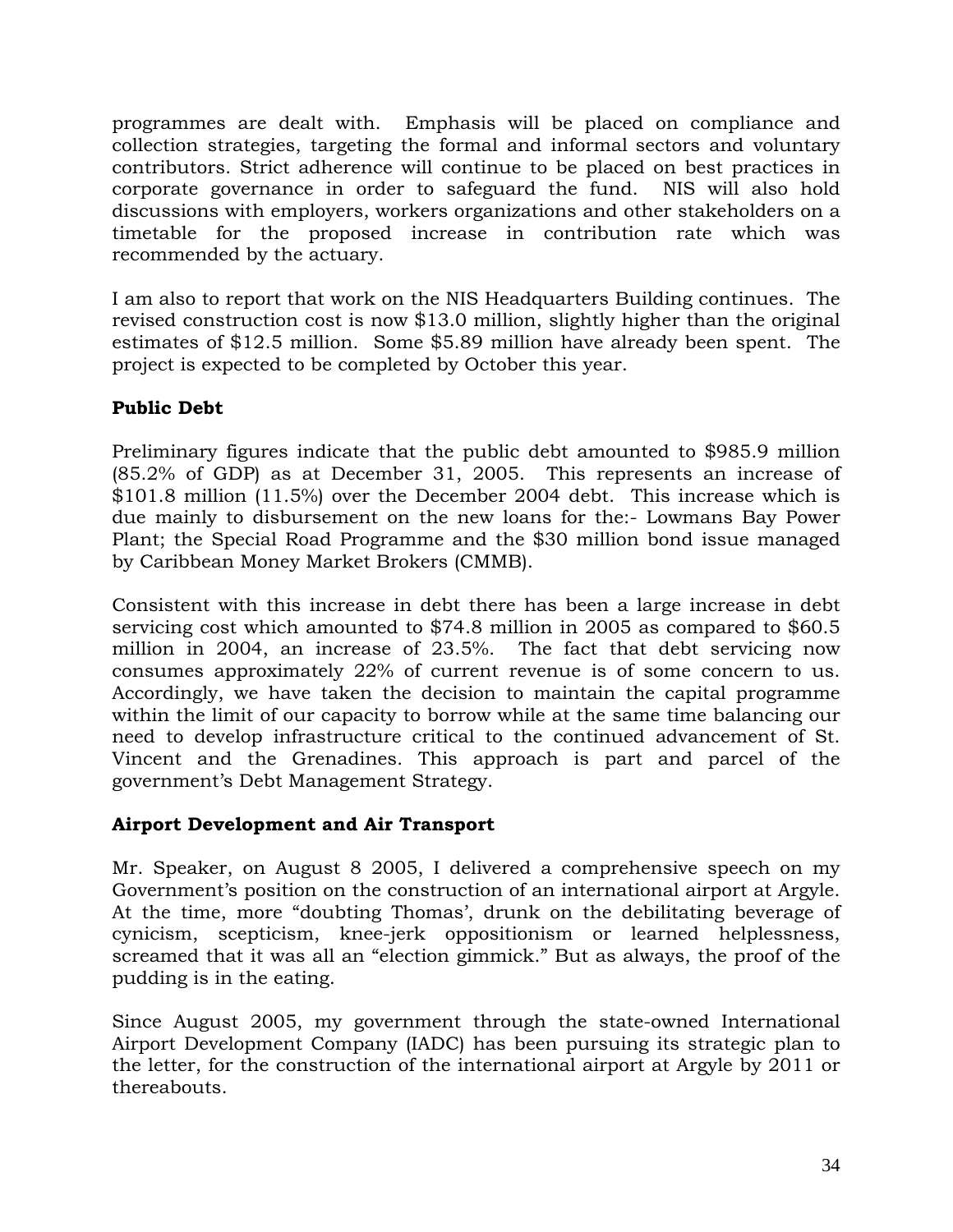The following are among some of the principal activities undertaken so far in this process: -

- 1. The IADC has obtained an initial loan of \$20 million from the National Insurance Services (NIS), of which a first draw-down of \$10 million has been made, to go towards the purchase of the properties at the Argyle site.
- 2. Large parcels of state-owned lands have been transferred to the IADC for sale so as to raise additional monies for land purchases at Argyle.
- 3. Other sources of finance have been identified to supplement monies from the NIS loan and the land sales to pay for the Argyle properties.
- 4. National Properties, another state-owned company, has been designated as the agent of IADC for the purpose of selling its lands. This exercise is already underway.
- 5. The IADC has selected a British firm, Brown and Company, to do the valuation of the properties at Argyle. This firm has already commenced the collection of data for its assignment. It is scheduled to be fully on the ground for the valuation exercise before the end of this month. The company is expected to submit its final report to the IADC in early March 2006.
- 6. The IADC has already purchased a few properties at the Argyle site, principally, two houses from the St. Vincent Building and Loan Association and five-apartment and eight bedroom building, located near to the Church at Argyle. One of the two houses from the Building and Loan Association houses a laboratory for geo-technical work; the other accommodates the Cuban-Venezuelan team of experts who are on the ground in St. Vincent and the Grenadines. The Apartment Complex will be used to accommodate more technical persons and highly- skilled workers of the Cuba-Venezuela crew. These buildings will in time, be demolished to make way for the airport's construction. Meanwhile, we make them useful.
- 7. The issue of the relocation of the Argyle residents is being urgently addressed. Several parcels of land have been identified for possible relocation. Indeed, currently, Her Majesty's Prisons are cleaning 15 acres of land at Harmony Hall for housing development for the Argyle residents.
- 8. The Cuban-Venezuelan team is at work on the design of the airport. On January 25th, 2006 a conceptual design of the international airport will be available for our consideration and approval. The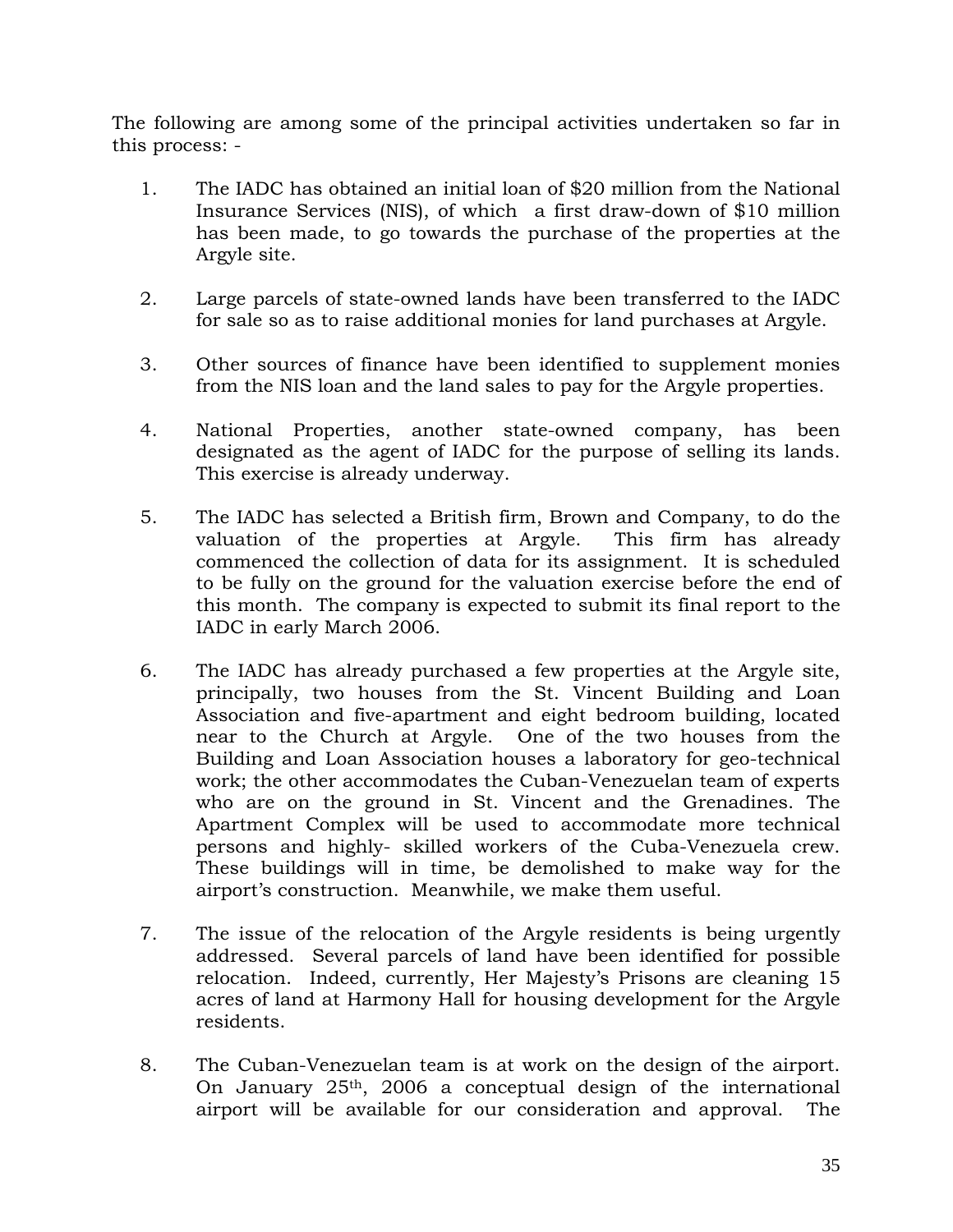design team would visit for about one week to present this concept and answer initial questions on it. The design will go through several stages until the final design is concluded by September 2006.

- 9. Sites at Argyle have been identified by the Cuban-Venezuelan engineers to check their suitability for drilling in pursuance of the geo-technical work on the soils and rocks. A Drill Rig, for the bore holes, is expected to be in St. Vincent and the Grenadines during this week. Meanwhile the topographic surveys are being done. Within the next four weeks, the bathometric survey of the areas where the runway will extend into the sea, is to be done.
- 10. The meteorological work will commence shortly. The meteorological equipment is presently being sourced by Venezuela. When this equipment arrives, two Vincentian counterparts will join a two-man metrological team from Cuba and Venezuela to conduct the relevant wind studies.
- 11. The Argyle property-owners are being kept informed as to the relevant matters regarding the airport construction, the valuation of their properties, and the relocation of the residents. I personally attended one consultation with them, live on radio. I have been advised that the officials of the IADC have been in contact with them.

The Argyle International Airport is not the only feature of airport development in St. Vincent and the Grenadines, though it is the most important. Airport development is also slated for imminent commencement at Canouan and at E.T. Joshua, Arnos Vale.

The project to construct the Jet Airport at Canouan is well-advanced. The government has already borrowed US\$15 million for this project. The final designs are nearing completion and the tendering process for construction will start shortly. The construction time is estimated to be some 14 months. This is a vital capital project for tourism in Canouan and the Southern Grenadines.

The rehabilitation and extension of the E.T. Joshua Airport are being done at a cost of US\$10 million, some 80 percent of which has been borrowed from the Kuwaiti Fund for Arab Economic Development. The main components of this project are: the resurfacing of the runway, the extension of the apron, sea defense works, the construction of a new terminal building and ancillary works. The new terminal building is being designed for easy conversion as a shopping mall when the transfer of airport activity is made to Argyle after 2011 or thereabouts. We simply cannot afford to keep the E.T. Joshua Airport in is current condition.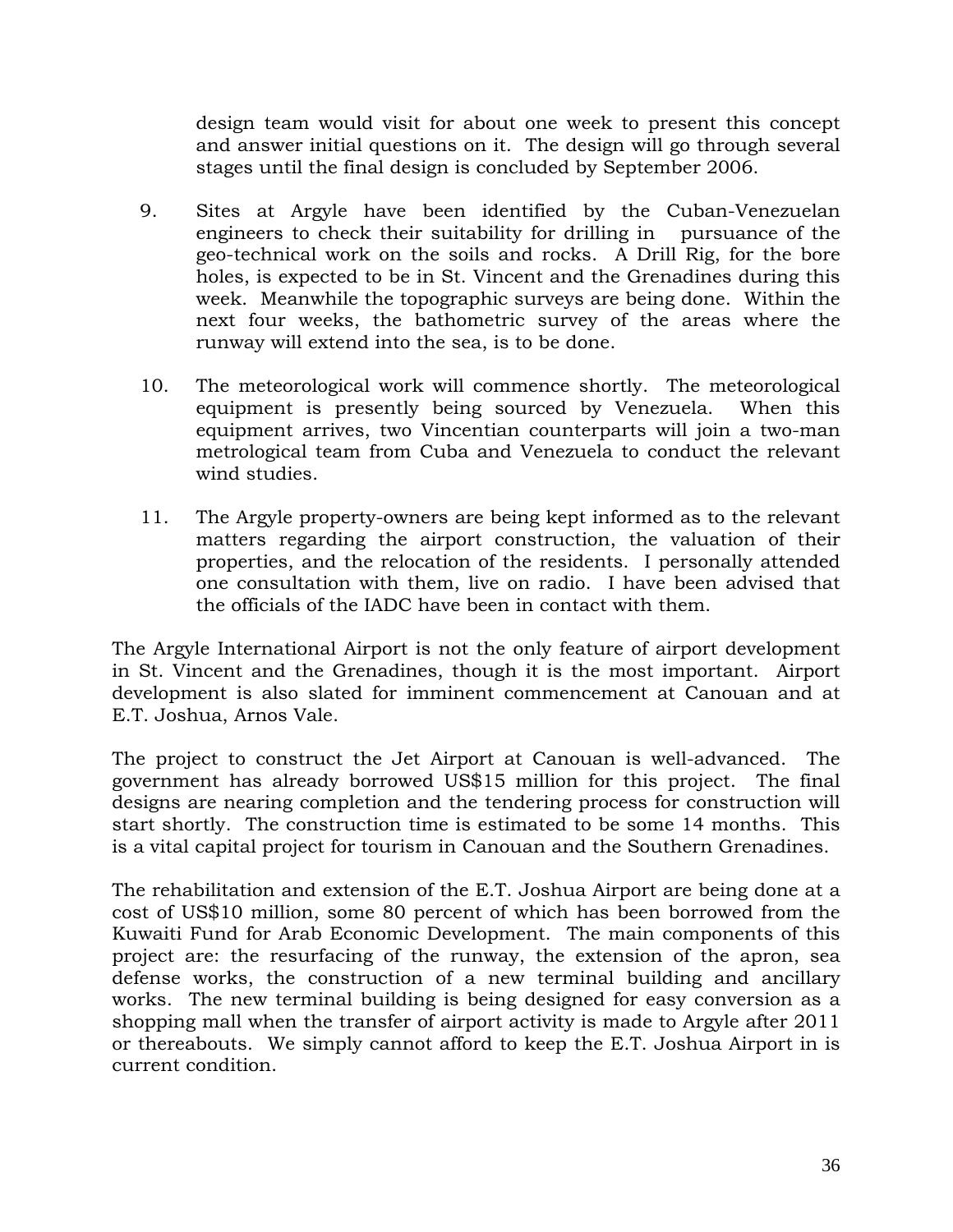At each of the airports in St. Vincent and the Grenadines, every effort will be made to improve markedly their management and operations. There are too many complaints about the condition of basic facilities at these airports.

My government continues its sterling efforts to keep LIAT in the skies and to ensure that effective commutation remains for inter-island air traffic. LIAT's restructuring process continues and progress has been made in transforming it from a "legacy carrier" to a "low-cost carrier." Challenges do remain but Antigua-Barbuda, Barbados and St. Vincent and the Grenadines continue to support LIAT in its efforts to complete its conversion into a sustainable entity. LIAT is of strategic importance to these member countries.

In this context, these three (3) major shareholder governments are currently considering a further equity investment of US\$10 m in LIAT to enable the airline to complete the first phase of its transformation programme.

The business plan for the period 2006-2008 places major emphasis on the following issues: -

- i. Revenue enhancement;
- ii. Customer Service Improvement;
- iii. Cost Reduction;
- iv. Completion of its corporate re-branding;
- v. Staff Development and culture change; and
- vi. Review of the communication strategy with a focus on the major stakeholders including the public-at-large.

Phase II of the transformation plan will focus on the completion of the fleet renewal programme and the related activities of route rationalization and aircraft acquisition options.

# **Road Infrastructure**

During the year 2005, Government continued to strive to meet its objective to expand, rehabilitate, upgrade and maintain the road network so as to provide driver comfort, and safe access to and within population centres and agricultural lands.

Over 50% of our road network received varying levels of maintenance work. During the year, the majority of the road network has however outlived its design life and as such, maintenance costs are extremely high.

During the year 2005 the Government continued work on the rehabilitation of the Windward Highway between Fancy and Kingstown. The road section between Georgetown and Diamonds Gap (North Union) was completed in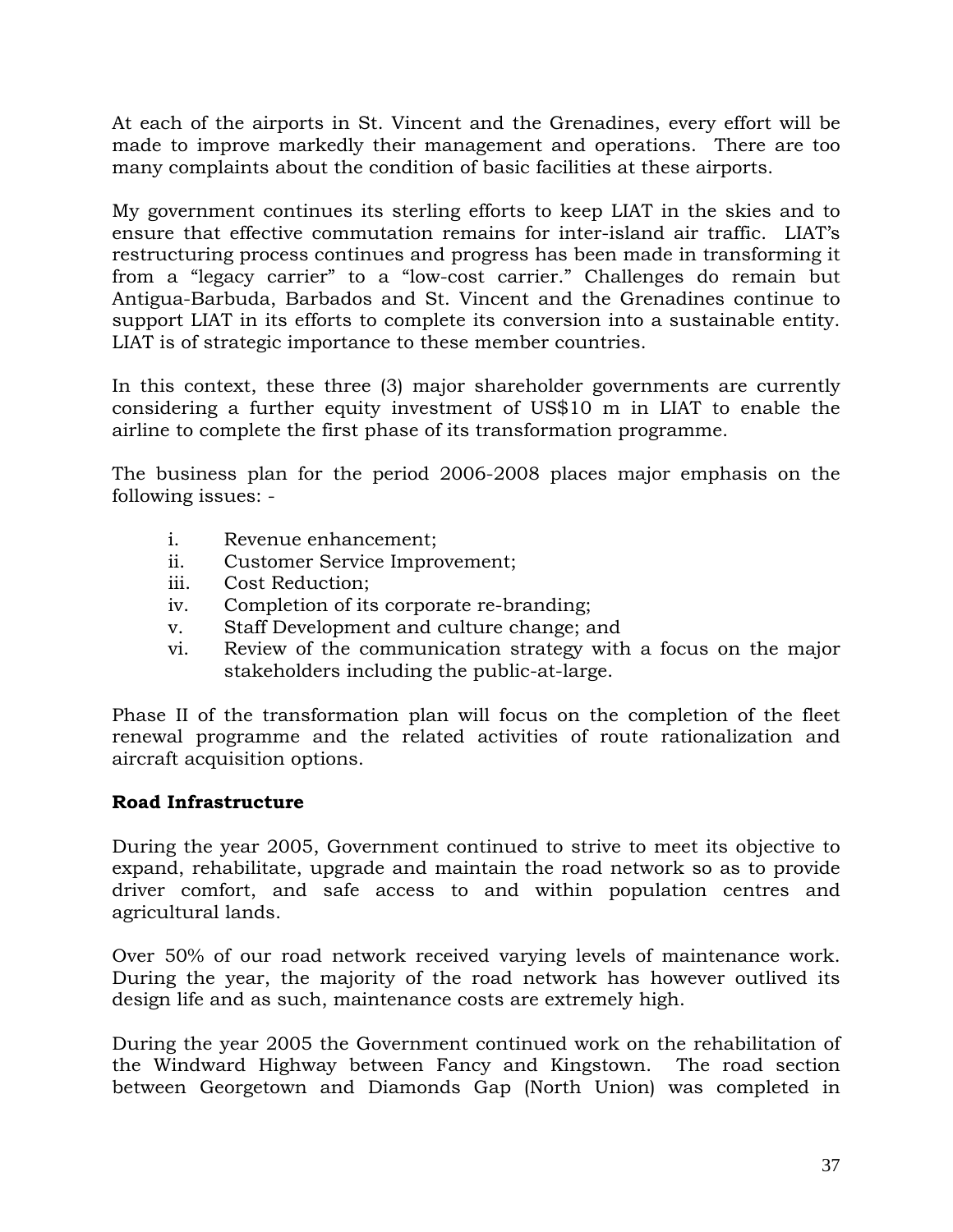October 2005. Construction work on the section between Diamonds Gap and Diamond commenced in October and will continue during the year 2006.

The construction work for the Windward highway from Langley Park to Orange Hill has been contracted and work has commenced on this section. This section includes the river crossings at Miss Jane River and Rabacca.

Design work for the other sections of the Windward highway was undertaken during the year 2005 and tenders were invited and received for Fancy to Rabacca and Diamond to Kingstown. The tenders are presently being evaluated and work is anticipated to commence in the second quarter of this year.

The government embarked on a Priority Road Programme in 2004 and continued this progrmme in the year 2005. To date over 5 miles of roads have received varying levels of rehabilitation. The PWD will in 2006 continue this programme to ensure driver comfort and safety, and a sum of \$10 million has been provided in this year's Estimates.

The Government of St. Vincent and the Grenadines has also embarked on a Cross Country Road linking the North Windward community with the North Leeward community. This work is being carried out in three phases comprising:

- **Phase 1** The existing Inland Road on the Leeward end Troumaca to Rosehall
- **Phase 2** The existing Inland Road on the Windward end Byrea to Ferguson
- **Phase 3** The link road Rosehall to Ferguson

The existing Inland Road on the Leeward end has been rehabilitated in 2005 up to Rosehall. Design for the Windward Inland Road has been completed and contract proposal submitted and negotiated. Construction work on this section is anticipated in the first quarter of 2006.

We have entered into a contract for the design of the central or link road. During 2006, the consultant anticipates to have the route identified and will commence the detail designs for the roadway.

The Environmental Impact Assessment (EIA) will be carried out once the route is selected and approved, and mitigative measures will be put in place to address any, or all negative impact.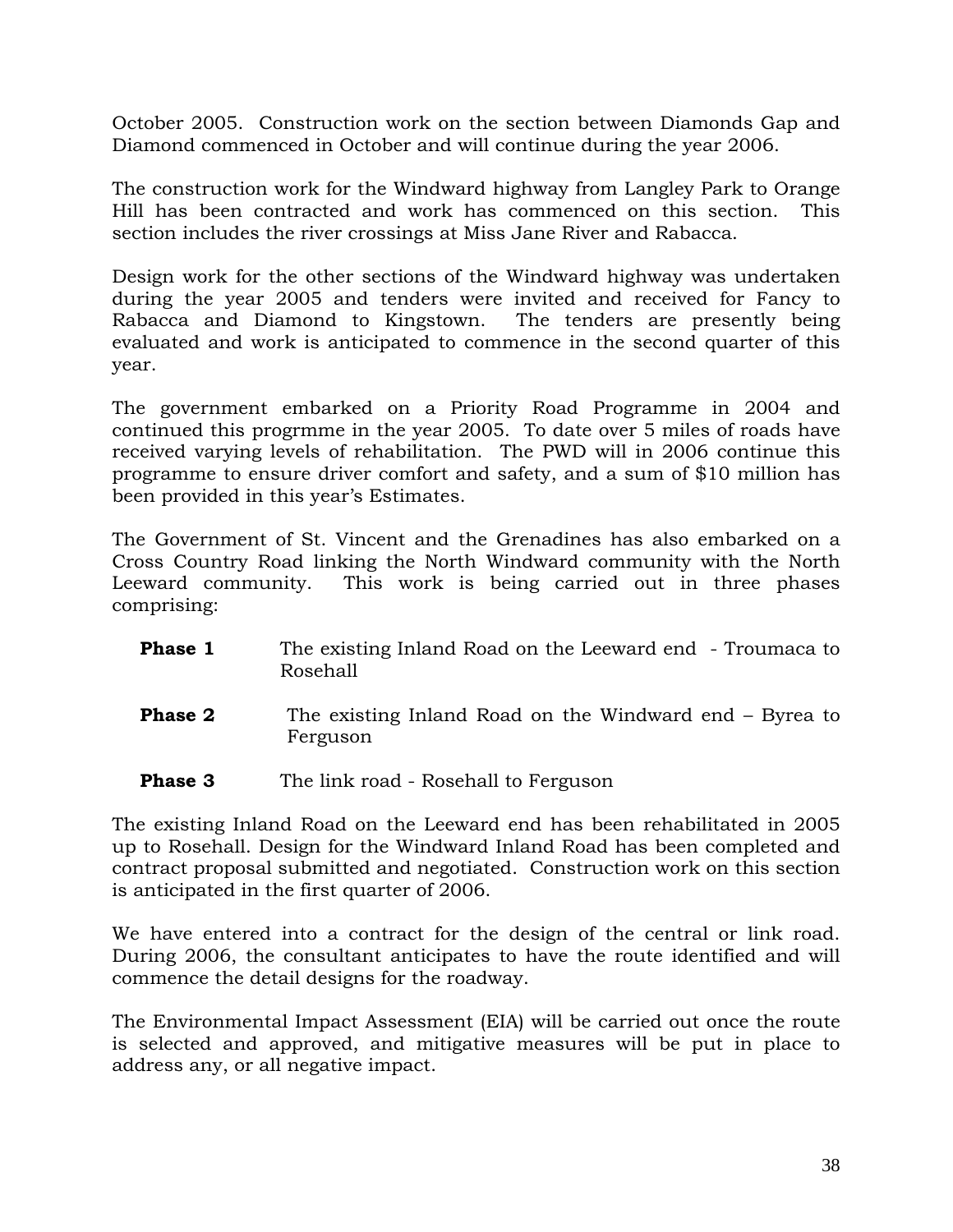### **Resource Requirements**

The total cost of the 2006 budget, which is \$580.93 million, is one percent lower than the 2005 approved budget. This modest decline is attributed to a twenty percent reduction in the Capital Expenditure Budget. The planned expenditure for 2006 is made of recurrent expenditure of \$361.0 million, amortization and sinking fund contribution of \$54.5 million and capital spending of \$165.5 million. The 2006 Budget is financed by Current Revenue of \$363.7 million and Capital Receipts totalling \$217.3 million. During the debate on the Estimates that took place here on Monday 17th January 2006, I provided a detailed analysis of the Government's plans for this fiscal year.

| <b>Items of Expenditure</b>       | Approved<br><b>Estimates</b><br>2006 | Approved<br><b>Estimates</b><br>2005 | $\%$<br>Change |
|-----------------------------------|--------------------------------------|--------------------------------------|----------------|
|                                   | $\mathbf{\$m}$                       | $\mathbf{\$m}$                       |                |
| Wages and Salaries                | 177.8                                | 167.2                                | 6.3            |
| Retirement Benefits and NIS       | 24.2                                 | 20.4                                 | 18.6           |
| Other Transfers                   | 40.8                                 | 35.4                                 | 15.2           |
| <b>Interest Payments</b>          | 42.7                                 | 39.6                                 | 7.9            |
| Goods and Services                | 75.4                                 | 70.8                                 | 6.5            |
| Sub-total                         | 361.0                                | 333.4                                | 8.3            |
| Add:                              |                                      |                                      |                |
| Loan Amortisation                 | 42.7                                 | 34.1                                 | 25.4           |
| <b>Sinking Fund Contributions</b> | 11.8                                 | 11.8                                 | (0.3)          |
| <b>TOTAL</b>                      | 415.5                                | 379.3                                | 9.6            |

The Recurrent Budget for 2006 is summarized as follows:

The 2006 capital development programme is aimed at achieving the following objectives:

- (i) to stimulate growth in the main economic sectors of Agriculture, Tourism, Transport and Construction;
- (ii) To provide the physical infrastructure critical to the modernization and development of St. Vincent and the Grenadines;
- (iii) To stimulate private sector activity by providing the supporting infrastructure to facilitate investment and business growth; and
- (iv) To improve the quality of life of the citizenry by strategically investing in the areas of poverty reduction, health, education, security and community services;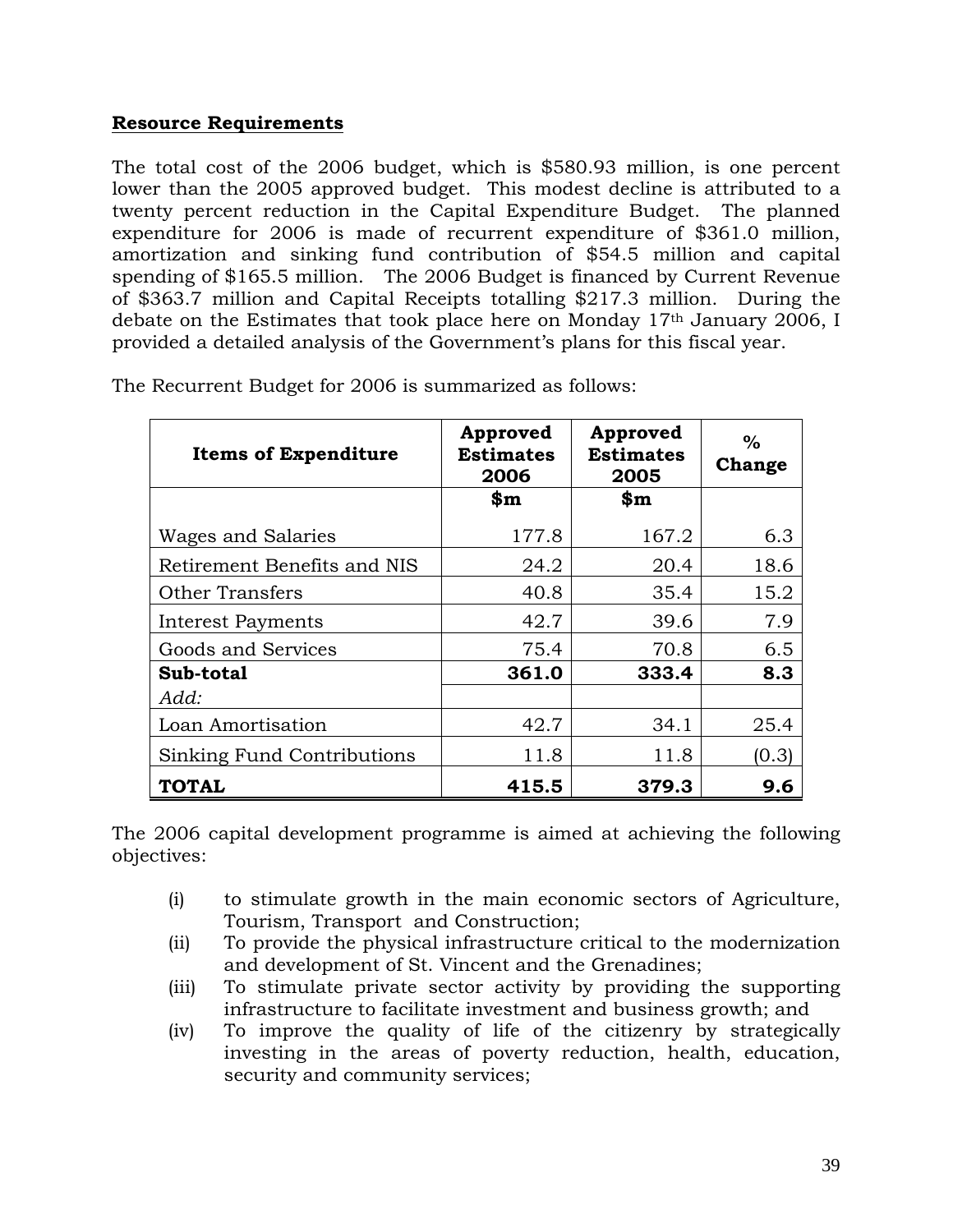| <b>Sector</b>                       | 2006           | $%$ share |
|-------------------------------------|----------------|-----------|
|                                     | $\mathbf{\$m}$ |           |
| Education                           | 27.5           | 16.6      |
| Transport                           | 42.3           | 25.6      |
| <b>Community Services</b>           | 8.5            | 5.2       |
| Agriculture<br>Health<br>the<br>and | 7.1            | 4.3       |
| Environment                         | 7.7            | 4.6       |
| Tourism                             | 1.9            | 1.2       |
| Security                            | 11.6           | 7.0       |
| Other Economic                      | 41.8           | 25.3      |
| Other                               | 16.87          | 10.2      |
| <b>TOTAL</b>                        | 165.46         | 100.0     |

The distribution of the 2006 Capital Estimates by economic sector is as follows:

Two sectors, Transport and Other Economic, account for over fifty percent of the planned capital investments in 2006. These sectors include projects such as the Canouan Airport Extension, Union Island Airport Rehabilitation, the E.T. Joshua Airport Improvement Project, The Priority Roads Repair Project, the Windward Highway Rehabilitation and the Private Sector Development Project. All of these projects are geared to providing a platform for the expansion of private sector activity.

# **Capital Budget Financing**

The financing for the 2006 capital budget is expected to come primarily from domestic sources. Just over fifty-five percent, or \$119.13 million is expected to be mobilized locally. While the remaining \$98.1 million or forty-five percent will be sourced from external sources.

Of the \$119.1 million to be raised locally, \$4.0 million will accrue from the sale of crown lands and other government assets, \$59.0 million from local financial institutions and the remaining \$55.3 million from "Other Sources."

It is expected that Government will go to external financial markets to raise loans in the sum \$60.8 million in 2006 for the purposes of funding the capital programme. This means that just about fifty-five percent of the 2006 development budget will be financed through loans, both domestic and external. The Caribbean Development Bank and the World Bank will provide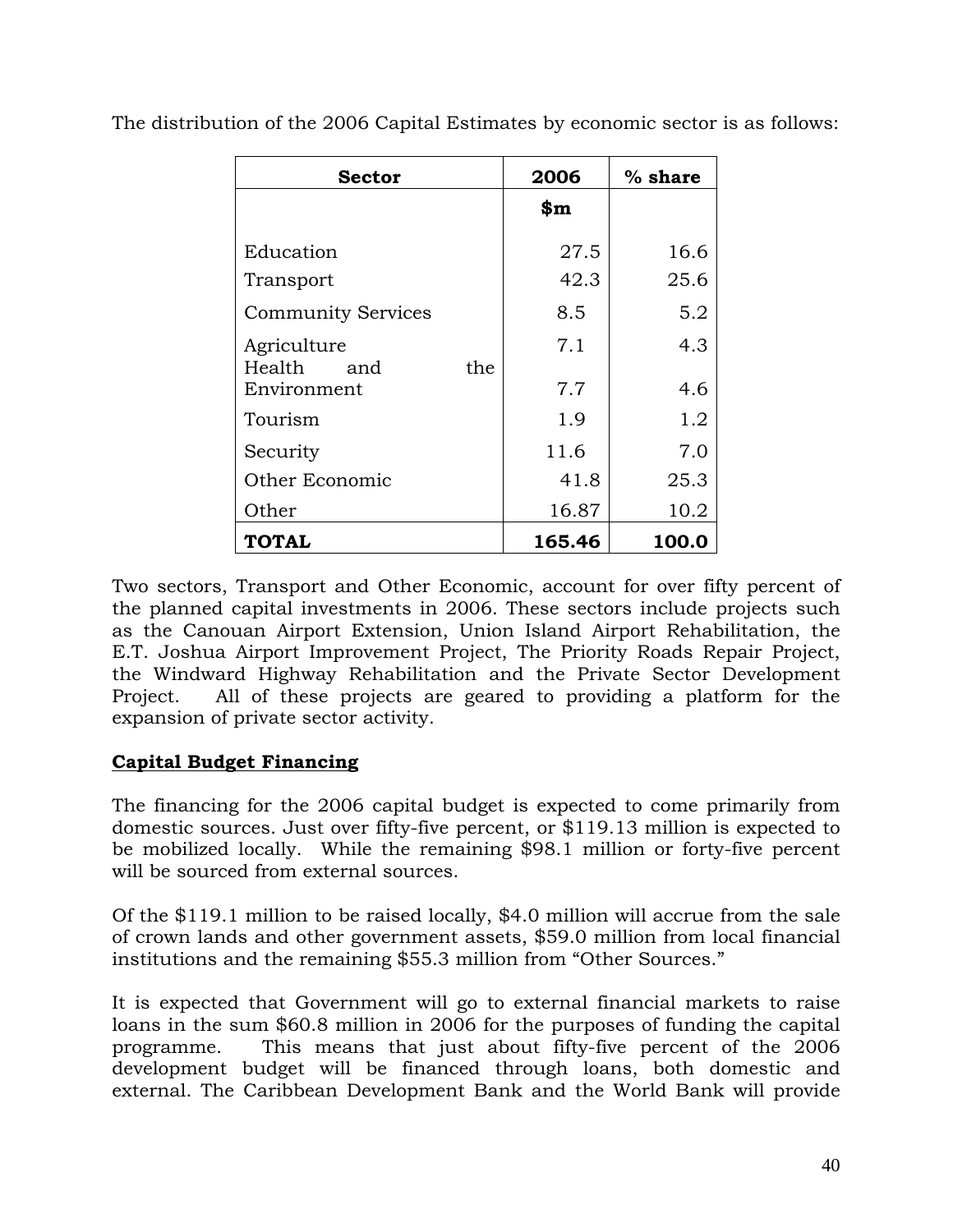approximately \$14.8 million, whilst other external entities are projected to provide \$46.0 million in loan financing. These new borrowings net of amortization will result in a \$65.3 million increase in the public debt.

Official development assistance from friendly Governments and multilateral agencies continues to be an important source of financing for our investment programme. Approximately \$37.3 million or 17.2 percent of the financing requirement is projected to come from this source. The Government of the Republic of China on Taiwan, which has been one of the largest bilateral donors over the years, will contribute a total of \$15.7 million to the capital programme, while approximately \$1.0 million will be received from the Government of Japan.

The European Union and the Caribbean Development Bank will also be very important contributors of official development assistance to the Government of St. Vincent and the Grenadines in 2006. The EU is expected to provide \$18.2 million in Grants to finance major capital projects in the areas of Information Technology, Private Sector Development, and Road Rehabilitation.

The details of the sources of finance for the capital budget are as follows:

| <b>Source of Funds</b>   | 2006<br>m | $\%$<br><b>Share</b> |
|--------------------------|-----------|----------------------|
| <b>Domestic Receipts</b> | 119.1     | 54.8                 |
| Loans                    | 59.0      | 27.1                 |
| Other<br>Capital         |           |                      |
| Receipts                 | 60.1      | 27.7                 |
| <b>External Receipts</b> | 98.1      | 45.2                 |
| Grants                   | 37.3      | 17.2                 |
| Loans                    | 60.8      | 28.0                 |
| <b>TOTAL</b>             | 217.26    | 100.0                |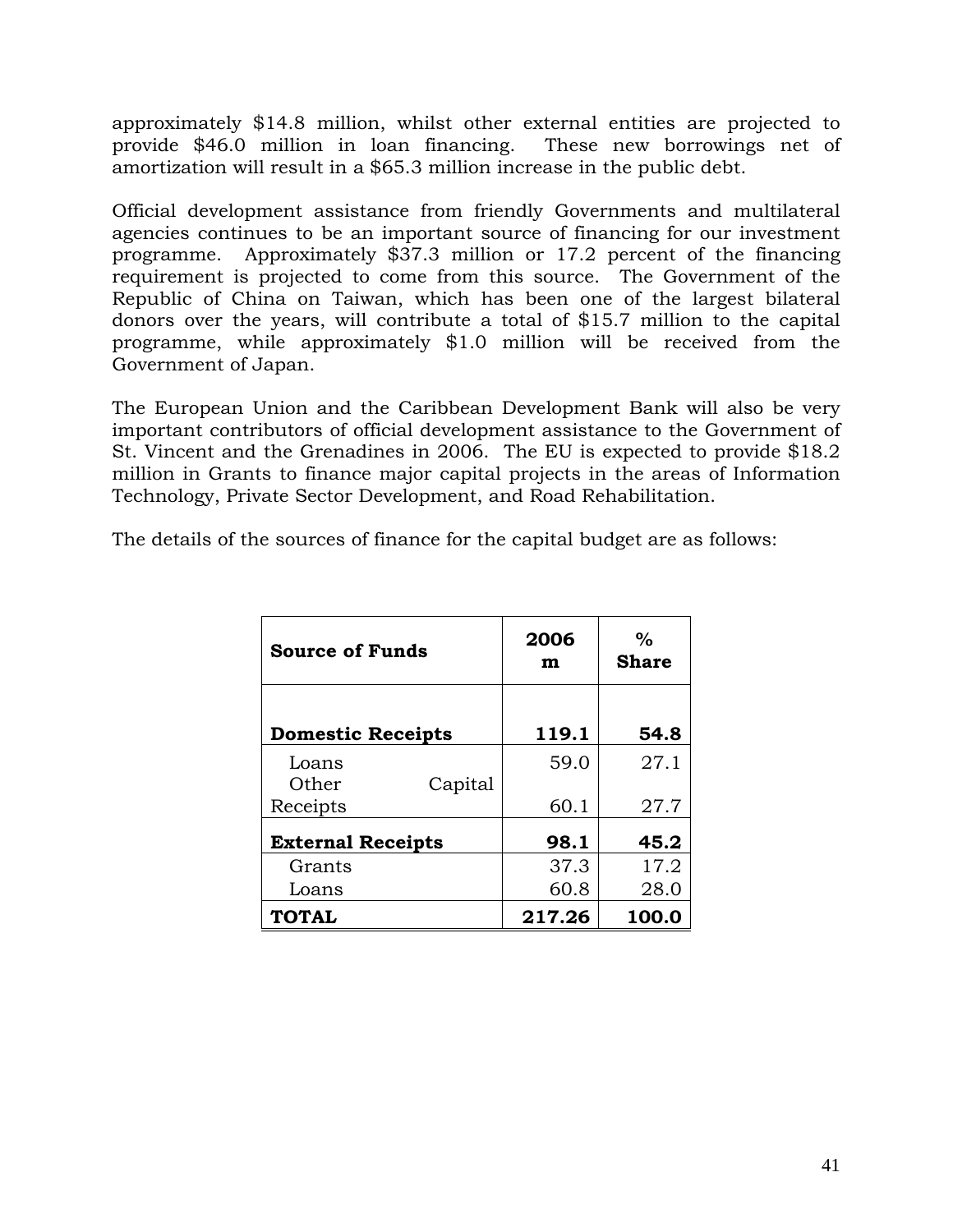The 2006 Budget yields a modest current account surplus of \$2.7 million and an overall deficit of \$65.36 million. The summary of the 2006 budget is as follows:

| Item                           | \$m    |
|--------------------------------|--------|
|                                |        |
| <b>Current Revenue</b>         | 363.7  |
| Less: Current Expenditure      | 361.0  |
| <b>Current Account Surplus</b> | 2.7    |
| <i>Add:</i> Grants             | 37.3   |
| <b>Other Capital Receipts</b>  | 60.1   |
| Funds<br>available for Capital |        |
| Budget                         | 108.9  |
| Less: Capital Expenditure      | 165.5  |
| <b>Overall Deficit</b>         | (65.4) |
| <b>Financed By:</b>            | 65.4   |
| External Loans                 | 60.8   |
| Local Loans                    | 59.0   |
| Less: Amortisation             | (54.5) |

# **Fiscal Measures**

I have already mentioned the proposed adjustment in the prices for petroleum products which are intended to reduce the subsidy paid by government. I have also announced some minor changes to the Tourist Duty Free Shopping and the Bottle Deposit Levy Acts which are required to satisfy our obligations to the CSME.

For 2006, the major focus here will be on preparatory work for the introduction of a modern VAT and Excise Tax System from January 2007, and improvements in the tax administration at both the Customs and Excise and the Inland Revenue Departments. We will also rationalize the system of granting duty free concessions to various sectors and groups in order to control the revenue losses from these concessions.

As part of the tax reform process for the introduction of the VAT we propose to eliminate a number of taxes from January 2007 including Consumption Tax, International Telecom Surcharge and Stamp Duty on receipts. These will be replaced by the VAT along with excise taxes on alcohol, tobacco, petroleum and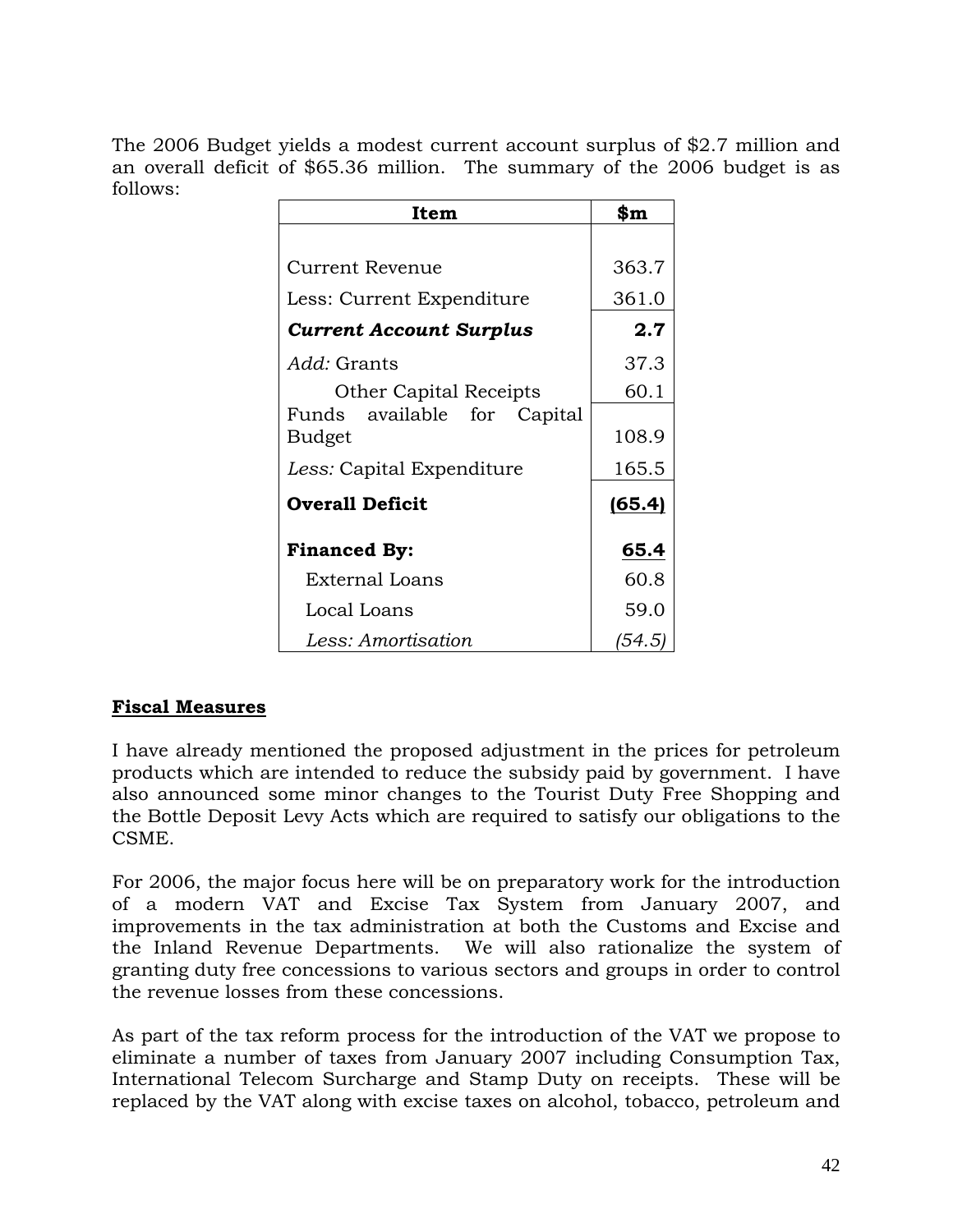other specified products. Under the VAT system the effective tax rate for most goods will be reduced, the tax base will be broadened to include most services and neither goods nor services will be taxed twice. The VAT System requires all businesses to improve their level of record keeping and to generate an effective paper trail for administration purposes. Accordingly, the VAT legislation will include strict bookkeeping requirements.

Whilst VAT has been proven to be an effective system for removing distortions and inefficiencies in the economic system, it does create some social issues. For this reason, the VAT proposals include policies for alleviating the impact on disadvantaged social groups, for example the non- application of VAT on basic foods and exempting hospital and medical services as well as education services.

In order to facilitate public debate on this important topic we have prepared a white paper entitled "Proposals for Value Added Taxes" which will soon be available to the general public. The public awareness and education campaigns for the introduction of the VAT will begin in February. We look forward to the full participation of each and every Vincentian.

The Government of St. Vincent and the Grenadines grants a wide range of tax concessions under the Conditional Duty Exemption provision of the Common External Tariff. These concessions cover almost every sector of the economy. The revenue loss in terms of revenue foregone has been increasing and is estimated at \$4.5m in 2005.

For 2006, we propose to reduce this cost by lowering the level of concessions granted to fifty percent (50%) of the import duties and consumption tax payable to the following categories: -

- Vehicles for tour operators;
- Building materials for first installation or extension of Industrial enterprises as approved by Cabinet;
- Machinery and Equipment for use in approved industries including construction;
- Items for purposes connected with tourism;
- Materials and equipment for churches and religious organizations.

Charitable organizations will continue to receive 100% duty exemption on all materials and supplies for distribution. Senior public servants, to, will continue to receive the 75% exemption of their motor vehicles in accordance with the existing terms and conditions of their employment.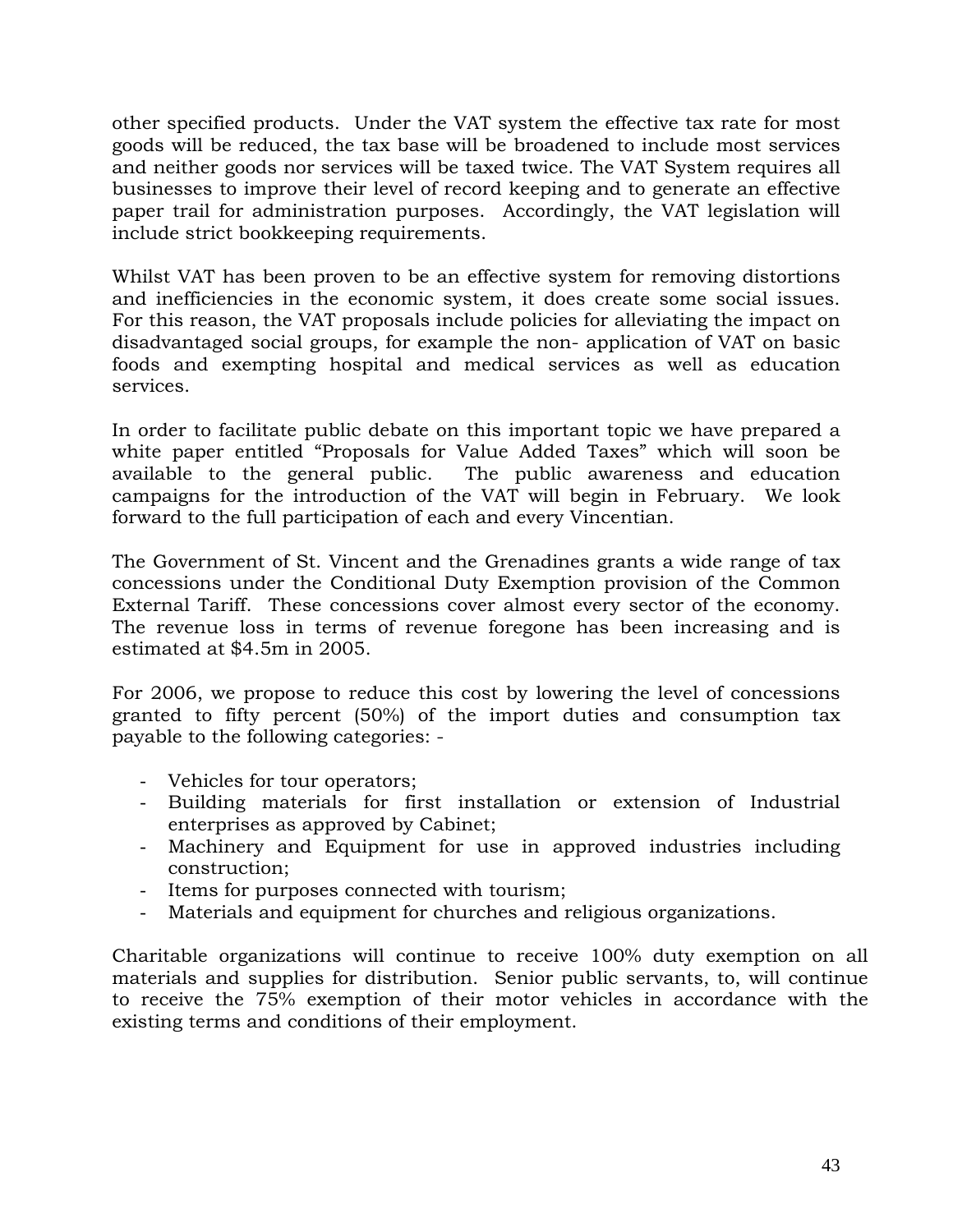# **CONCLUSION:**

Mr. Speaker, as I conclude, I reiterate that the theme of this Budget Presentation focuses on enhanced competitiveness, economic growth, job creation, poverty reduction, fiscal stability, and regional integration.

A central focus is the further advancing of private sector development. Three essential strategic features ought to be highlighted: -

- 1. The formulation of a long-term vision that positions St. Vincent and the Grenadines and the proposed OECS Economic Union in the global economy. This demands an emphasis on the tourism sector, offshore professional education, health and wellness services, financial services, information technology services, and entertainment-related services for export.
- 2. The programmatic reorientation of the extant development model towards greater openness, innovation, entrepreneurial initiative competition, performance, and a more level playing field in the domestic and sub-regional economy; and
- 3. The creation, as a matter of urgency, of new and additional capacity in the labour force and the private sector to take advantage of emerging opportunities in the global market place; and in the public sector to coordinate and support the process of deeper regional integration. The quest for additional capacity in the labour force is directly connected to the Education Revolution and its appropriate outcomes.
- 4. The lifting of competitiveness includes: increased labour and management productivity; an appropriate application of modern science and technology, including information technology; a more efficient state administration; the sourcing of cheaper raw materials for production imports; the availability of cheaper energy; an optimal and adequately maintained road network; a quality and competitive sea and air transportation system, including, at least, adequate seaport and airport facilities; and a well regulated water taxi service.

Mr. Speaker, the wealth creation activities of the private, cooperative, and state economic sectors are the hubs around which job creation and poverty reduction revolve. In the first term of the UPL government it is estimated that some 7,000 additional jobs, net, were created. Unemployment is falling; employment is rising. All this has been achieved through our economic approach of sustainable development and social justice, our counter-cyclical fiscal stance, our targeted strategic interventions, the unleashing of the creative entrepreneurial spirit of our people, and good governance.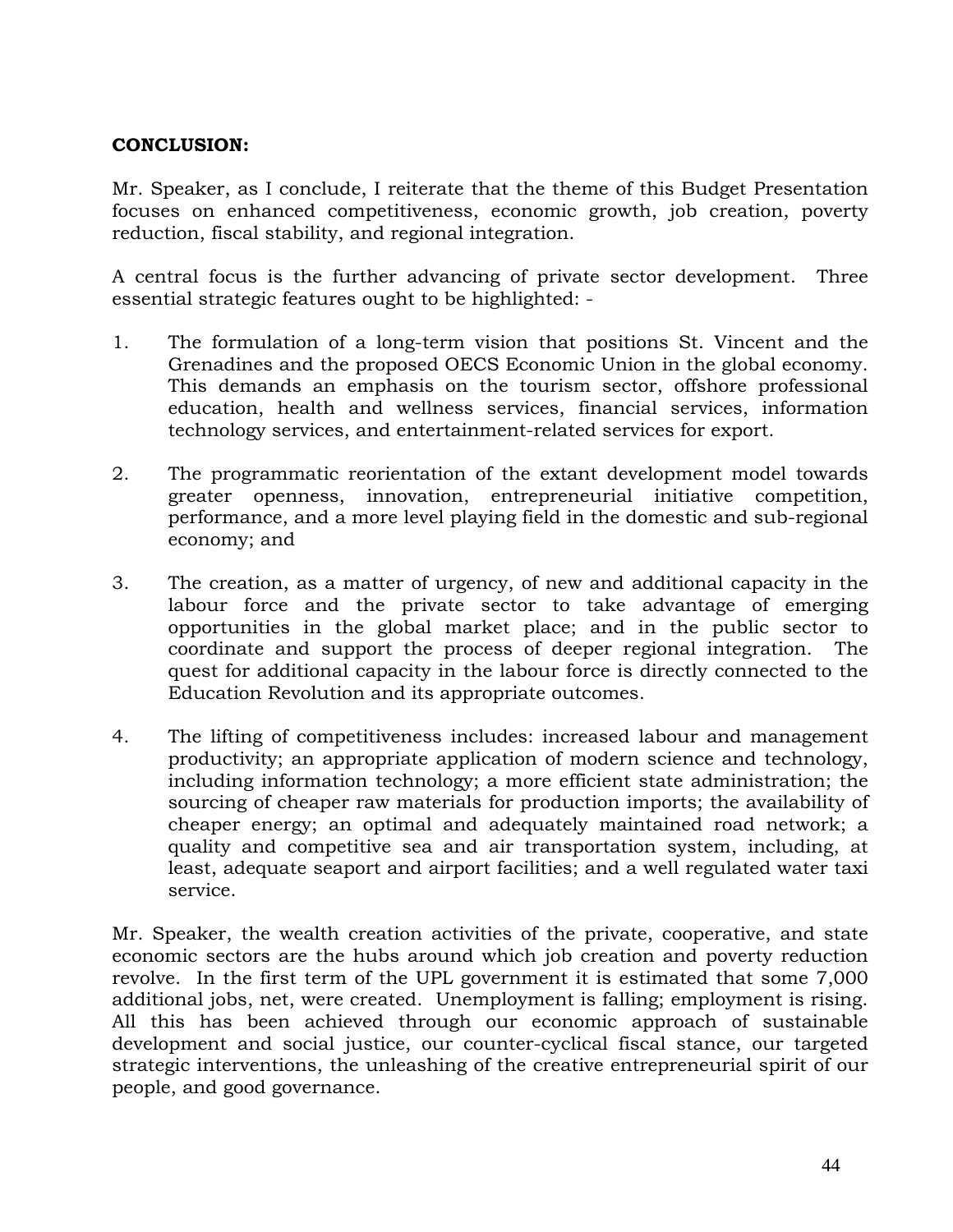In this our second term in office, we offer more accelerated employment because we have laid a solid foundation for take off. Economic growth has been strong and achieved without the debilitating peaks and troughs. In 2006, we forecast real growth of at least 4.5 percent. Incomes are rising. More people are at work than before. It is the government's target to create at least 1,500 jobs in each year of this second term.

Similarly, the ULP administration has done magnificent work on its many-sided efforts to reduce poverty. Our record is detailed in a 74-page publication entitled *Four Years of Progress: Poverty Reduction in St. Vincent and the Grenadines, April 2001 to April 2005*. Poverty reduction, and its twin, education, continues to be the top priorities of my government. Every high area of public policy of the ULP administration is connected to poverty reduction; and the specially-targeted interventions to reduce poverty will be strengthened and consolidated.

Mr. Speaker, over the last 4½ years or so, poverty levels have fallen markedly from the 37 percent level of the population in 2000 to much less today. In 2006, a Poverty Assessment Report will be done to evaluate precisely the extent of the decline in poverty levels in St. Vincent and the Grenadines.

In this second term in office, my government will continue to implement the *Interim Poverty Reduction Strategy* and extend its scope in the many-sided War Against Poverty. Never before in St. Vincent and the Grenadines has there been such a focused approach to poverty reduction. This year, too, and beyond, the Social Investment Fund will be a critical vehicle in this war!

The implementation of public policies in the areas of economic growth, fiscal consolidation, education, job-creation, health, housing, national security, the provision of utility services (especially water, electricity and sanitation services), groups at risk (children, the elderly, and single-parent families), national security, physical infrastructure, lands, informal human settlements, and regional/international linkages, will be the vehicles to reduce poverty further.

In this Budget Speech I have not addressed all the issues identified in the preceding paragraph. The Ministers responsible for these, and other areas of government will do so. More specifically, Ministers who have been assigned some new portfolios such as National Mobilisation, Non-Governmental Organizations (NGO) Relations, Urban Development, Rural Transformation, and Informal Human Settlements will additionally unfold policies and plans which touch and concern poverty reduction and sustainable socio-economic development.

Mr. Speaker, economic progress and wealth creation depend very much, too, on the extent of social capital which resides in the society. In a fascinating book *The Great Depression: Human Nature and the Reconstruction of Social Order*, the American social scientist, Francis Fukuyama, avers that social capital is " a set of informal values or norms shared among members of a group that permits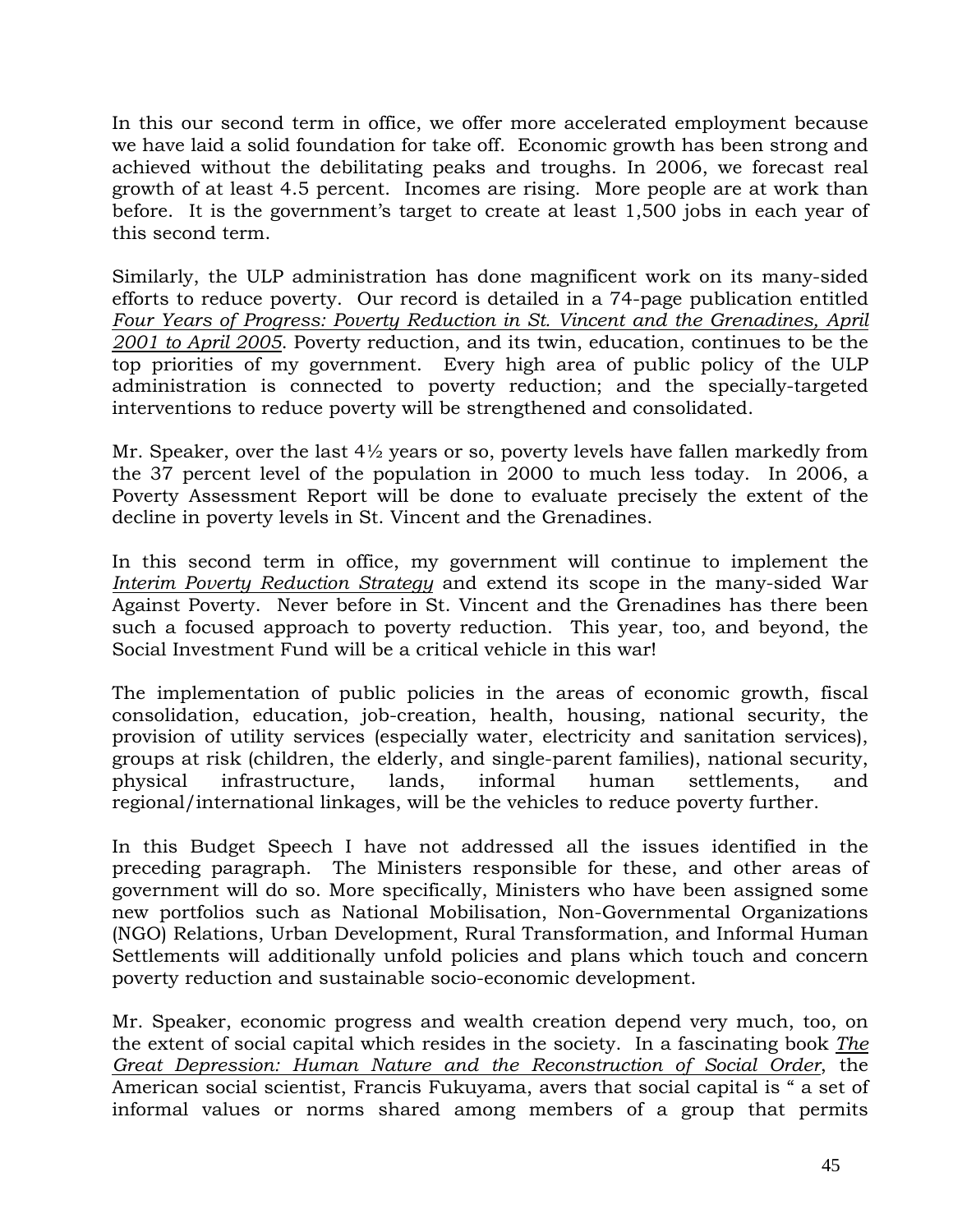cooperation among them. If members of the group come to expect that others will behave reliably and honestly, then they will come to trust one another. Trust is like a lubricant that makes the running of any group or organization more efficient."

That which is true for the family, group or organization is also true, in this regard, for the nation as a whole. This social capital develops in non-governmental organizations, churches, trade unions and businesses. But fundamentally, the social capital emerges and is built through the primary socializing instrument of the family. A strong and stable family structure and enduring social institutions have been known, historically, to underpin successful business enterprises and wealth-creating societies. These are conditions which the State undoubtedly helps to mould but no government can truly legislate such things into being. They are part of a social process; they are outgrowths of a civilization, our Caribbean civilisation.

This stock of social capital which, among other things, respects authority and cultivates civility and trust, cannot be ephemeral, artificial, imitative, abstract, or designed as window-dressing. It is knowledge, a set of instinctive responses in thought and action, an existential consciousness of our peculiar space and geography, and the historically-fashioned impulses for the ennoblement of our lives which constitute echoes in our bones and noises in our blood. These are the core attributes which we possess and upon which we must organize and build our culture of appropriate resistance and creative advancement in the global political economy. An uplifting culture, and its core social virtues, has the power to make a better economic society for us. That is why a coarseness of conversation in the media undermines social cohesion and economic progress. It has been known, too, to be very bad politics.

Mr. Speaker, as always, good governance underpins economic growth and sustainability. My government's outstanding record in this regard has been internationally recognized. Four central pillars of our good governance policy will continue to be implemented, namely: Deepening political democracy; modernizing and reforming government; moving resolutely against official corruption whenever it raises its head; and being tough on crime and the causes of crime.

Among other things, these policies in 2006 would be manifested in: the continuation of the processes of constitutional and local government reform; internationally-acclaimed best practices of governance; the continuation of the Ottley Hall Commission; the finalisation of the Fiscal Covenant; the affirmation, in practice, of the policy of no political victimization; the enhanced participation by civil society in governance; and the setting up of an independent broadcasting authority, similar to what exists in other liberal democratic societies, to monitor and uphold certain minimum broadcasting standards.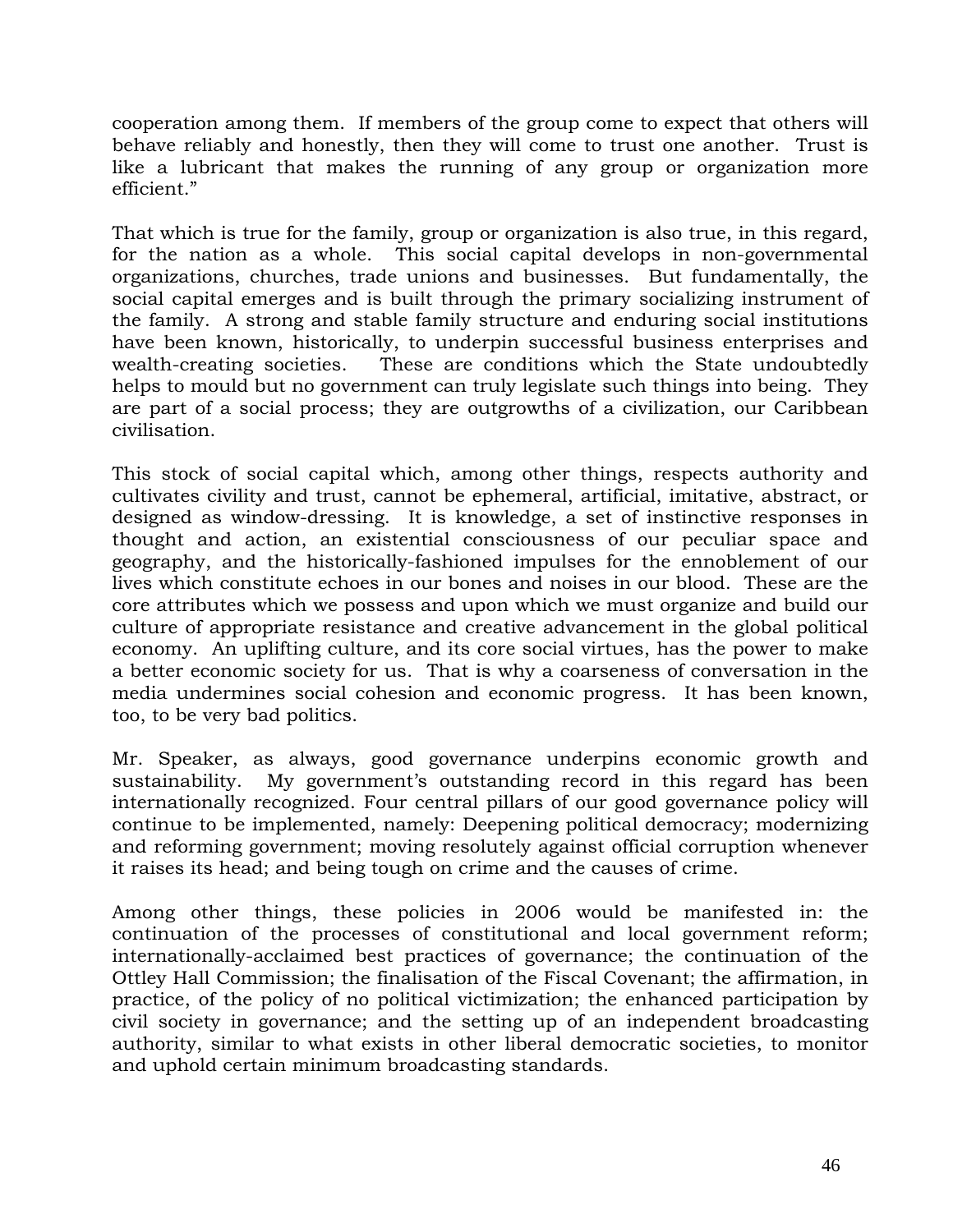Mr. Speaker, this Budget again shows that my government keeps its word. We promised that there would be no new taxes and there are none. We promised, a 4.5 percent salary increase for the teachers, the civil servants, the nurses, and the policemen and women in 2006 and we have delivered. We promised the civil servants increases in allowances and we have delivered to the extent of 20 percent increases, on an average. We promised huge percentage wage increases for "the forgotten workers" in the schools, clinics, cemeteries, and other non-unionized part-time workers, and we are delivering in the first month of 2006. We have kept our word; we can be trusted.

Similarly, when we promised before the general elections on December 7th that the annual cascade of bonuses for all central government employees and recipients of public assistance would come again for Christmas 2005, the bonuses came and the " doubting Thomases" were again proven wrong. This working people's government manned by the ULP delivered, too, Christmas work of \$3.3 million. The so-called "Christmas goodies" in all, cost the Treasury in excess of \$10 million. Still, our fiscal outturn for 2005, showed a surplus on the current account of \$11.3 million, according to the preliminary figures.

Even amidst the most difficult and challenging times, this government provides hope for our people – a hope grounded in reality and a justified optimism. This government, too, seeks always to draw out of the people that which is good and noble in them. So, I exhort you: let us do better than last year; let us work harder and smarter; let us have less crime, especially less violent crimes; let us make each day count for the better and to make each day count for more than the day before.

This government has put down its markers with realism, optimism, hopefulness, and trusting in our people's capacity to lift themselves higher than ever before. Our critics provide no credible solutions. Invariably they wallow in pessimism and learned helplessness. I accept fully the position of Leon Eisenberg, the distinguished author of the famous essay, "The Human Nature of Human Nature", when he wrote that: "Pessimism about man serves to maintain the status quo. It is a luxury for the affluent, a sop to the guilt of the politically inactive, a comfort to those who continue to enjoy the amenities of privilege." It is in the nature of our critics that when they see the illuminating light at the end of the tunnel, they say it is the light of a coming train. Basically, I have no time to waste on people who perpetually look both ways before crossing a one-way street. Given the recent electoral verdict of the people, they too share my view.

Mr. Speaker, the Honorable Minister of Foreign Affairs will no doubt delineate in this Budget Debate the contours of our nation's foreign policy, its immense achievements over the past  $4\frac{1}{2}$  years, and its trajectory as we go forward. Let me state, however, that our foreign policy is at once principled and pragmatic. We are